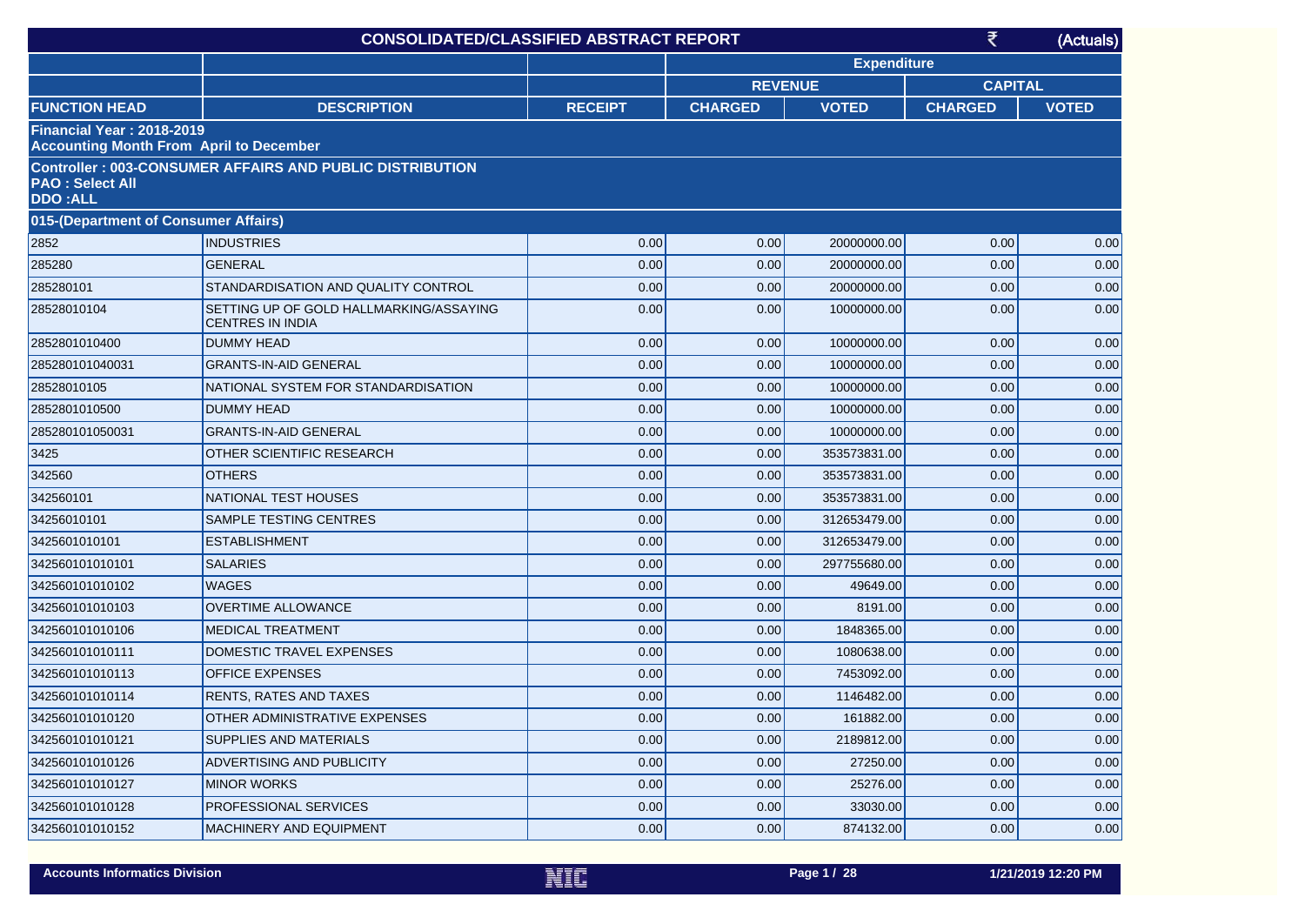|                                                                             |                                                                 |                | <b>Expenditure</b> |              |                |              |  |
|-----------------------------------------------------------------------------|-----------------------------------------------------------------|----------------|--------------------|--------------|----------------|--------------|--|
|                                                                             |                                                                 |                | <b>REVENUE</b>     |              | <b>CAPITAL</b> |              |  |
| <b>FUNCTION HEAD</b>                                                        | <b>DESCRIPTION</b>                                              | <b>RECEIPT</b> | <b>CHARGED</b>     | <b>VOTED</b> | <b>CHARGED</b> | <b>VOTED</b> |  |
| Financial Year: 2018-2019<br><b>Accounting Month From April to December</b> |                                                                 |                |                    |              |                |              |  |
| <b>PAO: Select All</b><br><b>DDO:ALL</b>                                    | <b>Controller: 003-CONSUMER AFFAIRS AND PUBLIC DISTRIBUTION</b> |                |                    |              |                |              |  |
| 34256010102                                                                 | UPGRADING OF NATIONAL TESTING CENTRE                            | 0.00           | 0.00               | 40920352.00  | 0.00           | 0.00         |  |
| 3425601010201                                                               | <b>ESTABLISHMENT</b>                                            | 0.00           | 0.00               | 39016483.00  | 0.00           | 0.00         |  |
| 342560101020111                                                             | DOMESTIC TRAVEL EXPENSES                                        | 0.00           | 0.00               | 2895371.00   | 0.00           | 0.00         |  |
| 342560101020112                                                             | <b>FOREIGN TRAVEL EXPENSES</b>                                  | 0.00           | 0.00               | 73094.00     | 0.00           | 0.00         |  |
| 342560101020113                                                             | <b>OFFICE EXPENSES</b>                                          | 0.00           | 0.00               | 30434299.00  | 0.00           | 0.00         |  |
| 342560101020127                                                             | <b>MINOR WORKS</b>                                              | 0.00           | 0.00               | 5613719.00   | 0.00           | 0.00         |  |
| 3425601010299                                                               | <b>INFORMATION TECHNOLOGY</b>                                   | 0.00           | 0.00               | 1903869.00   | 0.00           | 0.00         |  |
| 342560101029913                                                             | <b>OFFICE EXPENSES</b>                                          | 0.00           | 0.00               | 1903869.00   | 0.00           | 0.00         |  |
| 3451                                                                        | SECRETARIAT - ECONOMIC SERVICES                                 | 0.00           | 0.00               | 227775710.00 | 0.00           | 0.00         |  |
| 345100                                                                      | SECRETARIAT - ECONOMIC SERVICES                                 | 0.00           | 0.00               | 227775710.00 | 0.00           | 0.00         |  |
| 345100090                                                                   | <b>SECRETARIAT</b>                                              | 0.00           | 0.00               | 227775710.00 | 0.00           | 0.00         |  |
| 34510009046                                                                 | DEPARTMENT OF CONSUMER AFFAIRS                                  | 0.00           | 0.00               | 227775710.00 | 0.00           | 0.00         |  |
| 3451000904601                                                               | <b>ESTABLISHMENT</b>                                            | 0.00           | 0.00               | 227775710.00 | 0.00           | 0.00         |  |
| 345100090460101                                                             | <b>SALARIES</b>                                                 | 0.00           | 0.00               | 180888236.00 | 0.00           | 0.00         |  |
| 345100090460102                                                             | <b>WAGES</b>                                                    | 0.00           | 0.00               | 7337270.00   | 0.00           | 0.00         |  |
| 345100090460103                                                             | <b>OVERTIME ALLOWANCE</b>                                       | 0.00           | 0.00               | 47027.00     | 0.00           | 0.00         |  |
| 345100090460106                                                             | <b>MEDICAL TREATMENT</b>                                        | 0.00           | 0.00               | 1015360.00   | 0.00           | 0.00         |  |
| 345100090460111                                                             | DOMESTIC TRAVEL EXPENSES                                        | 0.00           | 0.00               | 6476530.00   | 0.00           | 0.00         |  |
| 345100090460112                                                             | <b>FOREIGN TRAVEL EXPENSES</b>                                  | 0.00           | 0.00               | 1570560.00   | 0.00           | 0.00         |  |
| 345100090460113                                                             | <b>OFFICE EXPENSES</b>                                          | 0.00           | 0.00               | 24029735.00  | 0.00           | 0.00         |  |
| 345100090460116                                                             | <b>PUBLICATIONS</b>                                             | 0.00           | 0.00               | 872867.00    | 0.00           | 0.00         |  |
| 345100090460120                                                             | OTHER ADMINISTRATIVE EXPENSES                                   | 0.00           | 0.00               | 2497437.00   | 0.00           | 0.00         |  |
| 345100090460128                                                             | PROFESSIONAL SERVICES                                           | 0.00           | 0.00               | 2569167.00   | 0.00           | 0.00         |  |
| 345100090460150                                                             | <b>OTHER CHARGES</b>                                            | 0.00           | 0.00               | 471521.00    | 0.00           | 0.00         |  |
| 3456                                                                        | <b>CIVIL SUPPLIES</b>                                           | 0.00           | 0.00               | 842168586.00 | 0.00           | $0.00\,$     |  |
| 345600                                                                      | <b>CIVIL SUPPLIES</b>                                           | 0.00           | 0.00               | 842168586.00 | 0.00           | 0.00         |  |
| 345600001                                                                   | DIRECTION AND ADMN.                                             | 0.00           | 0.00               | 842171170.00 | 0.00           | 0.00         |  |
| 34560000102                                                                 | <b>CONSUMERS PROTECTION CELL</b>                                | 0.00           | 0.00               | 568838621.00 | 0.00           | 0.00         |  |
| 3456000010203                                                               | ESTABLISHMENT                                                   | 0.00           | 0.00               | 320441340.00 | 0.00           | 0.00         |  |
| 345600001020301                                                             | <b>SALARIES</b>                                                 | 0.00           | 0.00               | 8125374.00   | 0.00           | 0.00         |  |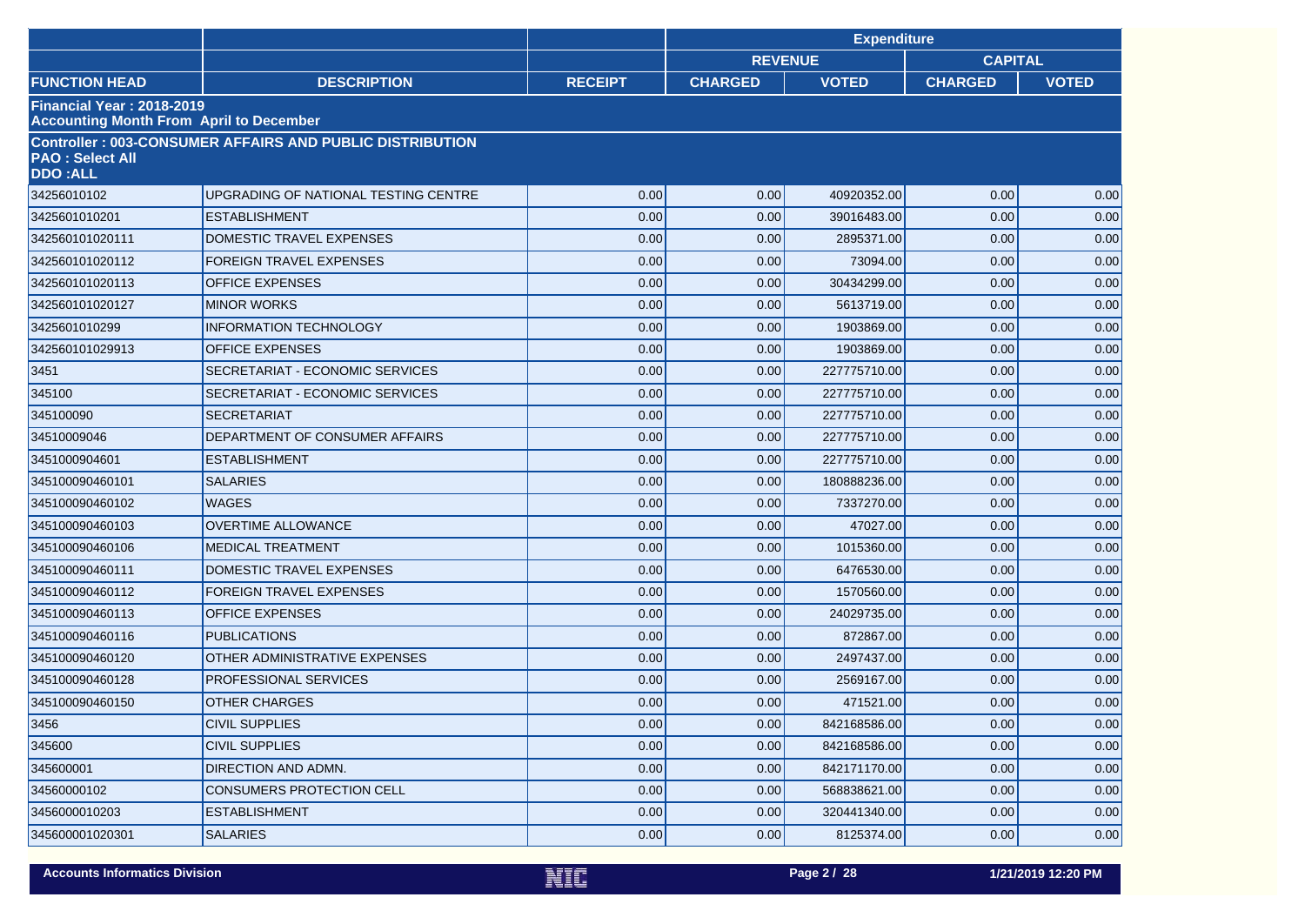|                                                                             |                                                                 |                | <b>Expenditure</b> |                |                |              |
|-----------------------------------------------------------------------------|-----------------------------------------------------------------|----------------|--------------------|----------------|----------------|--------------|
|                                                                             |                                                                 |                |                    | <b>REVENUE</b> | <b>CAPITAL</b> |              |
| <b>FUNCTION HEAD</b>                                                        | <b>DESCRIPTION</b>                                              | <b>RECEIPT</b> | <b>CHARGED</b>     | <b>VOTED</b>   | <b>CHARGED</b> | <b>VOTED</b> |
| Financial Year: 2018-2019<br><b>Accounting Month From April to December</b> |                                                                 |                |                    |                |                |              |
| <b>PAO: Select All</b><br><b>DDO:ALL</b>                                    | <b>Controller: 003-CONSUMER AFFAIRS AND PUBLIC DISTRIBUTION</b> |                |                    |                |                |              |
| 345600001020320                                                             | OTHER ADMINISTRATIVE EXPENSES                                   | 0.00           | 0.00               | 1624089.00     | 0.00           | 0.00         |
| 345600001020326                                                             | ADVERTISING AND PUBLICITY                                       | 0.00           | 0.00               | 272397118.00   | 0.00           | 0.00         |
| 345600001020328                                                             | PROFESSIONAL SERVICES                                           | 0.00           | 0.00               | 748655.00      | 0.00           | 0.00         |
| 345600001020332                                                             | <b>CONTRIBUTIONS</b>                                            | 0.00           | 0.00               | 892610.00      | 0.00           | 0.00         |
| 345600001020335                                                             | GRANTS FOR CREATION OF CAPITAL ASSETS                           | 0.00           | 0.00               | 30624800.00    | 0.00           | 0.00         |
| 345600001020350                                                             | <b>OTHER CHARGES</b>                                            | 0.00           | 0.00               | 6028694.00     | 0.00           | 0.00         |
| 3456000010205                                                               | SAP TO CLEAN CONSUMER FORA FOR<br><b>CONSTRUCTION OF TOILET</b> | 0.00           | 0.00               | 7500000.00     | 0.00           | 0.00         |
| 345600001020535                                                             | GRANTS FOR CREATION OF CAPITAL ASSETS                           | 0.00           | 0.00               | 7500000.00     | 0.00           | 0.00         |
| 3456000010206                                                               | <b>ICGRS</b>                                                    | 0.00           | 0.00               | 35897281.00    | 0.00           | 0.00         |
| 345600001020631                                                             | <b>GRANTS-IN-AID GENERAL</b>                                    | 0.00           | 0.00               | 29500000.00    | 0.00           | 0.00         |
| 345600001020650                                                             | <b>OTHER CHARGES</b>                                            | 0.00           | 0.00               | 6397281.00     | 0.00           | 0.00         |
| 3456000010299                                                               | <b>INFORMATION TECHNOLOGY</b>                                   | 0.00           | 0.00               | 205000000.00   | 0.00           | 0.00         |
| 345600001029913                                                             | OFFICE EXPENSES                                                 | 0.00           | 0.00               | 205000000.00   | 0.00           | 0.00         |
| 34560000103                                                                 | CONSUMERS DISPUTES REDRESSAL COMMISSION                         | 0.00           | 0.00               | 124191120.00   | 0.00           | 0.00         |
| 3456000010301                                                               | <b>ESTABLISHMENT</b>                                            | 0.00           | 0.00               | 124191120.00   | 0.00           | 0.00         |
| 345600001030101                                                             | <b>SALARIES</b>                                                 | 0.00           | 0.00               | 91340624.00    | 0.00           | 0.00         |
| 345600001030102                                                             | <b>WAGES</b>                                                    | 0.00           | 0.00               | 12130076.00    | 0.00           | 0.00         |
| 345600001030103                                                             | <b>OVERTIME ALLOWANCE</b>                                       | 0.00           | 0.00               | 22582.00       | 0.00           | 0.00         |
| 345600001030106                                                             | <b>MEDICAL TREATMENT</b>                                        | 0.00           | 0.00               | 2107668.00     | 0.00           | 0.00         |
| 345600001030111                                                             | DOMESTIC TRAVEL EXPENSES                                        | 0.00           | 0.00               | 758901.00      | 0.00           | 0.00         |
| 345600001030113                                                             | <b>OFFICE EXPENSES</b>                                          | 0.00           | 0.00               | 14673458.00    | 0.00           | 0.00         |
| 345600001030120                                                             | OTHER ADMINISTRATIVE EXPENSES                                   | 0.00           | 0.00               | 163008.00      | 0.00           | 0.00         |
| 345600001030128                                                             | <b>PROFESSIONAL SERVICES</b>                                    | 0.00           | 0.00               | 2994803.00     | 0.00           | 0.00         |
| 34560000104                                                                 | PROJECT UNDER CONSUMER WELFARE FUND                             | 0.00           | 0.00               | 119304675.00   | 0.00           | 0.00         |
| 3456000010401                                                               | AWARENESS PROGRAMME INCLUDING TRAINING &<br><b>EDUCATION</b>    | 0.00           | 0.00               | 49304675.00    | 0.00           | 0.00         |
| 345600001040131                                                             | <b>GRANTS-IN-AID GENERAL</b>                                    | 0.00           | 0.00               | 49304675.00    | 0.00           | 0.00         |
| 3456000010405                                                               | <b>GRANTS FOR CONSUMER WELFARE PROGRAMME</b>                    | 0.00           | 0.00               | 70000000.00    | 0.00           | 0.00         |
| 345600001040531                                                             | <b>GRANTS-IN-AID GENERAL</b>                                    | 0.00           | 0.00               | 70000000.00    | 0.00           | 0.00         |
| 34560000112                                                                 | <b>CONSUMER HELPLINE</b>                                        | 0.00           | 0.00               | 3231582.00     | 0.00           | 0.00         |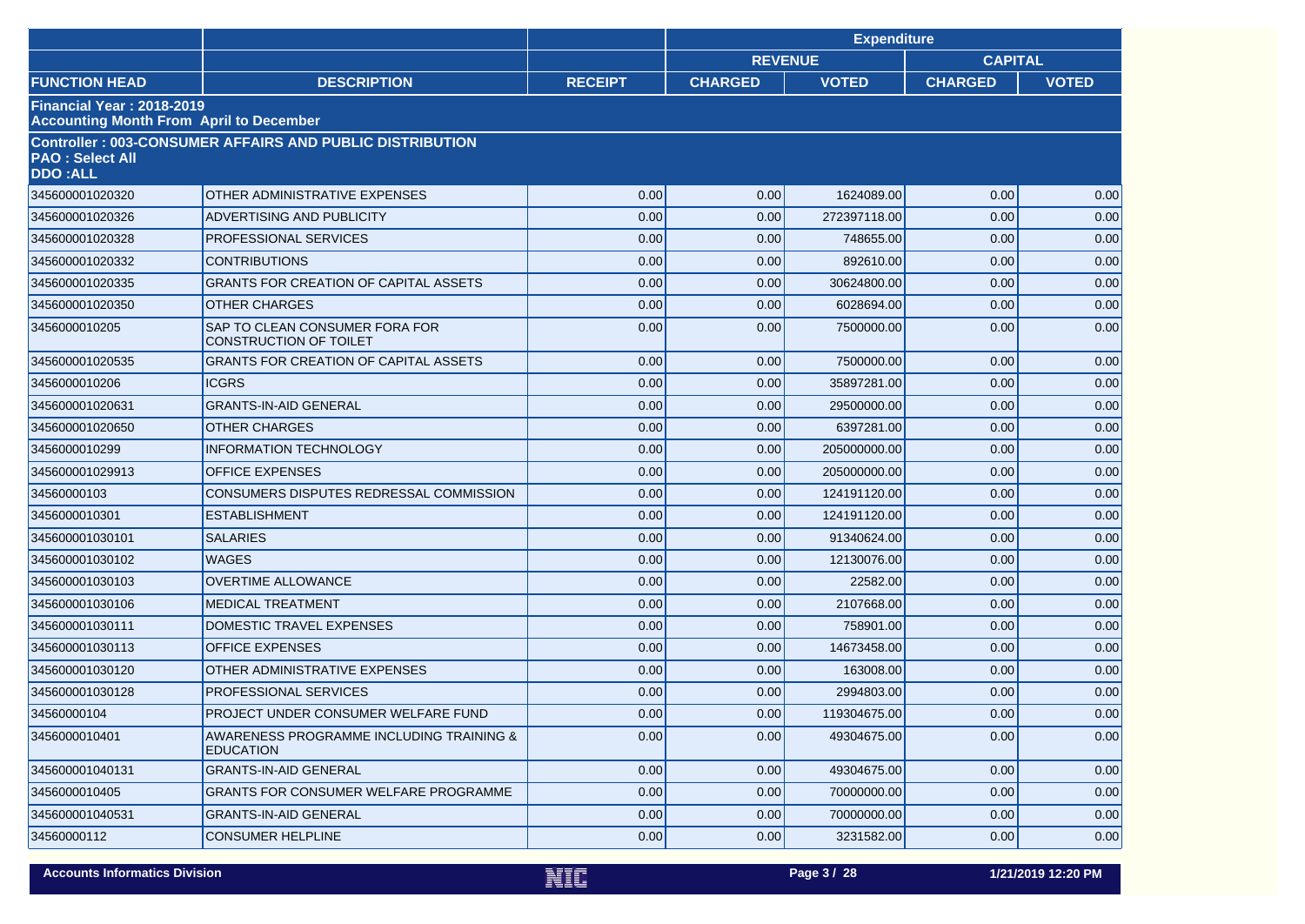|                                                                                    |                                                                 |                | <b>Expenditure</b> |              |                |              |  |
|------------------------------------------------------------------------------------|-----------------------------------------------------------------|----------------|--------------------|--------------|----------------|--------------|--|
|                                                                                    |                                                                 |                | <b>REVENUE</b>     |              | <b>CAPITAL</b> |              |  |
| <b>FUNCTION HEAD</b>                                                               | <b>DESCRIPTION</b>                                              | <b>RECEIPT</b> | <b>CHARGED</b>     | <b>VOTED</b> | <b>CHARGED</b> | <b>VOTED</b> |  |
| <b>Financial Year: 2018-2019</b><br><b>Accounting Month From April to December</b> |                                                                 |                |                    |              |                |              |  |
| <b>PAO: Select All</b><br><b>DDO:ALL</b>                                           | <b>Controller: 003-CONSUMER AFFAIRS AND PUBLIC DISTRIBUTION</b> |                |                    |              |                |              |  |
| 3456000011200                                                                      | <b>CONSUMER HELPLINE</b>                                        | 0.00           | 0.00               | 3231582.00   | 0.00           | 0.00         |  |
| 345600001120031                                                                    | <b>GRANTS-IN-AID GENERAL</b>                                    | 0.00           | 0.00               | 3231582.00   | 0.00           | 0.00         |  |
| 34560000113                                                                        | STRENGTHENING OF PRICE MONITORING CELL                          | 0.00           | 0.00               | 13605172.00  | 0.00           | 0.00         |  |
| 3456000011301                                                                      | <b>ESTABLISHMENT</b>                                            | 0.00           | 0.00               | 13122184.00  | 0.00           | 0.00         |  |
| 345600001130113                                                                    | <b>OFFICE EXPENSES</b>                                          | 0.00           | 0.00               | 1069108.00   | 0.00           | 0.00         |  |
| 345600001130120                                                                    | OTHER ADMINISTRATIVE EXPENSES                                   | 0.00           | 0.00               | 781978.00    | 0.00           | 0.00         |  |
| 345600001130128                                                                    | <b>PROFESSIONAL SERVICES</b>                                    | 0.00           | 0.00               | 1146765.00   | 0.00           | 0.00         |  |
| 345600001130131                                                                    | <b>GRANTS-IN-AID GENERAL</b>                                    | 0.00           | 0.00               | 10124333.00  | 0.00           | 0.00         |  |
| 3456000011399                                                                      | <b>INFORMATION TECHNOLOGY</b>                                   | 0.00           | 0.00               | 482988.00    | 0.00           | 0.00         |  |
| 345600001139913                                                                    | <b>OFFICE EXPENSES</b>                                          | 0.00           | 0.00               | 482988.00    | 0.00           | 0.00         |  |
| 34560000115                                                                        | CONSUMER AWARENESS PROGRAMME                                    | 0.00           | 0.00               | 13000000.00  | 0.00           | 0.00         |  |
| 3456000011500                                                                      | CONSUMER AWARENESS PROGRAMME                                    | 0.00           | 0.00               | 13000000.00  | 0.00           | 0.00         |  |
| 345600001150031                                                                    | <b>GRANTS-IN-AID GENERAL</b>                                    | 0.00           | 0.00               | 13000000.00  | 0.00           | 0.00         |  |
| 345600911                                                                          | DEDUCT RECOVERIES OF OVERPAYMENTS                               | 0.00           | 0.00               | $-2584.00$   | 0.00           | 0.00         |  |
| 34560091100                                                                        | DEDUCT RECOVERIES OF OVERPAYMENTS                               | 0.00           | 0.00               | $-2584.00$   | 0.00           | 0.00         |  |
| 3456009110000                                                                      | DEDUCT RECOVERIES OF OVERPAYMENTS                               | 0.00           | 0.00               | $-2584.00$   | 0.00           | 0.00         |  |
| 345600911000070                                                                    | <b>DEDUCT RECOVERIES</b>                                        | 0.00           | 0.00               | $-2584.00$   | 0.00           | 0.00         |  |
| 3475                                                                               | OTHER GENERAL ECONOMIC SERVICES                                 | 0.00           | 0.00               | 132753944.00 | 0.00           | 0.00         |  |
| 347500                                                                             | OTHER GENERAL ECONOMIC SERVICES                                 | 0.00           | 0.00               | 132753944.00 | 0.00           | 0.00         |  |
| 347500106                                                                          | <b>REGULATION OF WEIGHTS AND MEASURES</b>                       | 0.00           | 0.00               | 132753944.00 | 0.00           | 0.00         |  |
| 34750010605                                                                        | <b>WEIGHTS &amp; MEASURES UNIT</b>                              | 0.00           | 0.00               | 9777152.00   | 0.00           | 0.00         |  |
| 3475001060501                                                                      | <b>ESTABLISHMENT</b>                                            | 0.00           | 0.00               | 9777152.00   | 0.00           | 0.00         |  |
| 347500106050101                                                                    | <b>SALARIES</b>                                                 | 0.00           | 0.00               | 9397850.00   | 0.00           | 0.00         |  |
| 347500106050113                                                                    | <b>OFFICE EXPENSES</b>                                          | 0.00           | 0.00               | 71636.00     | 0.00           | 0.00         |  |
| 347500106050116                                                                    | <b>PUBLICATIONS</b>                                             | 0.00           | 0.00               | 267066.00    | 0.00           | $0.00\,$     |  |
| 347500106050128                                                                    | PROFESSIONAL SERVICES                                           | 0.00           | 0.00               | 40600.00     | 0.00           | 0.00         |  |
| 34750010606                                                                        | REGIONAL REFERENCE STANDARD LABORATORIES                        | 0.00           | 0.00               | 27713570.00  | 0.00           | 0.00         |  |
| 3475001060601                                                                      | <b>ESTABLISHMENT</b>                                            | 0.00           | 0.00               | 27687340.00  | 0.00           | 0.00         |  |
| 347500106060101                                                                    | <b>SALARIES</b>                                                 | 0.00           | 0.00               | 23314308.00  | 0.00           | 0.00         |  |
| 347500106060106                                                                    | <b>MEDICAL TREATMENT</b>                                        | 0.00           | 0.00               | 164327.00    | 0.00           | 0.00         |  |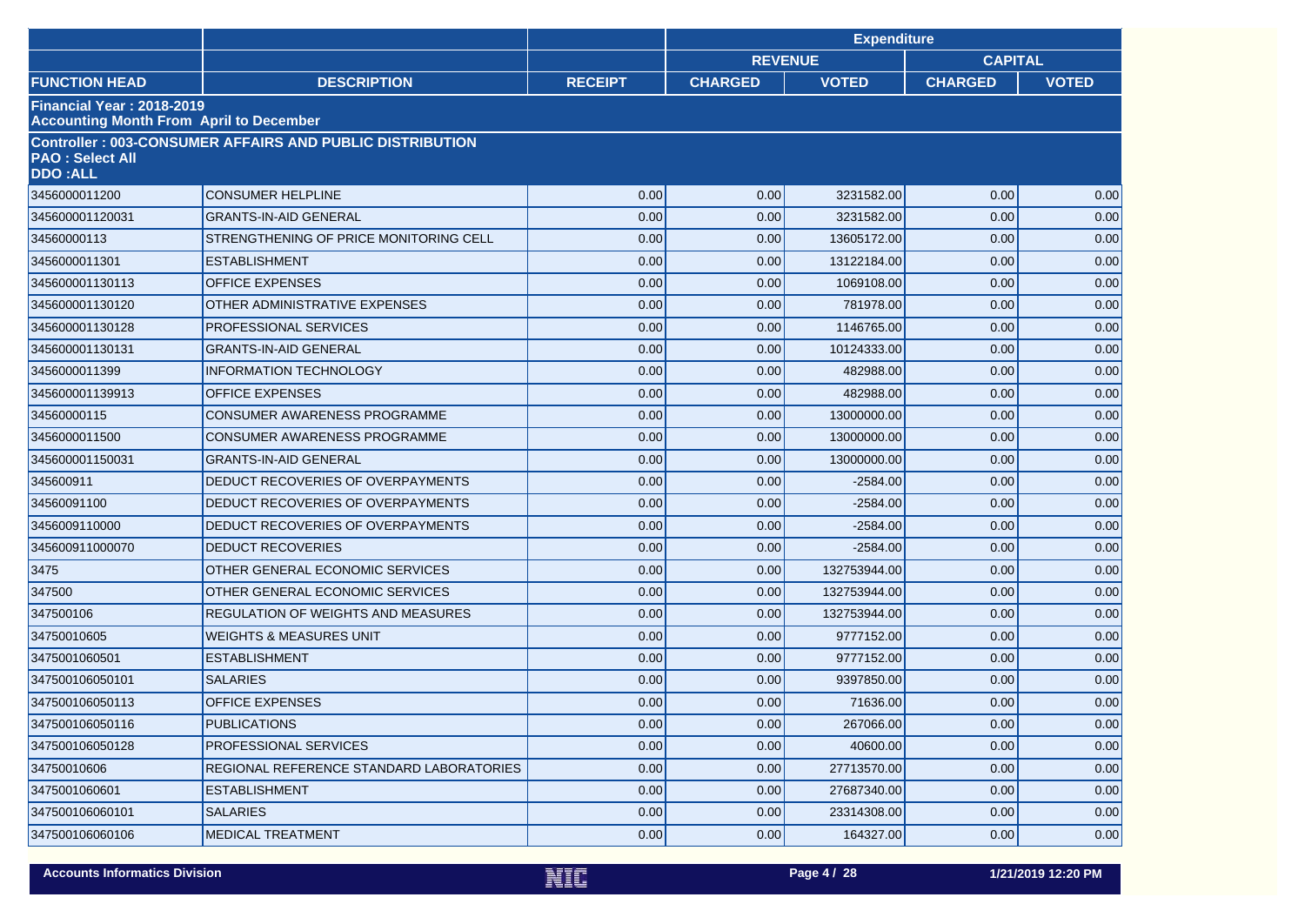|                                          |                                                                    |                | <b>Expenditure</b> |              |                |                    |
|------------------------------------------|--------------------------------------------------------------------|----------------|--------------------|--------------|----------------|--------------------|
|                                          |                                                                    |                | <b>REVENUE</b>     |              | <b>CAPITAL</b> |                    |
| <b>FUNCTION HEAD</b>                     | <b>DESCRIPTION</b>                                                 | <b>RECEIPT</b> | <b>CHARGED</b>     | <b>VOTED</b> | <b>CHARGED</b> | <b>VOTED</b>       |
| <b>Financial Year: 2018-2019</b>         | <b>Accounting Month From April to December</b>                     |                |                    |              |                |                    |
| <b>PAO: Select All</b><br><b>DDO:ALL</b> | <b>Controller: 003-CONSUMER AFFAIRS AND PUBLIC DISTRIBUTION</b>    |                |                    |              |                |                    |
| 347500106060111                          | DOMESTIC TRAVEL EXPENSES                                           | 0.00           | 0.00               | 563755.00    | 0.00           | 0.00               |
| 347500106060113                          | <b>OFFICE EXPENSES</b>                                             | 0.00           | 0.00               | 3549525.00   | 0.00           | 0.00               |
| 347500106060127                          | <b>MINOR WORKS</b>                                                 | 0.00           | 0.00               | 18755.00     | 0.00           | 0.00               |
| 347500106060152                          | <b>MACHINERY AND EQUIPMENT</b>                                     | 0.00           | 0.00               | 76670.00     | 0.00           | 0.00               |
| 3475001060699                            | <b>INFORMATION TECHNOLOGY</b>                                      | 0.00           | 0.00               | 26230.00     | 0.00           | 0.00               |
| 347500106069913                          | <b>OFFICE EXPENSES</b>                                             | 0.00           | 0.00               | 26230.00     | 0.00           | 0.00               |
| 34750010607                              | INDIAN INSTITUTE OF LEGAL METROLOGY                                | 0.00           | 0.00               | 20093729.00  | 0.00           | 0.00               |
| 3475001060701                            | <b>ESTABLISHMENT</b>                                               | 0.00           | 0.00               | 20093729.00  | 0.00           | 0.00               |
| 347500106070101                          | <b>SALARIES</b>                                                    | 0.00           | 0.00               | 16254975.00  | 0.00           | 0.00               |
| 347500106070102                          | <b>WAGES</b>                                                       | 0.00           | 0.00               | 484718.00    | 0.00           | 0.00               |
| 347500106070106                          | <b>MEDICAL TREATMENT</b>                                           | 0.00           | 0.00               | 38696.00     | 0.00           | 0.00               |
| 347500106070111                          | DOMESTIC TRAVEL EXPENSES                                           | 0.00           | 0.00               | 495359.00    | 0.00           | 0.00               |
| 347500106070113                          | <b>OFFICE EXPENSES</b>                                             | 0.00           | 0.00               | 2819981.00   | 0.00           | 0.00               |
| 34750010609                              | STRENGTHENING OF WEIGHT AND MEASURES<br><b>INFRASTRUCTURE</b>      | 0.00           | 0.00               | 71296085.00  | 0.00           | 0.00               |
| 3475001060900                            | STRENGTHENING OF WEIGHT AND MEASURES<br><b>INFRASTRUCTURE</b>      | 0.00           | 0.00               | 69240605.00  | 0.00           | 0.00               |
| 347500106090035                          | <b>GRANTS FOR CREATION OF CAPITAL ASSETS</b>                       | 0.00           | 0.00               | 69240605.00  | 0.00           | 0.00               |
| 3475001060901                            | CAPACITY BUILDING PROGRAMME                                        | 0.00           | 0.00               | 2055480.00   | 0.00           | 0.00               |
| 347500106090150                          | <b>OTHER CHARGES</b>                                               | 0.00           | 0.00               | 2055480.00   | 0.00           | 0.00               |
| 34750010610                              | STRENGTHENING OF RRSLS AND IILM                                    | 0.00           | 0.00               | 605177.00    | 0.00           | 0.00               |
| 3475001061001                            | <b>CAPACITY BUILDING</b>                                           | 0.00           | 0.00               | 605177.00    | 0.00           | 0.00               |
| 347500106100150                          | <b>OTHER CHARGES</b>                                               | 0.00           | 0.00               | 605177.00    | 0.00           | 0.00               |
| 34750010611                              | UPGRADATION OF REGIONAL REFERENCE<br><b>STANDARDS LABORATORIES</b> | 0.00           | 0.00               | 3268256.00   | 0.00           | 0.00               |
| 3475001061101                            | <b>ESTABLISHMENT</b>                                               | 0.00           | 0.00               | 3268256.00   | 0.00           | 0.00               |
| 347500106110101                          | <b>SALARIES</b>                                                    | 0.00           | 0.00               | 3114976.00   | 0.00           | 0.00               |
| 347500106110111                          | DOMESTIC TRAVEL EXPENSES                                           | 0.00           | 0.00               | 144661.00    | 0.00           | 0.00               |
| 347500106110113                          | <b>OFFICE EXPENSES</b>                                             | 0.00           | 0.00               | 8619.00      | 0.00           | 0.00               |
| 34750010613                              | DISSEMINATION OF TIME                                              | 0.00           | 0.00               | $-25.00$     | 0.00           | 0.00               |
| 3475001061301                            | <b>ESTABLISHMENT</b>                                               | 0.00           | 0.00               | $-25.00$     | 0.00           | 0.00               |
| 347500106130101                          | <b>SALARIES</b>                                                    | 0.00           | 0.00               | $-25.00$     | 0.00           | 0.00               |
| <b>Accounts Informatics Division</b>     |                                                                    | NIC            |                    | Page 5 / 28  |                | 1/21/2019 12:20 PM |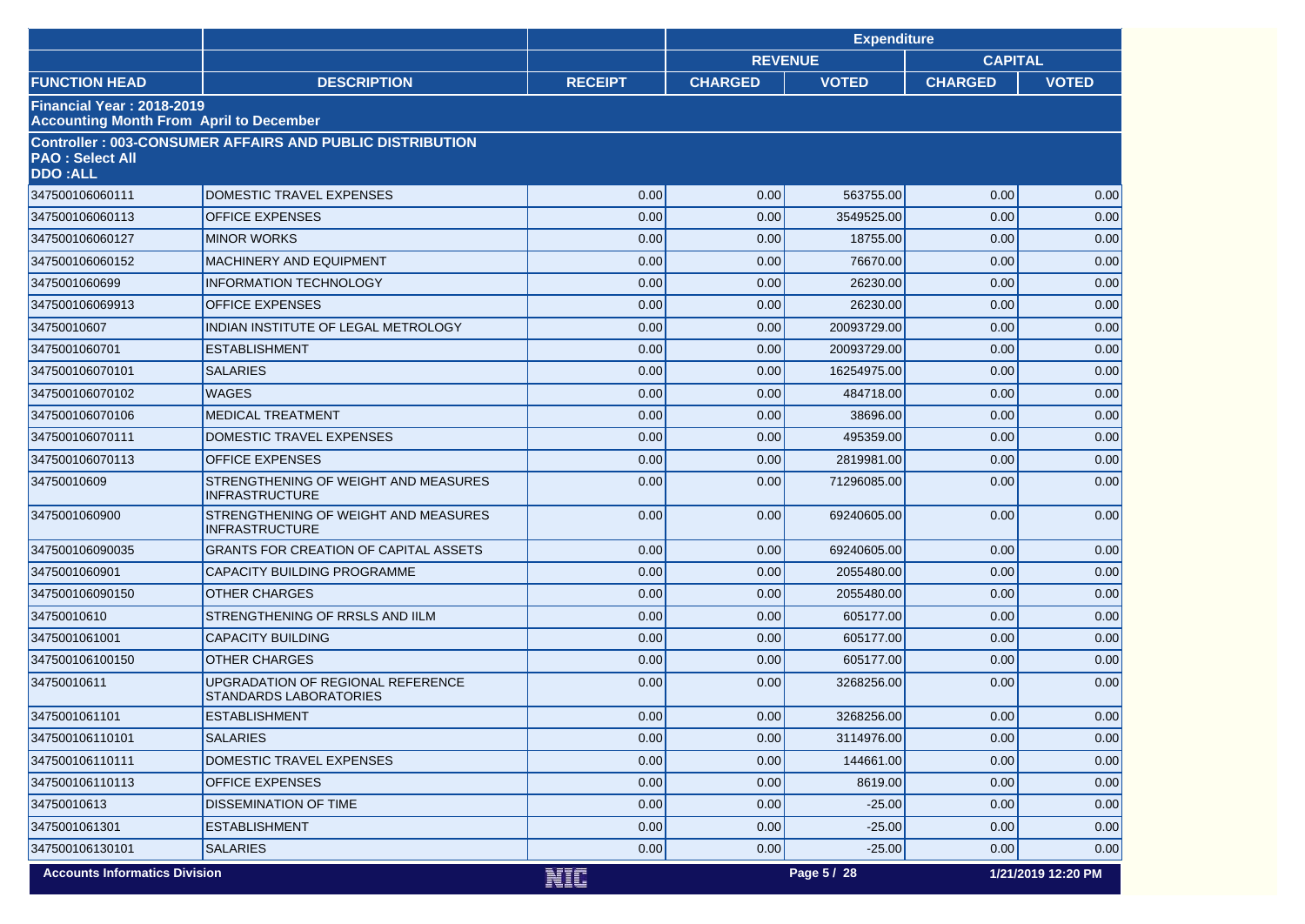|                                          |                                                                       |                | <b>Expenditure</b> |                  |                |                    |
|------------------------------------------|-----------------------------------------------------------------------|----------------|--------------------|------------------|----------------|--------------------|
|                                          |                                                                       |                | <b>REVENUE</b>     |                  | <b>CAPITAL</b> |                    |
| <b>FUNCTION HEAD</b>                     | <b>DESCRIPTION</b>                                                    | <b>RECEIPT</b> | <b>CHARGED</b>     | <b>VOTED</b>     | <b>CHARGED</b> | <b>VOTED</b>       |
| <b>Financial Year: 2018-2019</b>         | <b>Accounting Month From April to December</b>                        |                |                    |                  |                |                    |
| <b>PAO: Select All</b><br><b>DDO:ALL</b> | <b>Controller: 003-CONSUMER AFFAIRS AND PUBLIC DISTRIBUTION</b>       |                |                    |                  |                |                    |
| 5425                                     | CAPITAL OUTLAY ON OTHER SCIENTIFIC AND                                | 0.00           | 0.00               | 0.00             | 0.00           | 21701258.00        |
|                                          | ENVIRONMENTAL RESEARCH                                                |                |                    |                  |                |                    |
| 542500                                   | CAPITAL OUTLAY ON OTHER SCIENTIFIC AND<br><b>ENVIRONMENT</b>          | 0.00           | 0.00               | 0.00             | 0.00           | 21701258.00        |
| 542500600                                | <b>OTHER SERVICES</b>                                                 | 0.00           | 0.00               | 0.00             | 0.00           | 21701258.00        |
| 54250060001                              | CONSTRUCTION OF LABORATORY BUILDING FOR<br><b>NATIONAL TEST HOUSE</b> | 0.00           | 0.00               | 0.00             | 0.00           | 21701258.00        |
| 5425006000100                            | CONSTRUCTION OF LABORATORY BUILDING FOR<br>NATIONAL TEST HOUSE        | 0.00           | 0.00               | 0.00             | 0.00           | 21701258.00        |
| 542500600010052                          | <b>MACHINERY AND EQUIPMENT</b>                                        | 0.00           | 0.00               | 0.00             | 0.00           | 21701258.00        |
| 5475                                     | CAPITAL OUTLAY ON OTHER GENERAL ECONOMIC<br><b>SERVICES</b>           | 0.00           | 0.00               | 0.00             | 0.00           | 183443757.00       |
| 547500                                   | CAPITAL OUTLAY ON OTHER GENERAL ECONOMIC<br><b>SERVICES</b>           | 0.00           | 0.00               | 0.00             | 0.00           | 183443757.00       |
| 547500102                                | <b>CIVIL SUPPLIES</b>                                                 | 0.00           | 0.00               | 0.00             | 0.00           | 183443757.00       |
| 54750010208                              | INDIAN INSTITUTE OF LEGAL METROLOGY, RANCHI.                          | 0.00           | 0.00               | 0.00             | 0.00           | 9787781.00         |
| 5475001020800                            | INDIAN INSTITUTE OF LEGAL METROLOGY, RANCHI.                          | 0.00           | 0.00               | 0.00             | 0.00           | 9787781.00         |
| 547500102080052                          | <b>MACHINERY AND EQUIPMENT</b>                                        | 0.00           | 0.00               | 0.00             | 0.00           | 9787781.00         |
| 54750010213                              | STRENGTHENING OF WEIGHTS AND MEASURES<br><b>INFRASTRUCTURE</b>        | 0.00           | 0.00               | 0.00             | 0.00           | 3655976.00         |
| 5475001021300                            | STRENGTHENING OF WEIGHTS AND MEASURES<br><b>INFRASTRUCTURE</b>        | 0.00           | 0.00               | 0.00             | 0.00           | 3655976.00         |
| 547500102130052                          | <b>MACHINERY AND EQUIPMENT</b>                                        | 0.00           | 0.00               | 0.00             | 0.00           | 3655976.00         |
| 54750010214                              | REGIONAL REFERENCE STANDARD LABORATORY                                | 0.00           | 0.00               | 0.00             | 0.00           | 20000000.00        |
| 5475001021400                            | REGIONAL REFERENCE STANDARD LABORATORY                                | 0.00           | 0.00               | 0.00             | 0.00           | 20000000.00        |
| 547500102140052                          | MACHINERY AND EQUIPMENT                                               | 0.00           | 0.00               | 0.00             | 0.00           | 20000000.00        |
| 54750010217                              | <b>DISSEMINATION OF TIME</b>                                          | 0.00           | 0.00               | 0.00             | 0.00           | 150000000.00       |
| 5475001021700                            | <b>DISSEMINATION OF TIME</b>                                          | 0.00           | 0.00               | 0.00             | 0.00           | 150000000.00       |
| 547500102170052                          | <b>MACHINERY AND EQUIPMENT</b>                                        | 0.00           | 0.00               | 0.00             | 0.00           | 150000000.00       |
| <b>Total(015)</b>                        |                                                                       | 0.00           | 0.00               | 1576272071.00    | 0.00           | 205145015.00       |
|                                          | 016-(Department of Food and Public Distribution)                      |                |                    |                  |                |                    |
| 2408                                     | FOOD STORAGE AND WAREHOUSING                                          | 0.00           | 0.00               | 1653895882835.00 | 0.00           | 0.00               |
| 240801                                   | <b>FOOD</b>                                                           | 0.00           | 0.00               | 1653712276548.00 | 0.00           | 0.00               |
| 240801001                                | DIRECTION AND ADMINISTRATION                                          | 0.00           | 0.00               | 407914322.00     | 0.00           | 0.00               |
| <b>Accounts Informatics Division</b>     |                                                                       | NTC            |                    | Page 6 / 28      |                | 1/21/2019 12:20 PM |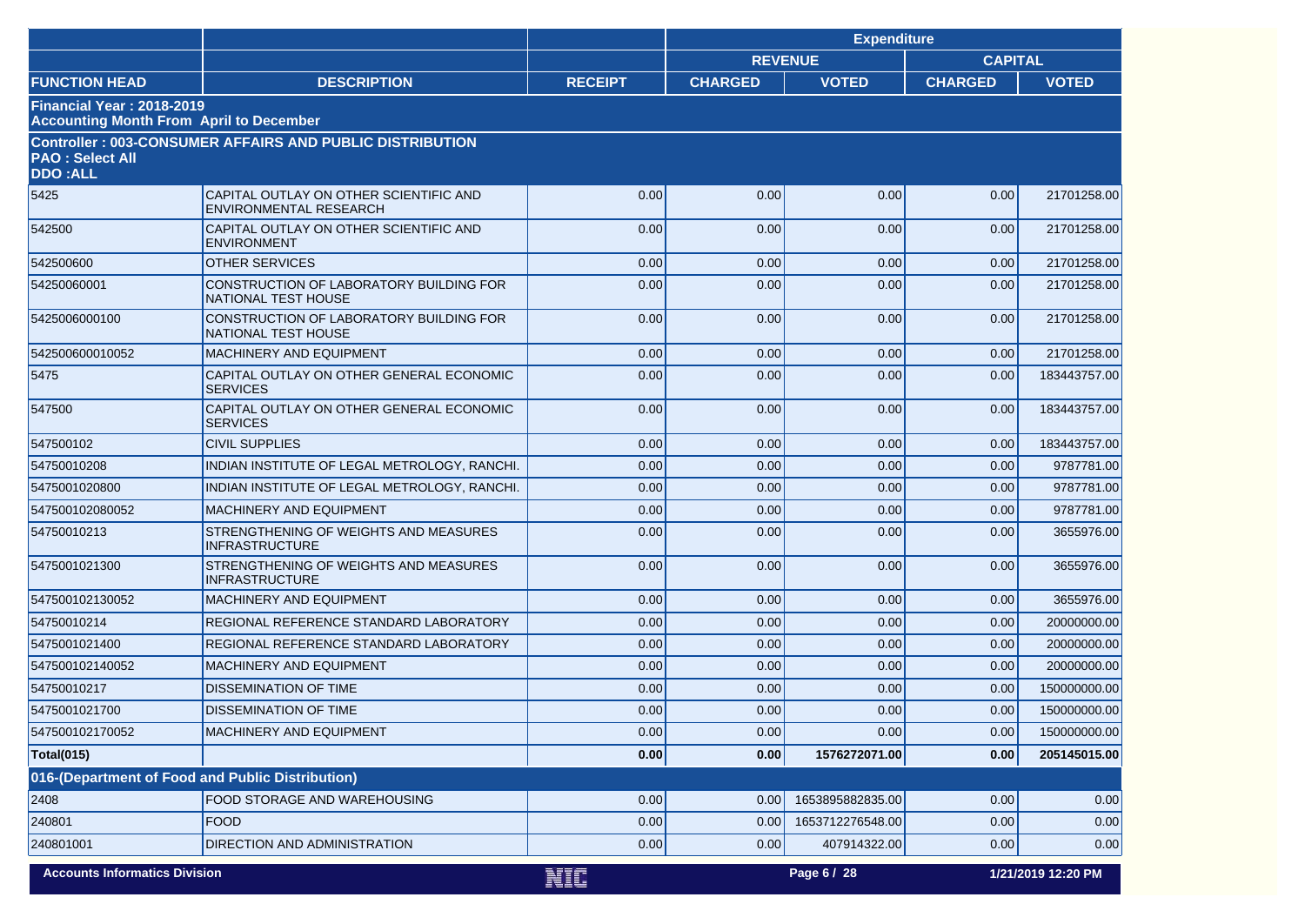|                                                                                    |                                                                         |                | <b>Expenditure</b>               |              |                |              |  |
|------------------------------------------------------------------------------------|-------------------------------------------------------------------------|----------------|----------------------------------|--------------|----------------|--------------|--|
|                                                                                    |                                                                         |                | <b>REVENUE</b><br><b>CAPITAL</b> |              |                |              |  |
| <b>FUNCTION HEAD</b>                                                               | <b>DESCRIPTION</b>                                                      | <b>RECEIPT</b> | <b>CHARGED</b>                   | <b>VOTED</b> | <b>CHARGED</b> | <b>VOTED</b> |  |
| <b>Financial Year: 2018-2019</b><br><b>Accounting Month From April to December</b> |                                                                         |                |                                  |              |                |              |  |
| <b>PAO: Select All</b><br><b>DDO:ALL</b>                                           | <b>Controller: 003-CONSUMER AFFAIRS AND PUBLIC DISTRIBUTION</b>         |                |                                  |              |                |              |  |
| 24080100102                                                                        | <b>OTHER OFFICES</b>                                                    | 0.00           | 0.00                             | 162712789.00 | 0.00           | 0.00         |  |
| 2408010010202                                                                      | ADMINISTRATION OF SUGAR DEVELOPMENT FUND                                | 0.00           | 0.00                             | 162712789.00 | 0.00           | 0.00         |  |
| 240801001020250                                                                    | <b>OTHER CHARGES</b>                                                    | 0.00           | 0.00                             | 162712789.00 | 0.00           | 0.00         |  |
| 24080100107                                                                        | DIRECTORATE OF SUGAR AND VEGETABLE OILS                                 | 0.00           | 0.00                             | 52307104.00  | 0.00           | 0.00         |  |
| 2408010010701                                                                      | <b>ESTABLISHMENT</b>                                                    | 0.00           | 0.00                             | 52307104.00  | 0.00           | 0.00         |  |
| 240801001070101                                                                    | <b>SALARIES</b>                                                         | 0.00           | 0.00                             | 44074485.00  | 0.00           | 0.00         |  |
| 240801001070102                                                                    | <b>WAGES</b>                                                            | 0.00           | 0.00                             | 2340914.00   | 0.00           | 0.00         |  |
| 240801001070106                                                                    | <b>MEDICAL TREATMENT</b>                                                | 0.00           | 0.00                             | 597645.00    | 0.00           | 0.00         |  |
| 240801001070111                                                                    | DOMESTIC TRAVEL EXPENSES                                                | 0.00           | 0.00                             | 628724.00    | 0.00           | 0.00         |  |
| 240801001070113                                                                    | <b>OFFICE EXPENSES</b>                                                  | 0.00           | 0.00                             | 2151717.00   | 0.00           | 0.00         |  |
| 240801001070128                                                                    | PROFESSIONAL SERVICES                                                   | 0.00           | 0.00                             | 2513619.00   | 0.00           | 0.00         |  |
| 24080100108                                                                        | INTERGRATED MANAGEMENT OF PUBLIC<br><b>DISTRIBUTION SYSTEM (IM-PDS)</b> | 0.00           | 0.00                             | 79382410.00  | 0.00           | 0.00         |  |
| 2408010010800                                                                      | INTERGRATED MANAGEMENT OF PUBLIC<br><b>DISTRIBUTION SYSTEM (IM-PDS)</b> | 0.00           | 0.00                             | 79382410.00  | 0.00           | 0.00         |  |
| 240801001080028                                                                    | PROFESSIONAL SERVICES                                                   | 0.00           | 0.00                             | 42902410.00  | 0.00           | 0.00         |  |
| 240801001080031                                                                    | <b>GRANTS-IN-AID GENERAL</b>                                            | 0.00           | 0.00                             | 36480000.00  | 0.00           | 0.00         |  |
| 24080100109                                                                        | STRENGTHENING OF PDS OPERATION                                          | 0.00           | 0.00                             | 113512019.00 | 0.00           | 0.00         |  |
| 2408010010900                                                                      | STRENGTHENING OF PDS OPERATION                                          | 0.00           | 0.00                             | 113512019.00 | 0.00           | 0.00         |  |
| 240801001090013                                                                    | <b>OFFICE EXPENSES</b>                                                  | 0.00           | 0.00                             | 46048.00     | 0.00           | 0.00         |  |
| 240801001090026                                                                    | ADVERTISING AND PUBLICITY                                               | 0.00           | 0.00                             | 149860.00    | 0.00           | 0.00         |  |
| 240801001090028                                                                    | PROFESSIONAL SERVICES                                                   | 0.00           | 0.00                             | 7077650.00   | 0.00           | 0.00         |  |
| 240801001090031                                                                    | <b>GRANTS-IN-AID GENERAL</b>                                            | 0.00           | 0.00                             | 100136382.00 | 0.00           | 0.00         |  |
| 240801001090050                                                                    | <b>OTHER CHARGES</b>                                                    | 0.00           | 0.00                             | 6102079.00   | 0.00           | 0.00         |  |
| 240801003                                                                          | <b>TRAINING</b>                                                         | 0.00           | 0.00                             | 136704132.00 | 0.00           | 0.00         |  |
| 24080100301                                                                        | NATIONAL SUGAR INSTITUTE                                                | 0.00           | 0.00                             | 136704132.00 | 0.00           | 0.00         |  |
| 2408010030101                                                                      | <b>ESTABLISHMENT</b>                                                    | 0.00           | 0.00                             | 135301703.00 | 0.00           | 0.00         |  |
| 240801003010101                                                                    | <b>SALARIES</b>                                                         | 0.00           | 0.00                             | 93466656.00  | 0.00           | 0.00         |  |
| 240801003010102                                                                    | <b>WAGES</b>                                                            | 0.00           | 0.00                             | 6212115.00   | 0.00           | 0.00         |  |
| 240801003010103                                                                    | OVERTIME ALLOWANCE                                                      | 0.00           | 0.00                             | 29419.00     | 0.00           | 0.00         |  |
| 240801003010106                                                                    | <b>MEDICAL TREATMENT</b>                                                | 0.00           | 0.00                             | 2841311.00   | 0.00           | 0.00         |  |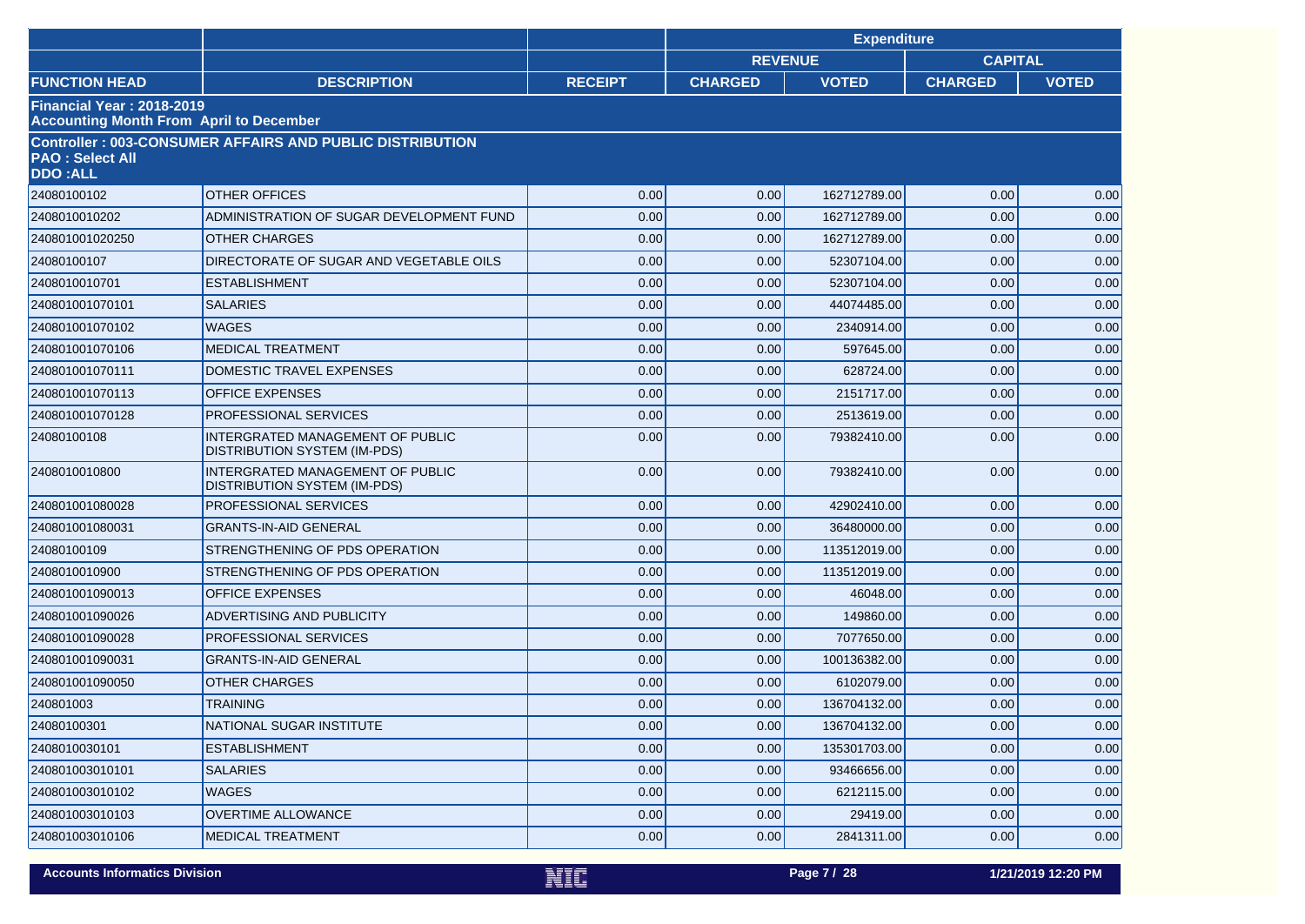|                                                                                    |                                                                                                                                                            |                | <b>Expenditure</b> |                  |                |              |  |
|------------------------------------------------------------------------------------|------------------------------------------------------------------------------------------------------------------------------------------------------------|----------------|--------------------|------------------|----------------|--------------|--|
|                                                                                    |                                                                                                                                                            |                |                    | <b>REVENUE</b>   | <b>CAPITAL</b> |              |  |
| <b>FUNCTION HEAD</b>                                                               | <b>DESCRIPTION</b>                                                                                                                                         | <b>RECEIPT</b> | <b>CHARGED</b>     | <b>VOTED</b>     | <b>CHARGED</b> | <b>VOTED</b> |  |
| <b>Financial Year: 2018-2019</b><br><b>Accounting Month From April to December</b> |                                                                                                                                                            |                |                    |                  |                |              |  |
| <b>PAO: Select All</b><br><b>DDO:ALL</b>                                           | Controller: 003-CONSUMER AFFAIRS AND PUBLIC DISTRIBUTION                                                                                                   |                |                    |                  |                |              |  |
| 240801003010111                                                                    | DOMESTIC TRAVEL EXPENSES                                                                                                                                   | 0.00           | 0.00               | 2293341.00       | 0.00           | 0.00         |  |
| 240801003010112                                                                    | <b>FOREIGN TRAVEL EXPENSES</b>                                                                                                                             | 0.00           | 0.00               | 524926.00        | 0.00           | 0.00         |  |
| 240801003010113                                                                    | <b>OFFICE EXPENSES</b>                                                                                                                                     | 0.00           | 0.00               | 16790223.00      | 0.00           | 0.00         |  |
| 240801003010114                                                                    | <b>RENTS, RATES AND TAXES</b>                                                                                                                              | 0.00           | 0.00               | 5988408.00       | 0.00           | 0.00         |  |
| 240801003010116                                                                    | <b>PUBLICATIONS</b>                                                                                                                                        | 0.00           | 0.00               | 150492.00        | 0.00           | 0.00         |  |
| 240801003010121                                                                    | <b>SUPPLIES AND MATERIALS</b>                                                                                                                              | 0.00           | 0.00               | 2266773.00       | 0.00           | 0.00         |  |
| 240801003010126                                                                    | ADVERTISING AND PUBLICITY                                                                                                                                  | 0.00           | 0.00               | 1040518.00       | 0.00           | 0.00         |  |
| 240801003010127                                                                    | <b>MINOR WORKS</b>                                                                                                                                         | 0.00           | 0.00               | 3532597.00       | 0.00           | 0.00         |  |
| 240801003010134                                                                    | <b>SCHOLARSHIPS / STIPEND</b>                                                                                                                              | 0.00           | 0.00               | 164924.00        | 0.00           | 0.00         |  |
| 2408010030196                                                                      | SWACHHTA ACTION PLAN (SAP)                                                                                                                                 | 0.00           | 0.00               | 134960.00        | 0.00           | 0.00         |  |
| 240801003019613                                                                    | <b>OFFICE EXPENSES</b>                                                                                                                                     | 0.00           | 0.00               | 134960.00        | 0.00           | 0.00         |  |
| 2408010030199                                                                      | <b>INFORMATION TECHNOLOGY</b>                                                                                                                              | 0.00           | 0.00               | 1267469.00       | 0.00           | 0.00         |  |
| 240801003019913                                                                    | <b>OFFICE EXPENSES</b>                                                                                                                                     | 0.00           | 0.00               | 911035.00        | 0.00           | 0.00         |  |
| 240801003019928                                                                    | <b>PROFESSIONAL SERVICES</b>                                                                                                                               | 0.00           | 0.00               | 356434.00        | 0.00           | 0.00         |  |
| 240801101                                                                          | PROCUREMENT AND SUPPLY                                                                                                                                     | 0.00           | 0.00               | 26874893280.00   | 0.00           | 0.00         |  |
| 24080110110                                                                        | CENTRAL ASSISTANCE TO STATES UTS FOR<br>MEETING EXPENDITURE ON INTRA STATE<br>MOVEMENT HANDLING OF FOODGRAINS and FPS<br><b>DEALER's MARGIN UNDER NFSA</b> | 0.00           | 0.00               | 26874893280.00   | 0.00           | 0.00         |  |
| 2408011011000                                                                      | CENTRAL ASSISTANCE TO STATES UTS FOR<br>MEETING EXPENDITURE ON INTRA STATE<br>MOVEMENT HANDLING OF FOODGRAINS                                              | 0.00           | 0.00               | 26874893280.00   | 0.00           | 0.00         |  |
| 240801101100031                                                                    | <b>GRANTS-IN-AID GENERAL</b>                                                                                                                               | 0.00           | 0.00               | 26874893280.00   | 0.00           | 0.00         |  |
| 240801102                                                                          | <b>FOOD SUBSIDIES</b>                                                                                                                                      | 0.00           | 0.00               | 1620382611112.00 | 0.00           | 0.00         |  |
| 24080110210                                                                        | SUBSIDY PAYABLE TO FCI & OTHERS ON<br>FOODGRAINS TRANSACTIONS UNDER NATIONAL<br><b>FOOD SECURITY ACT</b>                                                   | 0.00           | 0.00               | 1329289986827.00 | 0.00           | 0.00         |  |
| 2408011021000                                                                      | SUBSIDY PAYABLE TO FCI & OTHERS ON<br>FOODGRAINS TRANSACTIONS UNDER NATIONAL<br><b>FOOD SECURITY ACT</b>                                                   | 0.00           | 0.00               | 1329289986827.00 | 0.00           | 0.00         |  |
| 240801102100033                                                                    | <b>SUBSIDIES</b>                                                                                                                                           | 0.00           | 0.00               | 1329289986827.00 | 0.00           | 0.00         |  |
| 24080110211                                                                        | SUBSIDY TO STATE GOVERNMENTS ON<br>DECENTRALIZED PROCUREMENT OF FOODGRAINS<br>UNDER NATIONAL FOOD SECURITY                                                 | 0.00           | 0.00               | 289839690120.00  | 0.00           | 0.00         |  |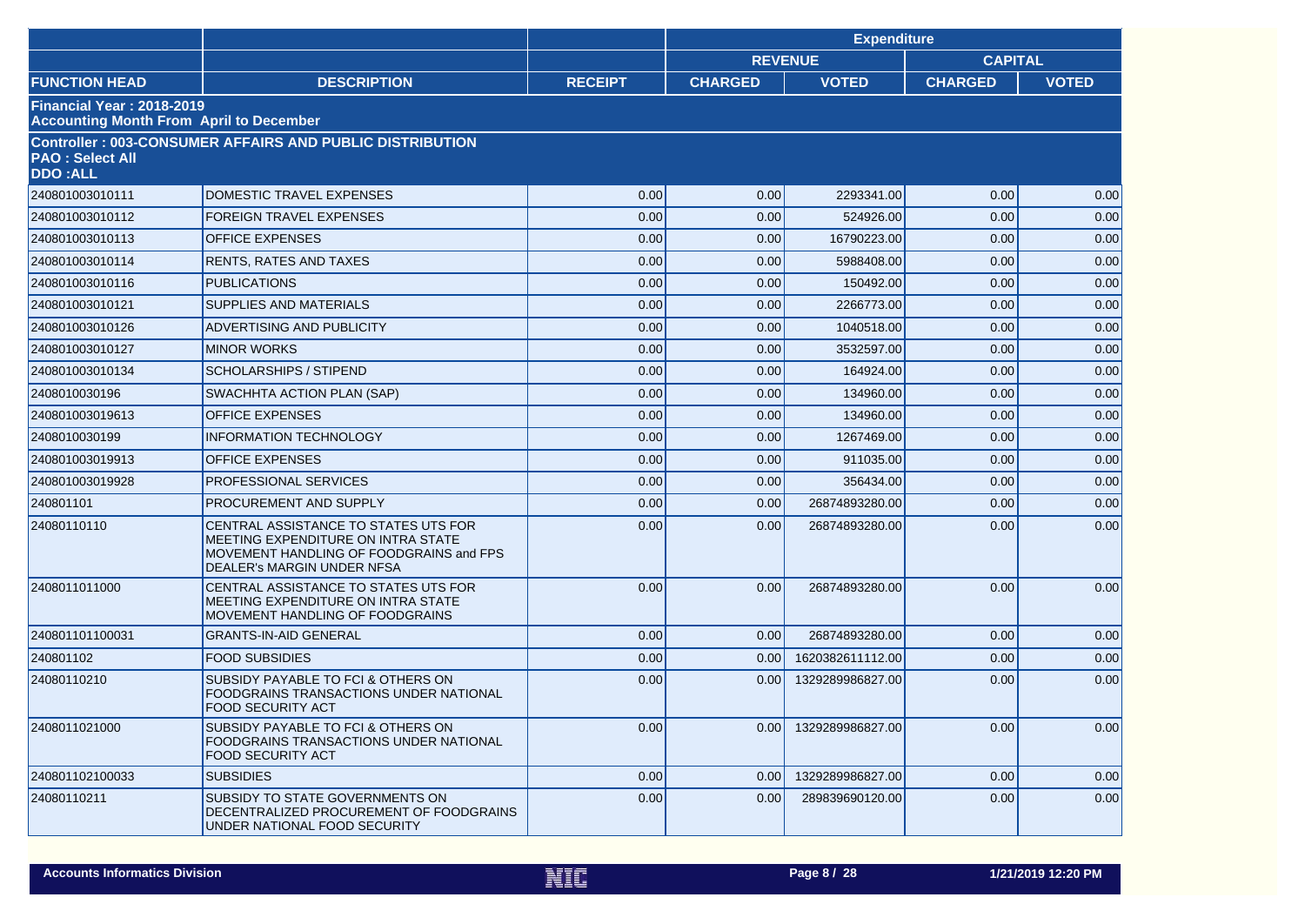|                                                                                    |                                                                                                            |                | <b>Expenditure</b> |                 |                |                    |
|------------------------------------------------------------------------------------|------------------------------------------------------------------------------------------------------------|----------------|--------------------|-----------------|----------------|--------------------|
|                                                                                    |                                                                                                            |                | <b>REVENUE</b>     |                 | <b>CAPITAL</b> |                    |
| <b>FUNCTION HEAD</b>                                                               | <b>DESCRIPTION</b>                                                                                         | <b>RECEIPT</b> | <b>CHARGED</b>     | <b>VOTED</b>    | <b>CHARGED</b> | <b>VOTED</b>       |
| <b>Financial Year: 2018-2019</b><br><b>Accounting Month From April to December</b> |                                                                                                            |                |                    |                 |                |                    |
| <b>PAO: Select All</b><br><b>DDO:ALL</b>                                           | <b>Controller: 003-CONSUMER AFFAIRS AND PUBLIC DISTRIBUTION</b>                                            |                |                    |                 |                |                    |
| 2408011021100                                                                      | SUBSIDY TO STATE GOVERNMENTS ON<br>DECENTRALIZED PROCUREMENT OF FOODGRAINS<br>UNDER NATIONAL FOOD SECURITY | 0.00           | 0.00               | 289839690120.00 | 0.00           | 0.00               |
| 240801102110033                                                                    | <b>SUBSIDIES</b>                                                                                           | 0.00           | 0.00               | 289839690120.00 | 0.00           | 0.00               |
| 24080110216                                                                        | SUGAR SUBSIDY PAYABLE UNDER PDS FOR AAY<br><b>FAMILES</b>                                                  | 0.00           | 0.00               | 1252934165.00   | 0.00           | 0.00               |
| 2408011021600                                                                      | SUGAR SUBSIDY PAYABLE UNDER PDS FOR AAY<br><b>FAMILES</b>                                                  | 0.00           | 0.00               | 1252934165.00   | 0.00           | 0.00               |
| 240801102160033                                                                    | <b>SUBSIDIES</b>                                                                                           | 0.00           | 0.00               | 1252934165.00   | 0.00           | 0.00               |
| 240801190                                                                          | ASSISTANCE TO PUBLIC SECTOR AND OTHER<br><b>UNDERTAKINGS</b>                                               | 0.00           | 0.00               | 4633100000.00   | 0.00           | 0.00               |
| 24080119001                                                                        | HINDUSTAN VEGETABLE OILS CORPORATION LTD.<br>(HVOC)                                                        | 0.00           | 0.00               | 4633100000.00   | 0.00           | 0.00               |
| 2408011900100                                                                      | HINDUSTAN VEGETABLE OILS CORPORATION LTD.<br>(HVOC)                                                        | 0.00           | 0.00               | 4633100000.00   | 0.00           | 0.00               |
| 240801190010064                                                                    | <b>WRITES OFF/LOSSES</b>                                                                                   | 0.00           | 0.00               | 4633100000.00   | 0.00           | 0.00               |
| 240801796                                                                          | TRIBAL AREA SUB PLAN                                                                                       | 0.00           | 0.00               | 60000000.00     | 0.00           | 0.00               |
| 24080179609                                                                        | STRENGTHENING OF PDS OPERATION                                                                             | 0.00           | 0.00               | 60000000.00     | 0.00           | 0.00               |
| 2408017960900                                                                      | STRENGTHENING OF PDS OPERATION                                                                             | 0.00           | 0.00               | 60000000.00     | 0.00           | 0.00               |
| 240801796090031                                                                    | <b>GRANTS-IN-AID GENERAL</b>                                                                               | 0.00           | 0.00               | 60000000.00     | 0.00           | 0.00               |
| 240801798                                                                          | INTERNATIONAL CO-OPERATION                                                                                 | 0.00           | 0.00               | 2900991.00      | 0.00           | 0.00               |
| 24080179801                                                                        | CONTRIBUTION TO INTERNATIONAL SUGAR<br><b>COUNCIL</b>                                                      | 0.00           | 0.00               | 140000.00       | 0.00           | 0.00               |
| 2408017980100                                                                      | CONTRIBUTION TO INTERNATIONAL SUGAR<br><b>COUNCIL</b>                                                      | 0.00           | 0.00               | 140000.00       | 0.00           | 0.00               |
| 240801798010032                                                                    | <b>CONTRIBUTIONS</b>                                                                                       | 0.00           | 0.00               | 140000.00       | 0.00           | 0.00               |
| 24080179802                                                                        | CONTRIBUTION TO INTERNATIONAL GRAIN<br><b>COUNCIL</b>                                                      | 0.00           | 0.00               | 2760991.00      | 0.00           | 0.00               |
| 2408017980200                                                                      | CONTRIBUTION TO INTERNATIONAL WHEAT<br>COUNCIL                                                             | 0.00           | 0.00               | 2760991.00      | 0.00           | 0.00               |
| 240801798020032                                                                    | <b>CONTRIBUTIONS</b>                                                                                       | 0.00           | 0.00               | 2760991.00      | 0.00           | 0.00               |
| 240801800                                                                          | <b>OTHER EXPENDITURE</b>                                                                                   | 0.00           | 0.00               | 1239767711.00   | 0.00           | 0.00               |
| 24080180003                                                                        | DEPARTMENTAL CANTEENS NATIONAL SUGAR<br><b>INSTITUTE</b>                                                   | 0.00           | 0.00               | 2725313.00      | 0.00           | 0.00               |
| 2408018000300                                                                      | DEPARTMENTAL CANTEENS                                                                                      | 0.00           | 0.00               | 2725313.00      | 0.00           | 0.00               |
| 240801800030020                                                                    | OTHER ADMINISTRATIVE EXPENSES                                                                              | 0.00           | 0.00               | 2725313.00      | 0.00           | 0.00               |
| <b>Accounts Informatics Division</b>                                               |                                                                                                            | <b>NIC</b>     |                    | Page 9 / 28     |                | 1/21/2019 12:20 PM |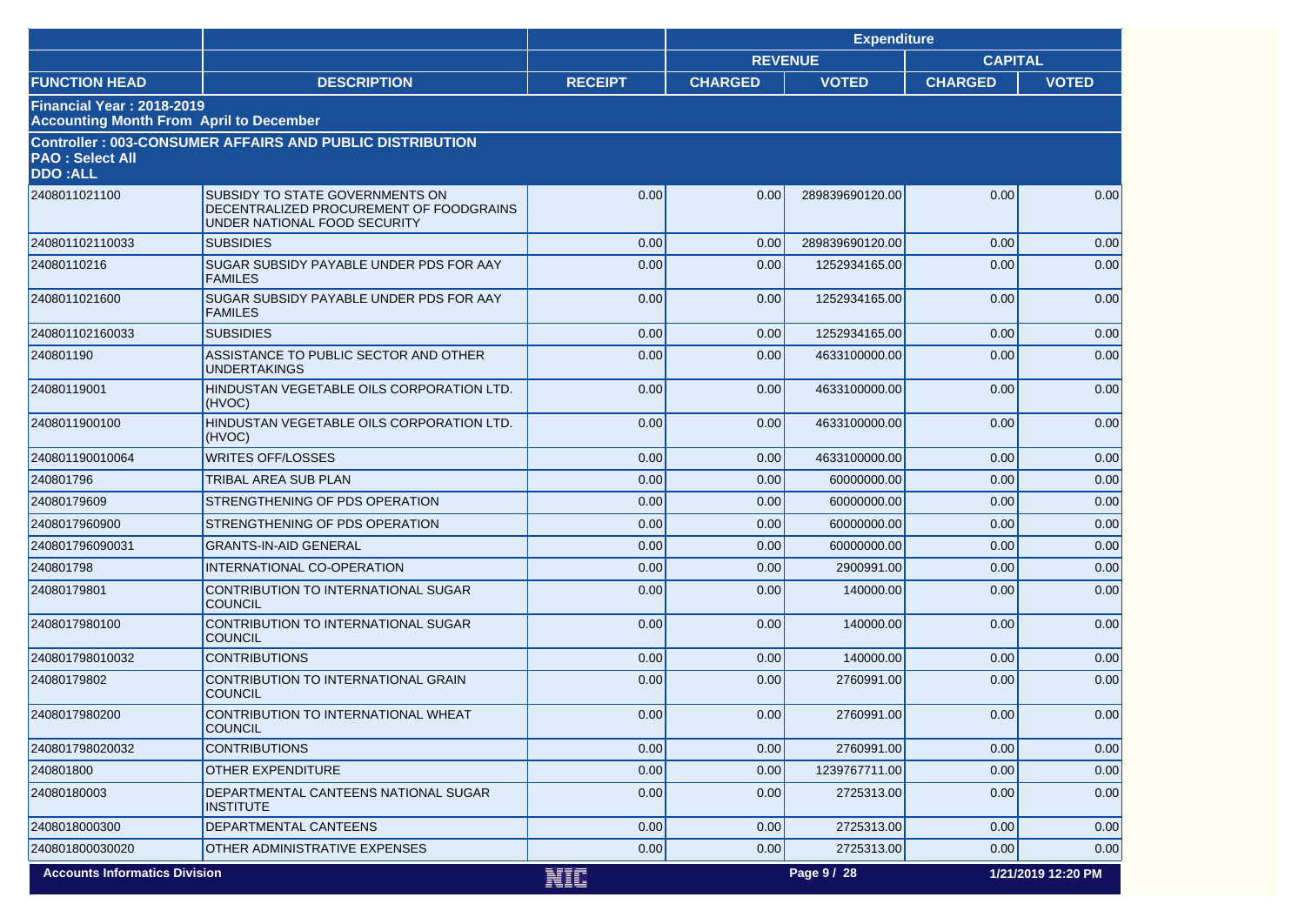|                                          |                                                                        |                | <b>Expenditure</b> |               |                |                    |
|------------------------------------------|------------------------------------------------------------------------|----------------|--------------------|---------------|----------------|--------------------|
|                                          |                                                                        |                | <b>REVENUE</b>     |               | <b>CAPITAL</b> |                    |
| <b>FUNCTION HEAD</b>                     | <b>DESCRIPTION</b>                                                     | <b>RECEIPT</b> | <b>CHARGED</b>     | <b>VOTED</b>  | <b>CHARGED</b> | <b>VOTED</b>       |
| Financial Year: 2018-2019                | <b>Accounting Month From April to December</b>                         |                |                    |               |                |                    |
| <b>PAO: Select All</b><br><b>DDO:ALL</b> | <b>Controller: 003-CONSUMER AFFAIRS AND PUBLIC DISTRIBUTION</b>        |                |                    |               |                |                    |
| 24080180012                              | SCHEME FOR EXTENDING FINANCIAL ASSISTANCE<br>TO SUGAR UNDERTAKING 2014 | 0.00           | 0.00               | 1237042398.00 | 0.00           | 0.00               |
| 2408018001200                            | SCHEME FOR EXTENDING FINANCIAL ASSISTANCE<br>TO SUGAR UNDERTAKING 2014 | 0.00           | 0.00               | 1237042398.00 | 0.00           | 0.00               |
| 240801800120033                          | <b>SUBSIDIES</b>                                                       | 0.00           | 0.00               | 1237042398.00 | 0.00           | 0.00               |
| 240801911                                | DEDUCT RECOVERIES OF OVERPAYMENTS                                      | 0.00           | 0.00               | -25615000.00  | 0.00           | 0.00               |
| 24080191100                              | DEDUCT RECOVERIES OF OVERPAYMENTS                                      | 0.00           | 0.00               | -25615000.00  | 0.00           | 0.00               |
| 2408019110000                            | DEDUCT RECOVERIES OF OVERPAYMENTS                                      | 0.00           | 0.00               | -25615000.00  | 0.00           | 0.00               |
| 240801911000070                          | <b>DEDUCT RECOVERIES</b>                                               | 0.00           | 0.00               | -25615000.00  | 0.00           | 0.00               |
| 240802                                   | STORAGE AND WAREHOUSING                                                | 0.00           | 0.00               | 183606287.00  | 0.00           | 0.00               |
| 240802004                                | <b>RESEARCH AND EVALVATION</b>                                         | 0.00           | 0.00               | 83126287.00   | 0.00           | 0.00               |
| 24080200401                              | <b>INDIAN GRAIN MANAGEMENT &amp; RESEARCH</b><br><b>INSTITUTE</b>      | 0.00           | 0.00               | 29818914.00   | 0.00           | 0.00               |
| 2408020040101                            | <b>ESTABLISHMENT</b>                                                   | 0.00           | 0.00               | 29694921.00   | 0.00           | 0.00               |
| 240802004010101                          | <b>SALARIES</b>                                                        | 0.00           | 0.00               | 23682782.00   | 0.00           | 0.00               |
| 240802004010102                          | <b>WAGES</b>                                                           | 0.00           | 0.00               | 581403.00     | 0.00           | 0.00               |
| 240802004010103                          | <b>OVERTIME ALLOWANCE</b>                                              | 0.00           | 0.00               | 9729.00       | 0.00           | 0.00               |
| 240802004010106                          | <b>MEDICAL TREATMENT</b>                                               | 0.00           | 0.00               | 97175.00      | 0.00           | 0.00               |
| 240802004010111                          | DOMESTIC TRAVEL EXPENSES                                               | 0.00           | 0.00               | 1187035.00    | 0.00           | 0.00               |
| 240802004010113                          | <b>OFFICE EXPENSES</b>                                                 | 0.00           | 0.00               | 3854240.00    | 0.00           | 0.00               |
| 240802004010114                          | <b>RENTS, RATES AND TAXES</b>                                          | 0.00           | 0.00               | 208620.00     | 0.00           | 0.00               |
| 240802004010121                          | SUPPLIES AND MATERIALS                                                 | 0.00           | 0.00               | 63667.00      | 0.00           | 0.00               |
| 240802004010126                          | <b>ADVERTISING AND PUBLICITY</b>                                       | 0.00           | 0.00               | 10270.00      | 0.00           | 0.00               |
| 2408020040199                            | <b>INFORMATION TECHNOLOGY</b>                                          | 0.00           | 0.00               | 123993.00     | 0.00           | 0.00               |
| 240802004019913                          | <b>OFFICE EXPENSES</b>                                                 | 0.00           | 0.00               | 123993.00     | 0.00           | 0.00               |
| 24080200402                              | <b>CENTRAL GRAIN ANALYSIS LABORATORY</b>                               | 0.00           | 0.00               | 139703.00     | 0.00           | 0.00               |
| 2408020040201                            | <b>ESTABLISHMENT</b>                                                   | 0.00           | 0.00               | 139703.00     | 0.00           | 0.00               |
| 240802004020150                          | <b>OTHER CHARGES</b>                                                   | 0.00           | 0.00               | 139703.00     | 0.00           | 0.00               |
| 24080200403                              | QUALITY CONTROL CELL                                                   | 0.00           | 0.00               | 53167670.00   | 0.00           | 0.00               |
| 2408020040301                            | <b>ESTABLISHMENT</b>                                                   | 0.00           | 0.00               | 53088050.00   | 0.00           | 0.00               |
| 240802004030101                          | <b>SALARIES</b>                                                        | 0.00           | 0.00               | 48088202.00   | 0.00           | 0.00               |
| 240802004030102                          | <b>WAGES</b>                                                           | 0.00           | 0.00               | 94603.00      | 0.00           | 0.00               |
| <b>Accounts Informatics Division</b>     |                                                                        | NIC            |                    | Page 10 / 28  |                | 1/21/2019 12:20 PM |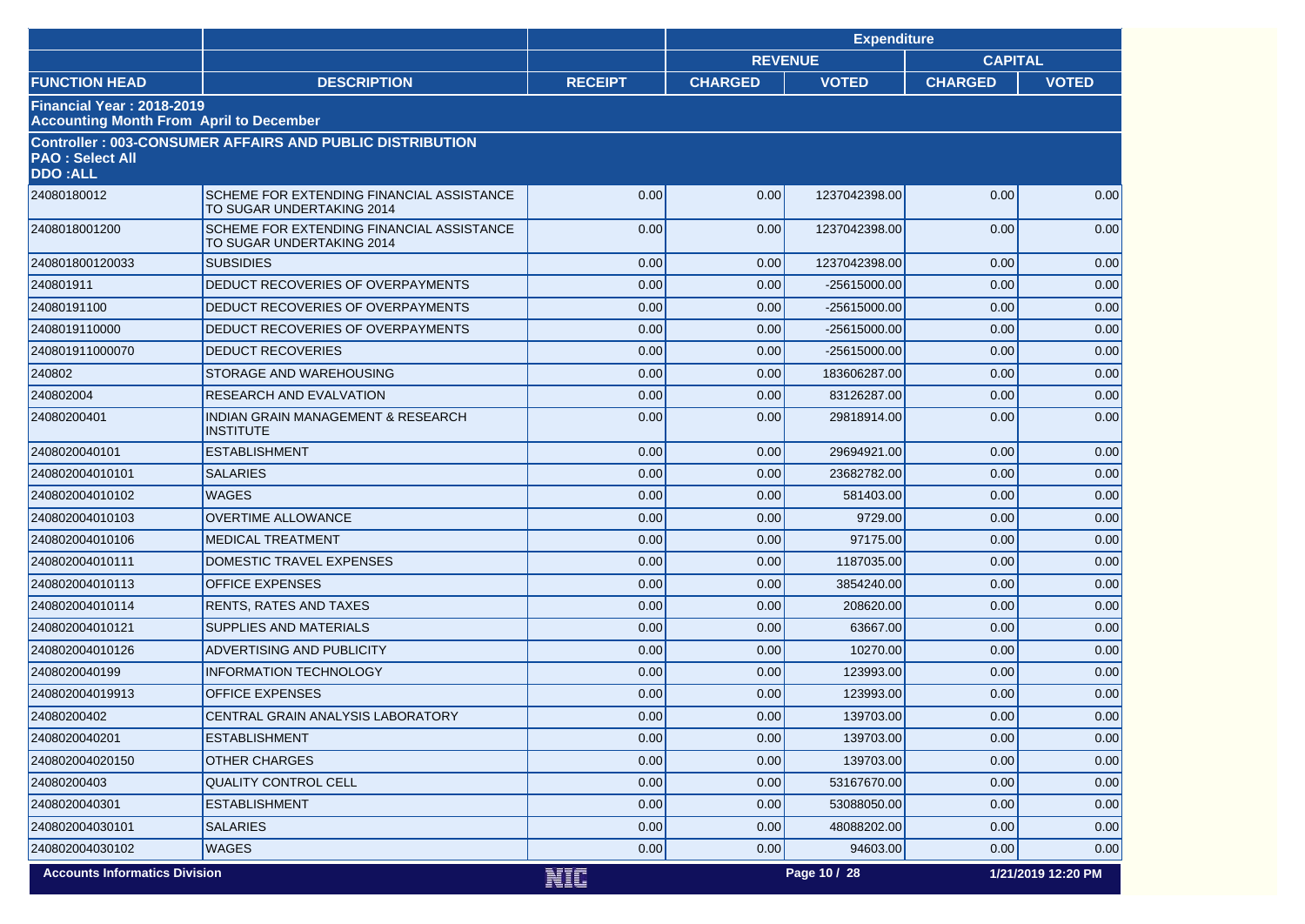|                                                                                    |                                                                                                       |                | <b>Expenditure</b>               |              |                |                    |
|------------------------------------------------------------------------------------|-------------------------------------------------------------------------------------------------------|----------------|----------------------------------|--------------|----------------|--------------------|
|                                                                                    |                                                                                                       |                | <b>REVENUE</b><br><b>CAPITAL</b> |              |                |                    |
| <b>FUNCTION HEAD</b>                                                               | <b>DESCRIPTION</b>                                                                                    | <b>RECEIPT</b> | <b>CHARGED</b>                   | <b>VOTED</b> | <b>CHARGED</b> | <b>VOTED</b>       |
| <b>Financial Year: 2018-2019</b><br><b>Accounting Month From April to December</b> |                                                                                                       |                |                                  |              |                |                    |
| <b>PAO: Select All</b><br><b>DDO:ALL</b>                                           | <b>Controller: 003-CONSUMER AFFAIRS AND PUBLIC DISTRIBUTION</b>                                       |                |                                  |              |                |                    |
| 240802004030106                                                                    | <b>MEDICAL TREATMENT</b>                                                                              | 0.00           | 0.00                             | 171746.00    | 0.00           | 0.00               |
| 240802004030111                                                                    | DOMESTIC TRAVEL EXPENSES                                                                              | 0.00           | 0.00                             | 2579899.00   | 0.00           | 0.00               |
| 240802004030113                                                                    | <b>OFFICE EXPENSES</b>                                                                                | 0.00           | 0.00                             | 943003.00    | 0.00           | 0.00               |
| 240802004030114                                                                    | <b>RENTS, RATES AND TAXES</b>                                                                         | 0.00           | 0.00                             | 681597.00    | 0.00           | 0.00               |
| 240802004030128                                                                    | PROFESSIONAL SERVICES                                                                                 | 0.00           | 0.00                             | 529000.00    | 0.00           | 0.00               |
| 2408020040399                                                                      | <b>INFORMATION TECHNOLOGY</b>                                                                         | 0.00           | 0.00                             | 79620.00     | 0.00           | 0.00               |
| 240802004039913                                                                    | <b>OFFICE EXPENSES</b>                                                                                | 0.00           | 0.00                             | 69437.00     | 0.00           | 0.00               |
| 240802004039928                                                                    | PROFESSIONAL SERVICES                                                                                 | 0.00           | 0.00                             | 974.00       | 0.00           | 0.00               |
| 240802004039950                                                                    | <b>OTHER CHARGES</b>                                                                                  | 0.00           | 0.00                             | 9209.00      | 0.00           | 0.00               |
| 240802103                                                                          | ASSISTANCE TO WEREHOUSING DEVELOPMENT<br><b>AND REGULATORY AUTHORITY</b>                              | 0.00           | 0.00                             | 60480000.00  | 0.00           | 0.00               |
| 24080210301                                                                        | WAREHOUSING DEVELOPMENT AND REGULATORY<br><b>AUTHORITY</b>                                            | 0.00           | 0.00                             | 60480000.00  | 0.00           | 0.00               |
| 2408021030100                                                                      |                                                                                                       | 0.00           | 0.00                             | 60480000.00  | 0.00           | 0.00               |
| 240802103010031                                                                    | <b>GRANTS-IN-AID GENERAL</b>                                                                          | 0.00           | 0.00                             | 40564000.00  | 0.00           | 0.00               |
| 240802103010036                                                                    | <b>GRANTS-IN-AID SALARIES</b>                                                                         | 0.00           | 0.00                             | 19916000.00  | 0.00           | 0.00               |
| 240802800                                                                          | <b>OTHER EXPENDITURE</b>                                                                              | 0.00           | 0.00                             | 40000000.00  | 0.00           | 0.00               |
| 24080280003                                                                        | CONSTRUCTION OF FOOD STORAGE GODOWNS IN<br><b>NORTH EASTERN REGION BY STATE</b><br><b>GOVERNMENTS</b> | 0.00           | 0.00                             | 40000000.00  | 0.00           | 0.00               |
| 2408028000300                                                                      | CONSTRUCTION OF FOOD STORAGE GODOWNS IN<br>NORTH EASTERN REGION BY STATE<br><b>GOVERNMENTS</b>        | 0.00           | 0.00                             | 40000000.00  | 0.00           | 0.00               |
| 240802800030035                                                                    | <b>GRANTS FOR CREATION OF CAPITAL ASSETS</b>                                                          | 0.00           | 0.00                             | 40000000.00  | 0.00           | 0.00               |
| 3451                                                                               | SECRETARIAT - ECONOMIC SERVICES                                                                       | 0.00           | 0.00                             | 503858187.00 | 0.00           | 0.00               |
| 345100                                                                             | SECRETARIAT - ECONOMIC SERVICES                                                                       | 0.00           | 0.00                             | 503858187.00 | 0.00           | 0.00               |
| 345100090                                                                          | <b>SECRETARIAT</b>                                                                                    | 0.00           | 0.00                             | 500282201.00 | 0.00           | 0.00               |
| 34510009047                                                                        | DEPARTMENT OF PUBLIC DISTRIBUTION                                                                     | 0.00           | 0.00                             | 500282201.00 | 0.00           | 0.00               |
| 3451000904701                                                                      | <b>ESTABLISHMENT</b>                                                                                  | 0.00           | 0.00                             | 497054735.00 | 0.00           | 0.00               |
| 345100090470101                                                                    | <b>SALARIES</b>                                                                                       | 0.00           | 0.00                             | 390973494.00 | 0.00           | 0.00               |
| 345100090470102                                                                    | <b>WAGES</b>                                                                                          | 0.00           | 0.00                             | 14233513.00  | 0.00           | 0.00               |
| 345100090470103                                                                    | <b>OVERTIME ALLOWANCE</b>                                                                             | 0.00           | 0.00                             | 11854.00     | 0.00           | 0.00               |
| 345100090470106                                                                    | <b>MEDICAL TREATMENT</b>                                                                              | 0.00           | 0.00                             | 6687539.00   | 0.00           | 0.00               |
| <b>Accounts Informatics Division</b>                                               |                                                                                                       | NIA            |                                  | Page 11 / 28 |                | 1/21/2019 12:20 PM |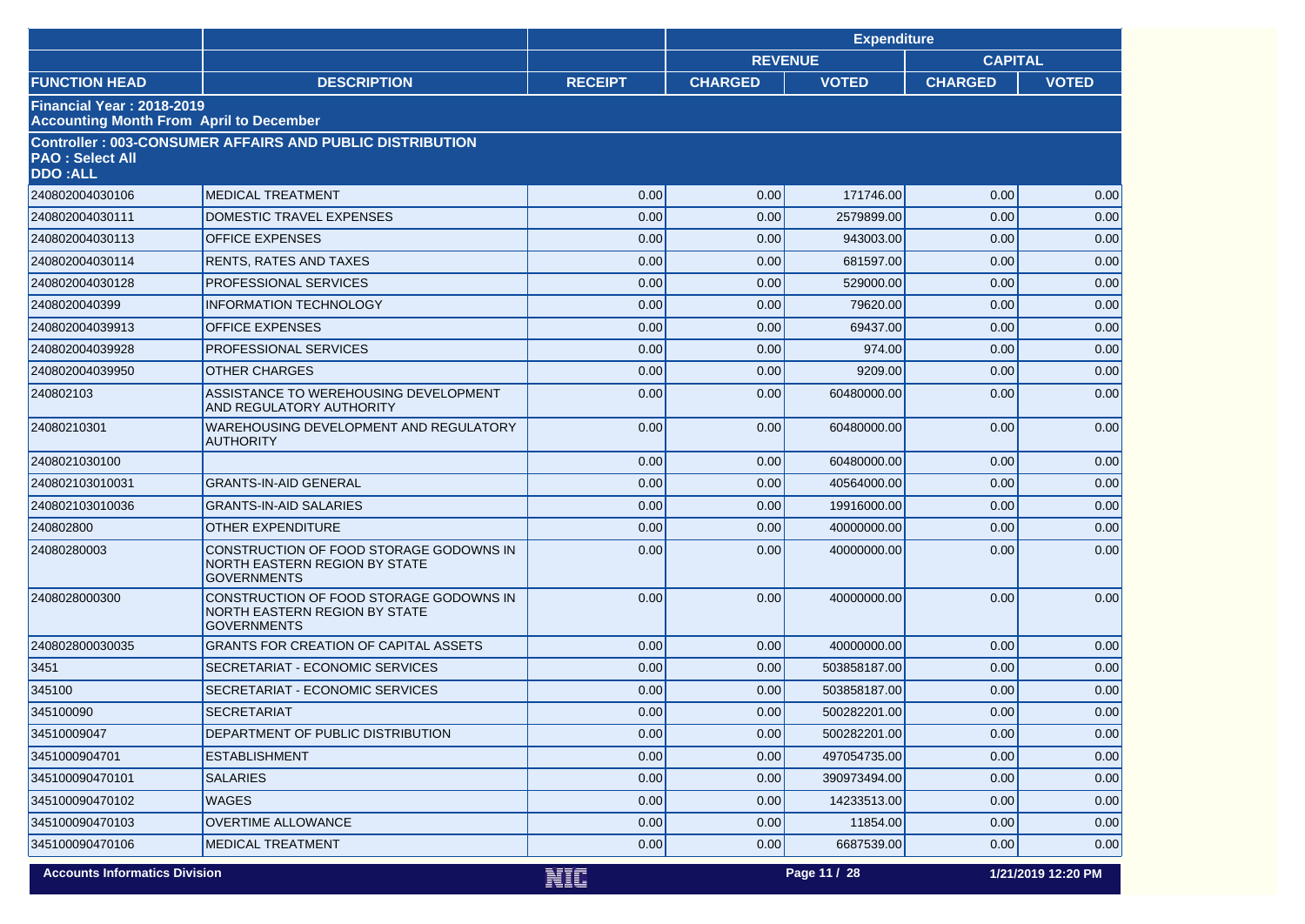|                                          |                                                                 |                | <b>Expenditure</b> |              |                |                    |
|------------------------------------------|-----------------------------------------------------------------|----------------|--------------------|--------------|----------------|--------------------|
|                                          |                                                                 |                | <b>REVENUE</b>     |              | <b>CAPITAL</b> |                    |
| <b>FUNCTION HEAD</b>                     | <b>DESCRIPTION</b>                                              | <b>RECEIPT</b> | <b>CHARGED</b>     | <b>VOTED</b> | <b>CHARGED</b> | <b>VOTED</b>       |
| Financial Year: 2018-2019                | <b>Accounting Month From April to December</b>                  |                |                    |              |                |                    |
| <b>PAO: Select All</b><br><b>DDO:ALL</b> | <b>Controller: 003-CONSUMER AFFAIRS AND PUBLIC DISTRIBUTION</b> |                |                    |              |                |                    |
| 345100090470111                          | DOMESTIC TRAVEL EXPENSES                                        | 0.00           | 0.00               | 9524848.00   | 0.00           | 0.00               |
| 345100090470112                          | <b>FOREIGN TRAVEL EXPENSES</b>                                  | 0.00           | 0.00               | 4707095.00   | 0.00           | 0.00               |
| 345100090470113                          | <b>OFFICE EXPENSES</b>                                          | 0.00           | 0.00               | 31475825.00  | 0.00           | 0.00               |
| 345100090470114                          | <b>RENTS, RATES AND TAXES</b>                                   | 0.00           | 0.00               | 12445543.00  | 0.00           | 0.00               |
| 345100090470116                          | <b>PUBLICATIONS</b>                                             | 0.00           | 0.00               | 764581.00    | 0.00           | 0.00               |
| 345100090470120                          | OTHER ADMINISTRATIVE EXPENSES                                   | 0.00           | 0.00               | 5497661.00   | 0.00           | 0.00               |
| 345100090470127                          | <b>MINOR WORKS</b>                                              | 0.00           | 0.00               | 18497463.00  | 0.00           | 0.00               |
| 345100090470128                          | PROFESSIONAL SERVICES                                           | 0.00           | 0.00               | 1367807.00   | 0.00           | 0.00               |
| 345100090470150                          | <b>OTHER CHARGES</b>                                            | 0.00           | 0.00               | 867512.00    | 0.00           | 0.00               |
| 3451000904796                            | SWACHHTA ACTION PLAN (SAP)                                      | 0.00           | 0.00               | 81398.00     | 0.00           | 0.00               |
| 345100090479613                          | <b>OFFICE EXPENSES</b>                                          | 0.00           | 0.00               | 81398.00     | 0.00           | 0.00               |
| 3451000904799                            | <b>INFORMATION TECHNOLOGY</b>                                   | 0.00           | 0.00               | 3146068.00   | 0.00           | 0.00               |
| 345100090479913                          | <b>OFFICE EXPENSES</b>                                          | 0.00           | 0.00               | 2898794.00   | 0.00           | 0.00               |
| 345100090479928                          | PROFESSIONAL SERVICES                                           | 0.00           | 0.00               | 245774.00    | 0.00           | 0.00               |
| 345100090479950                          | <b>OTHER CHARGES</b>                                            | 0.00           | 0.00               | 1500.00      | 0.00           | 0.00               |
| 345100800                                | <b>OTHER EXPENDITURE</b>                                        | 0.00           | 0.00               | 3627904.00   | 0.00           | 0.00               |
| 34510080003                              | DEPARTMENTAL CANTEEN                                            | 0.00           | 0.00               | 3627904.00   | 0.00           | 0.00               |
| 3451008000300                            | DEPARTMENTAL CANTEEN                                            | 0.00           | 0.00               | 3627904.00   | 0.00           | 0.00               |
| 345100800030020                          | OTHER ADMINISTRATIVE EXPENSES                                   | 0.00           | 0.00               | 3627904.00   | 0.00           | 0.00               |
| 345100911                                | DEDUCT-RECOVERIES OF OVERPAYMENTS                               | 0.00           | 0.00               | $-51918.00$  | 0.00           | 0.00               |
| 34510091100                              | DEDUCT-RECOVERIES OF OVERPAYMENTS                               | 0.00           | 0.00               | $-51918.00$  | 0.00           | 0.00               |
| 3451009110000                            | DEDUCT-RECOVERIES OF OVERPAYMENTS                               | 0.00           | 0.00               | $-51918.00$  | 0.00           | 0.00               |
| 345100911000070                          | <b>DEDUCT RECOVERIES</b>                                        | 0.00           | 0.00               | $-51918.00$  | 0.00           | 0.00               |
| 4408                                     | CAPITAL OUTLAY ON FOOD STORAGE AND<br><b>WAREHOUSING</b>        | 0.00           | 0.00               | 0.00         | 0.00           | 351557962.00       |
| 440801                                   | <b>FOOD</b>                                                     | 0.00           | 0.00               | 0.00         | 0.00           | 1557962.00         |
| 440801800                                | OTHER EXPENDITURE                                               | 0.00           | 0.00               | 0.00         | 0.00           | 1557962.00         |
| 44080180009                              | NATIONAL SUGAR INSTITUTE                                        | 0.00           | 0.00               | 0.00         | 0.00           | 1557962.00         |
| 4408018000900                            | NATIONAL SUGAR INSTITUTE                                        | 0.00           | 0.00               | 0.00         | 0.00           | 1557962.00         |
| 440801800090053                          | <b>MAJOR WORKS</b>                                              | 0.00           | 0.00               | 0.00         | 0.00           | 1557962.00         |
| 440802                                   | <b>STORAGE AND WAREHOUSING</b>                                  | 0.00           | 0.00               | 0.00         | 0.00           | 350000000.00       |
| <b>Accounts Informatics Division</b>     |                                                                 | NIC            |                    | Page 12 / 28 |                | 1/21/2019 12:20 PM |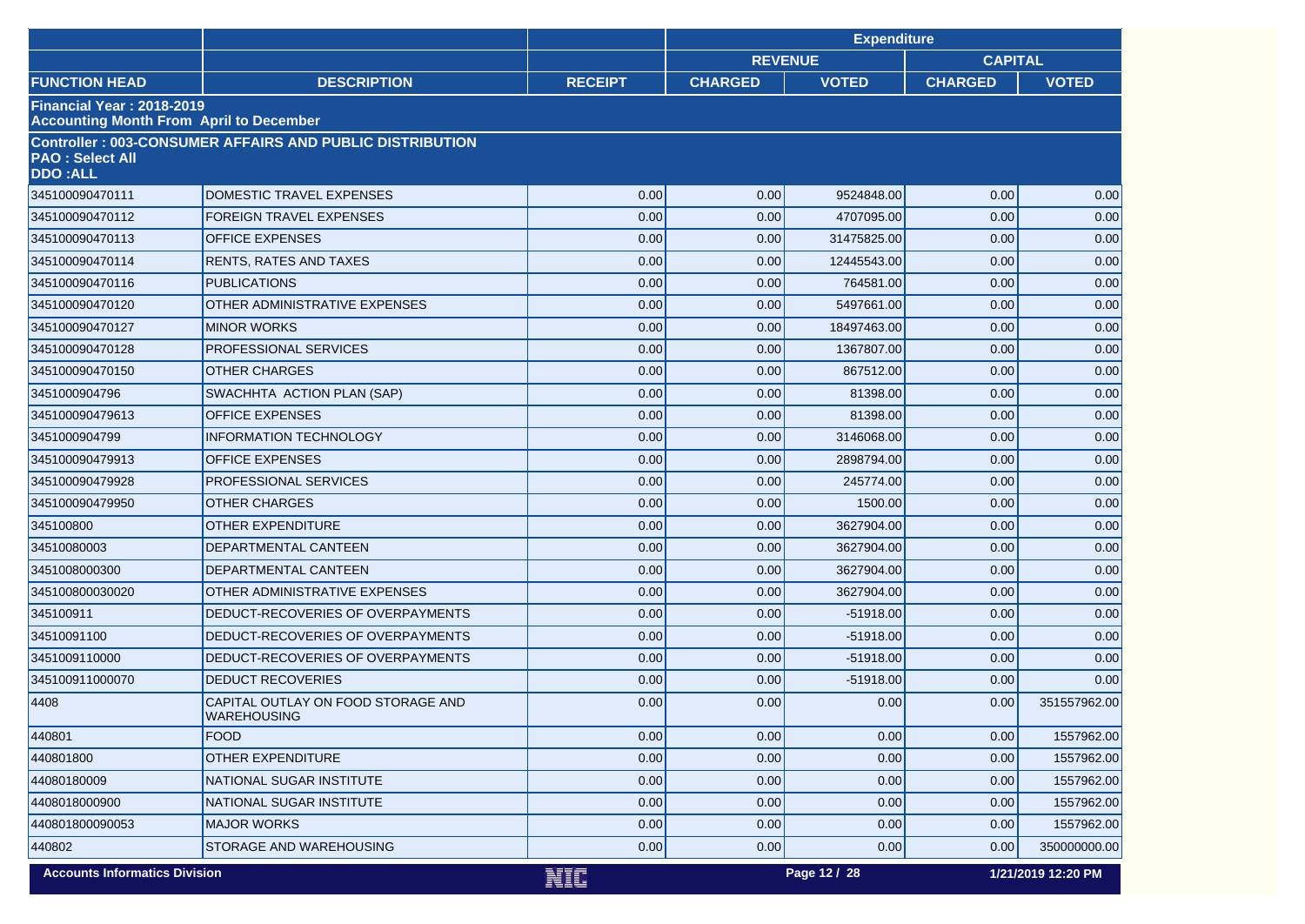|                                          |                                                                                                 |                | <b>Expenditure</b> |                       |                |               |  |
|------------------------------------------|-------------------------------------------------------------------------------------------------|----------------|--------------------|-----------------------|----------------|---------------|--|
|                                          |                                                                                                 |                | <b>REVENUE</b>     |                       | <b>CAPITAL</b> |               |  |
| <b>FUNCTION HEAD</b>                     | <b>DESCRIPTION</b>                                                                              | <b>RECEIPT</b> | <b>CHARGED</b>     | <b>VOTED</b>          | <b>CHARGED</b> | <b>VOTED</b>  |  |
| <b>Financial Year: 2018-2019</b>         | <b>Accounting Month From April to December</b>                                                  |                |                    |                       |                |               |  |
| <b>PAO: Select All</b><br><b>DDO:ALL</b> | <b>Controller: 003-CONSUMER AFFAIRS AND PUBLIC DISTRIBUTION</b>                                 |                |                    |                       |                |               |  |
| 440802190                                | <b>INVESTMENTS IN PUBLIC SECTOR AND OTHER</b><br>UNDERTAKINGS                                   | 0.00           | 0.00               | 0.00                  | 0.00           | 350000000.00  |  |
| 44080219004                              | <b>FOOD CORPORATION OF INDIA</b>                                                                | 0.00           | 0.00               | 0.00                  | 0.00           | 350000000.00  |  |
| 4408021900403                            | CONSTRUCTION OF FOOD STORAGE GODOWNS IN<br><b>NE REGION BY FCI</b>                              | 0.00           | 0.00               | 0.00                  | 0.00           | 350000000.00  |  |
| 440802190040354                          | <b>INVESTMENTS</b>                                                                              | 0.00           | 0.00               | 0.00                  | 0.00           | 350000000.00  |  |
| 6860                                     | LOANS FOR CONSUMER INDUSTRIES                                                                   | 0.00           | 0.00               | 0.00                  | 0.00           | 1165295602.00 |  |
| 686004                                   | <b>SUGAR</b>                                                                                    | 0.00           | 0.00               | 0.00                  | 0.00           | 1165295602.00 |  |
| 686004190                                | LOANS TO PUBLIC SECTOR AND OTHER<br>UNDERTAKINGS                                                | 0.00           | 0.00               | 0.00                  | 0.00           | 1165295602.00 |  |
| 68600419003                              | REHABILITATION/MODERNISATION OF SUGAR MILLS                                                     | 0.00           | 0.00               | 0.00                  | 0.00           | 501278894.00  |  |
| 6860041900300                            | REHABILITATION/MODERNISATION OF SUGAR MILLS                                                     | 0.00           | 0.00               | 0.00                  | 0.00           | 501278894.00  |  |
| 686004190030055                          | <b>LOANS AND ADVANCES</b>                                                                       | 0.00           | 0.00               | 0.00                  | 0.00           | 501278894.00  |  |
| 68600419004                              | SUGAR MILLS FOR CANE DEVELOPMENT                                                                | 0.00           | 0.00               | 0.00                  | 0.00           | 19566000.00   |  |
| 6860041900400                            | SUGAR MILLS FOR CANE DEVELOPMENT                                                                | 0.00           | 0.00               | 0.00                  | 0.00           | 19566000.00   |  |
| 686004190040055                          | LOANS AND ADVANCES                                                                              | 0.00           | 0.00               | 0.00                  | 0.00           | 19566000.00   |  |
| 68600419006                              | <b>SUGAR FACTOTRIES FOR BAGASSE BASED CO-</b><br><b>GENERATION POWER PROJECTS</b>               | 0.00           | 0.00               | 0.00                  | 0.00           | 496152208.00  |  |
| 6860041900600                            | SUGAR FACTOTRIES FOR BAGASSE BASED CO-<br><b>GENERATION POWER PROJECTS</b>                      | 0.00           | 0.00               | 0.00                  | 0.00           | 496152208.00  |  |
| 686004190060055                          | <b>LOANS AND ADVANCES</b>                                                                       | 0.00           | 0.00               | 0.00                  | 0.00           | 496152208.00  |  |
| 68600419007                              | SUGAR FACTORIES FOR PRODUCTION OF<br>ANHYDROUS ALCOHOL OR ETHANOL FROM<br><b>ALCOHOL</b>        | 0.00           | 0.00               | 0.00                  | 0.00           | 148298500.00  |  |
| 6860041900700                            | <b>SUGAR FACTORIES FOR PRODUCTION OF</b><br>ANHYDROUS ALCOHOL OR ETHANOL FROM<br><b>ALCOHOL</b> | 0.00           | 0.00               | 0.00                  | 0.00           | 148298500.00  |  |
| 686004190070055                          | <b>LOANS AND ADVANCES</b>                                                                       | 0.00           | 0.00               | 0.00                  | 0.00           | 148298500.00  |  |
| <b>Total(016)</b>                        |                                                                                                 | 0.00           |                    | 0.00 1654399741022.00 | 0.00           | 1516853564.00 |  |
| 029-(Department of Economic Affairs)     |                                                                                                 |                |                    |                       |                |               |  |
| 7610                                     | LOANS TO GOVERNMENT SERVANTS, ETC.                                                              | 0.00           | 0.00               | 0.00                  | 0.00           | 1626000.00    |  |
| 761000                                   | LOANS TO GOVERNMENT SERVANTS, ETC.                                                              | 0.00           | 0.00               | 0.00                  | 0.00           | 1626000.00    |  |
| 761000201                                | <b>HOUSE BUILDING ADVANCES</b>                                                                  | 0.00           | 0.00               | 0.00                  | 0.00           | 1200000.00    |  |
| 76100020101                              | MINISTRIES & UNION TERRITORY ADMINISTRATIONS                                                    | 0.00           | 0.00               | 0.00                  | 0.00           | 1200000.00    |  |
|                                          |                                                                                                 |                |                    |                       |                |               |  |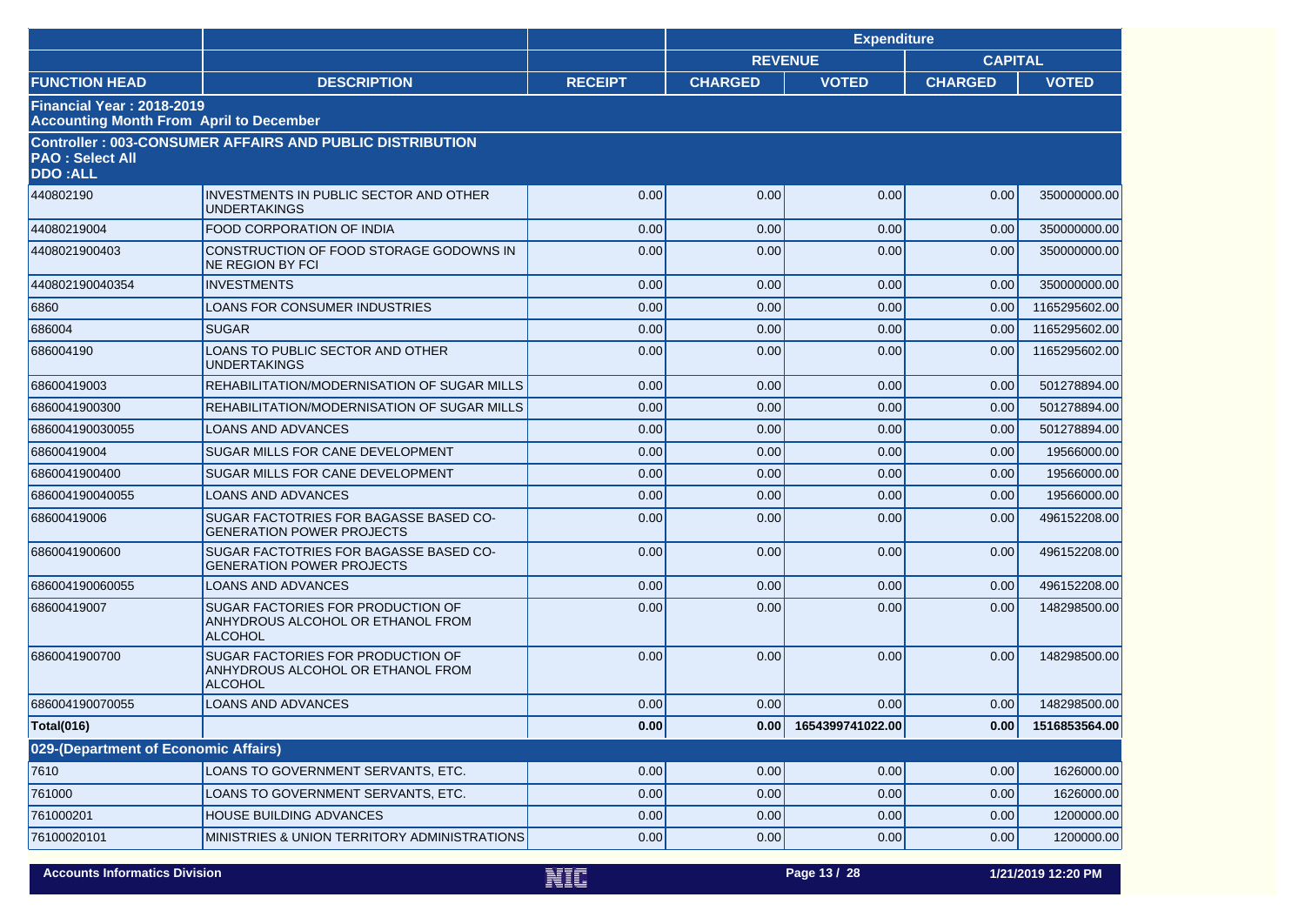|                                                                                    |                                                                  |                |                | <b>Expenditure</b> |                |              |
|------------------------------------------------------------------------------------|------------------------------------------------------------------|----------------|----------------|--------------------|----------------|--------------|
|                                                                                    |                                                                  |                | <b>REVENUE</b> |                    | <b>CAPITAL</b> |              |
| <b>FUNCTION HEAD</b>                                                               | <b>DESCRIPTION</b>                                               | <b>RECEIPT</b> | <b>CHARGED</b> | <b>VOTED</b>       | <b>CHARGED</b> | <b>VOTED</b> |
| <b>Financial Year: 2018-2019</b><br><b>Accounting Month From April to December</b> |                                                                  |                |                |                    |                |              |
| <b>PAO: Select All</b><br><b>DDO:ALL</b>                                           | <b>Controller: 003-CONSUMER AFFAIRS AND PUBLIC DISTRIBUTION</b>  |                |                |                    |                |              |
| 7610002010100                                                                      | MINISTRIES & UNION TERRITORY ADMINISTRATIONS                     | 0.00           | 0.00           | 0.00               | 0.00           | 1200000.00   |
| 761000201010055                                                                    | <b>LOANS AND ADVANCES</b>                                        | 0.00           | 0.00           | 0.00               | 0.00           | 1200000.00   |
| 761000204                                                                          | ADVANCES FOR PURCHASE OF COMPUTERS                               | 0.00           | 0.00           | 0.00               | 0.00           | 426000.00    |
| 76100020401                                                                        | ADVANCES FOR PURCHASE OF COMPUTERS AND<br>OTHER PERIPHERALS ETC. | 0.00           | 0.00           | 0.00               | 0.00           | 426000.00    |
| 7610002040100                                                                      | ADVANCES FOR PURCHASE OF COMPUTERS AND<br>OTHER PERIPHERALS ETC. | 0.00           | 0.00           | 0.00               | 0.00           | 426000.00    |
| 761000204010055                                                                    | <b>LOANS AND ADVANCES</b>                                        | 0.00           | 0.00           | 0.00               | 0.00           | 426000.00    |
| <b>Total(029)</b>                                                                  |                                                                  | 0.00           | 0.00           | 0.00               | 0.00           | 1626000.00   |
| 030-(Department of Expenditure)                                                    |                                                                  |                |                |                    |                |              |
| 3475                                                                               | OTHER GENERAL ECONOMIC SERVICES                                  | 0.00           | 0.00           | 1100000.00         | 0.00           | 0.00         |
| 347500                                                                             | OTHER GENERAL ECONOMIC SERVICES                                  | 0.00           | 0.00           | 1100000.00         | 0.00           | 0.00         |
| 347500800                                                                          | <b>OTHER EXPENDITURE</b>                                         | 0.00           | 0.00           | 1100000.00         | 0.00           | 0.00         |
| 34750080083                                                                        | PUBLIC FINANCIAL MANAGEMENT SYSTEM                               | 0.00           | 0.00           | 1100000.00         | 0.00           | 0.00         |
| 3475008008301                                                                      | <b>ESTABLISHMENT</b>                                             | 0.00           | 0.00           | 1100000.00         | 0.00           | 0.00         |
| 347500800830111                                                                    | DOMESTIC TRAVEL EXPENSES                                         | 0.00           | 0.00           | 1100000.00         | 0.00           | 0.00         |
| <b>Total(030)</b>                                                                  |                                                                  | 0.00           | 0.00           | 1100000.00         | 0.00           | 0.00         |
| 037-(Interest Payments)                                                            |                                                                  |                |                |                    |                |              |
| 2049                                                                               | <b>INTEREST PAYMENTS</b>                                         | 0.00           | 1996413.00     | 0.00               | 0.00           | 0.00         |
| 204903                                                                             | INTEREST ON SMALL SAVINGS, PROVIDENT FUNDS<br>ETC.               | 0.00           | 1996413.00     | 0.00               | 0.00           | 0.00         |
| 204903104                                                                          | <b>INTEREST ON STATE PROVIDENT FUNDS</b>                         | 0.00           | 1996413.00     | 0.00               | 0.00           | 0.00         |
| 20490310401                                                                        | <b>GENERAL PROVIDENT FUND</b>                                    | 0.00           | 1996413.00     | 0.00               | 0.00           | 0.00         |
| 2049031040100                                                                      | <b>GENERAL PROVIDENT FUND</b>                                    | 0.00           | 1996413.00     | 0.00               | 0.00           | 0.00         |
| 204903104010045                                                                    | <b>INTEREST</b>                                                  | 0.00           | 1996413.00     | 0.00               | 0.00           | 0.00         |
| <b>Total(037)</b>                                                                  |                                                                  | 0.00           | 1996413.00     | 0.00               | 0.00           | 0.00         |
| 039-(Pensions)                                                                     |                                                                  |                |                |                    |                |              |
| 2071                                                                               | PENSIONS AND OTHER RETIREMENT BENEFITS                           | 0.00           | 0.00           | 319384488.00       | 0.00           | 0.00         |
| 207101                                                                             | <b>CIVIL</b>                                                     | 0.00           | 0.00           | 319384488.00       | 0.00           | 0.00         |
| 207101101                                                                          | SUPERANNUATION AND RETIREMENT ALLOWANCES                         | 0.00           | 0.00           | 52613879.00        | 0.00           | 0.00         |
| 20710110101                                                                        | ORDINARY PENSIONS                                                | 0.00           | 0.00           | 52613879.00        | 0.00           | 0.00         |
|                                                                                    |                                                                  |                |                |                    |                |              |

|  | <b>Accounts Informatics Division</b> |  |  |  |
|--|--------------------------------------|--|--|--|
|--|--------------------------------------|--|--|--|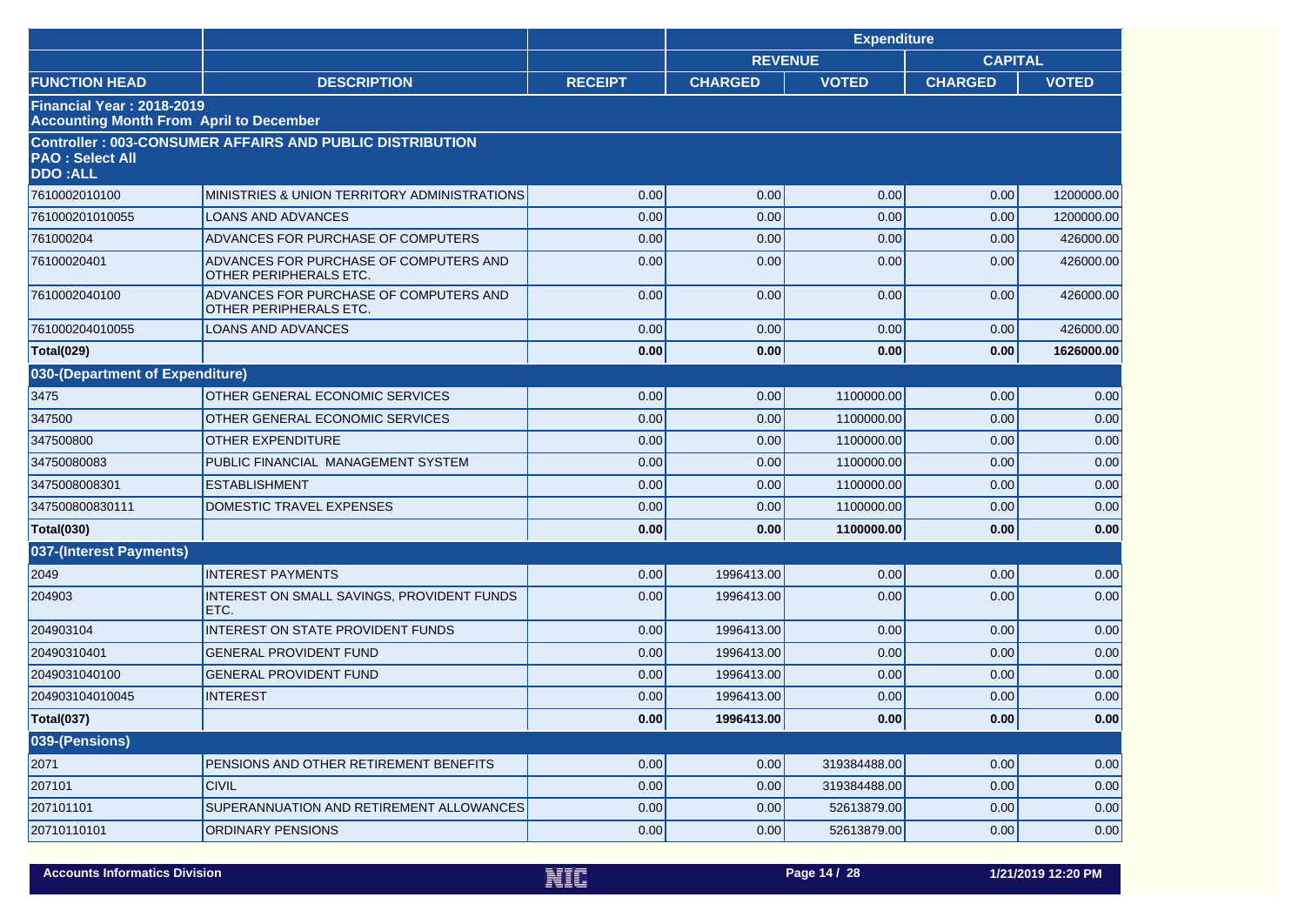|                                                                                    |                                                                             |                |                | <b>Expenditure</b> |                |              |
|------------------------------------------------------------------------------------|-----------------------------------------------------------------------------|----------------|----------------|--------------------|----------------|--------------|
|                                                                                    |                                                                             |                |                | <b>REVENUE</b>     | <b>CAPITAL</b> |              |
| <b>FUNCTION HEAD</b>                                                               | <b>DESCRIPTION</b>                                                          | <b>RECEIPT</b> | <b>CHARGED</b> | <b>VOTED</b>       | <b>CHARGED</b> | <b>VOTED</b> |
| <b>Financial Year: 2018-2019</b><br><b>Accounting Month From April to December</b> |                                                                             |                |                |                    |                |              |
| <b>PAO: Select All</b><br><b>DDO:ALL</b>                                           | <b>Controller: 003-CONSUMER AFFAIRS AND PUBLIC DISTRIBUTION</b>             |                |                |                    |                |              |
| 2071011010100                                                                      | <b>ORDINARY PENSIONS</b>                                                    | 0.00           | 0.00           | 52613879.00        | 0.00           | 0.00         |
| 207101101010004                                                                    | <b>PENSIONARY CHARGES</b>                                                   | 0.00           | 0.00           | 52613879.00        | 0.00           | 0.00         |
| 207101102                                                                          | <b>COMMUTED VALUE OF PENSIONS</b>                                           | 0.00           | 0.00           | 77941988.00        | 0.00           | 0.00         |
| 20710110201                                                                        | <b>ORDINARY PENSIONS</b>                                                    | 0.00           | 0.00           | 77941988.00        | 0.00           | 0.00         |
| 2071011020100                                                                      | <b>ORDINARY PENSIONS</b>                                                    | 0.00           | 0.00           | 77941988.00        | 0.00           | 0.00         |
| 207101102010004                                                                    | <b>PENSIONARY CHARGES</b>                                                   | 0.00           | 0.00           | 77941988.00        | 0.00           | 0.00         |
| 207101104                                                                          | <b>GRATUITIES</b>                                                           | 0.00           | 0.00           | 77182908.00        | 0.00           | 0.00         |
| 20710110401                                                                        | <b>ORDINARY PENSIONS</b>                                                    | 0.00           | 0.00           | 77182908.00        | 0.00           | 0.00         |
| 2071011040100                                                                      | <b>ORDINARY PENSIONS</b>                                                    | 0.00           | 0.00           | 77182908.00        | 0.00           | 0.00         |
| 207101104010004                                                                    | <b>PENSIONARY CHARGES</b>                                                   | 0.00           | 0.00           | 77182908.00        | 0.00           | 0.00         |
| 207101105                                                                          | <b>FAMILY PENSIONS</b>                                                      | 0.00           | 0.00           | 42657850.00        | 0.00           | 0.00         |
| 20710110502                                                                        | <b>FAMILY PENSIONS</b>                                                      | 0.00           | 0.00           | 42657850.00        | 0.00           | 0.00         |
| 2071011050200                                                                      | <b>FAMILY PENSIONS</b>                                                      | 0.00           | 0.00           | 42657850.00        | 0.00           | 0.00         |
| 207101105020004                                                                    | PENSIONARY CHARGES                                                          | 0.00           | 0.00           | 42657850.00        | 0.00           | 0.00         |
| 207101115                                                                          | LEAVE ENCASHMENT BENEFITS                                                   | 0.00           | 0.00           | 42533341.00        | 0.00           | 0.00         |
| 20710111501                                                                        | <b>ORDINARY PENSIONS</b>                                                    | 0.00           | 0.00           | 42533341.00        | 0.00           | 0.00         |
| 2071011150100                                                                      | <b>ORDINARY PENSIONS</b>                                                    | 0.00           | 0.00           | 42533341.00        | 0.00           | 0.00         |
| 207101115010004                                                                    | PENSIONARY CHARGES                                                          | 0.00           | 0.00           | 42533341.00        | 0.00           | 0.00         |
| 207101117                                                                          | <b>GOVERNMENT CONTRIBUTION FOR DEFINED</b><br>PENSION CONTRIBUTION SCHEME   | 0.00           | 0.00           | 26454522.00        | 0.00           | 0.00         |
| 20710111701                                                                        | <b>GOVERNMENT CONTRIBUTION</b>                                              | 0.00           | 0.00           | 26454522.00        | 0.00           | 0.00         |
| 2071011170100                                                                      | <b>GOVERNMENT CONTRIBUTION</b>                                              | 0.00           | 0.00           | 26454522.00        | 0.00           | 0.00         |
| 207101117010004                                                                    | PENSIONARY CHARGES                                                          | 0.00           | 0.00           | 26454522.00        | 0.00           | 0.00         |
| 2235                                                                               | SOCIAL SECURITY AND WELFARE                                                 | 0.00           | 0.00           | 240000.00          | 0.00           | 0.00         |
| 223560                                                                             | OTHER SOCIAL SECURITY AND WELFARE<br><b>PROGRAMMES</b>                      | 0.00           | 0.00           | 240000.00          | 0.00           | 0.00         |
| 223560104                                                                          | DEPOSIT LINKED INSURANCE SCHEME-<br><b>GOVERNMENT PROVIDENT FUND</b>        | 0.00           | 0.00           | 240000.00          | 0.00           | 0.00         |
| 22356010401                                                                        | DEPOSIT LINKED INSURANCE REVISED SCHEME OF<br><b>GENERAL PROVIDENT FUND</b> | 0.00           | 0.00           | 240000.00          | 0.00           | 0.00         |
| 2235601040100                                                                      | DEPOSIT LINKED INSURANCE REVISED SCHEME OF<br><b>GENERAL PROVIDENT FUND</b> | 0.00           | 0.00           | 240000.00          | 0.00           | 0.00         |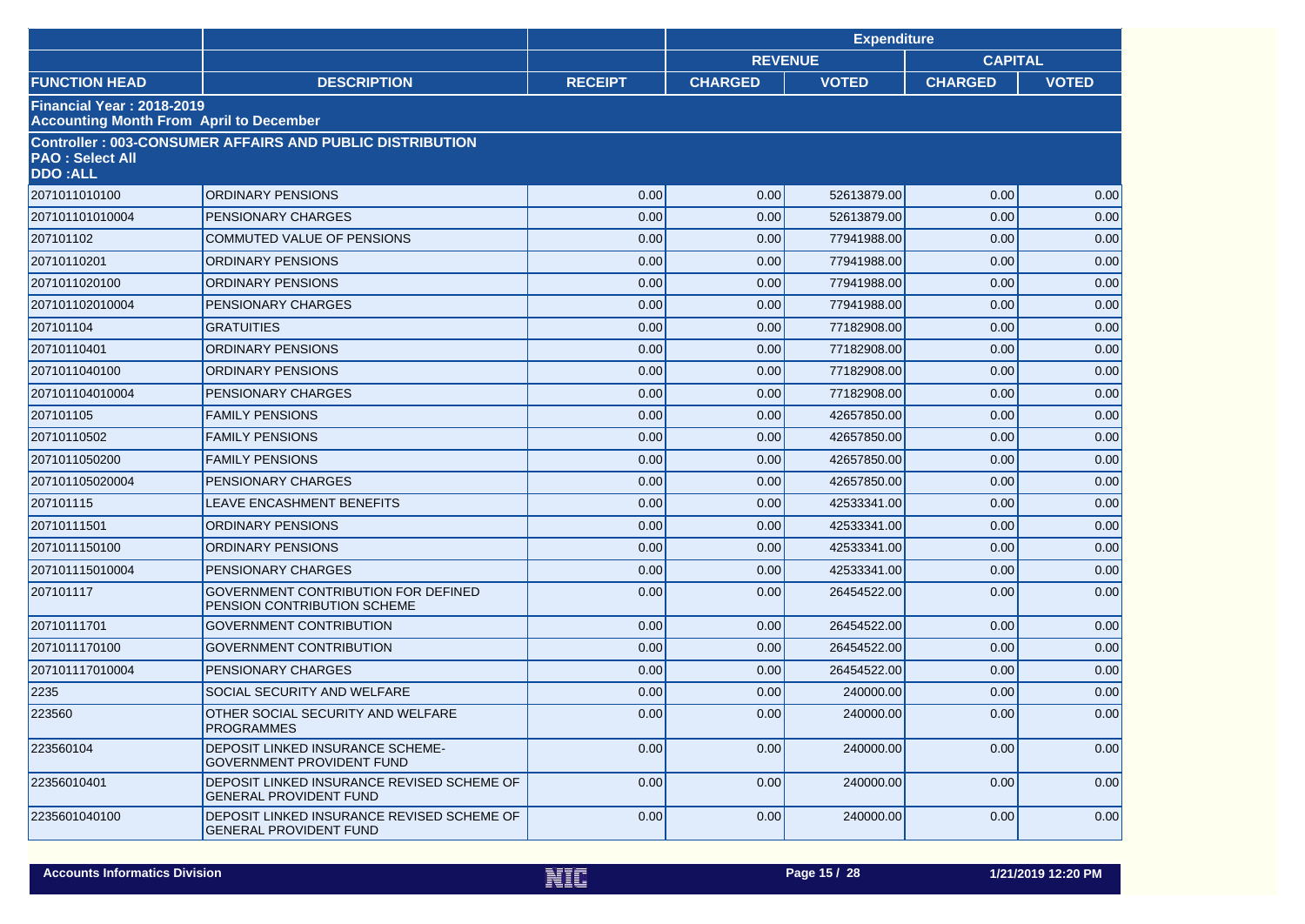|                                                                                    |                                                                        |                |                | <b>Expenditure</b> |                |              |
|------------------------------------------------------------------------------------|------------------------------------------------------------------------|----------------|----------------|--------------------|----------------|--------------|
|                                                                                    |                                                                        |                |                | <b>REVENUE</b>     | <b>CAPITAL</b> |              |
| <b>FUNCTION HEAD</b>                                                               | <b>DESCRIPTION</b>                                                     | <b>RECEIPT</b> | <b>CHARGED</b> | <b>VOTED</b>       | <b>CHARGED</b> | <b>VOTED</b> |
| <b>Financial Year: 2018-2019</b><br><b>Accounting Month From April to December</b> |                                                                        |                |                |                    |                |              |
| <b>PAO: Select All</b><br><b>DDO:ALL</b>                                           | <b>Controller: 003-CONSUMER AFFAIRS AND PUBLIC DISTRIBUTION</b>        |                |                |                    |                |              |
| 223560104010050                                                                    | <b>OTHER CHARGES</b>                                                   | 0.00           | 0.00           | 240000.00          | 0.00           | 0.00         |
| <b>Total(039)</b>                                                                  |                                                                        | 0.00           | 0.00           | 319624488.00       | 0.00           | 0.00         |
| <b>800-(Public)</b>                                                                |                                                                        |                |                |                    |                |              |
| 8008                                                                               | INCOME AND EXPENDITURE OF NATIONAL SMALL<br><b>SAVINGS COLLECTIONS</b> | 41323333333.00 | 0.00           | 0.00               | 0.00           | 0.00         |
| 800801                                                                             | INCOME FROM INVESTMENT OF SMALL SAVINGS<br><b>COLLECTIONS</b>          | 41323333333.00 | 0.00           | 0.00               | 0.00           | 0.00         |
| 800801105                                                                          | INTEREST ON INVESTMENT IN OTHER<br><b>INSTRUMENTS</b>                  | 41323333333.00 | 0.00           | 0.00               | 0.00           | 0.00         |
| 80080110503                                                                        | <b>FOOD CORPORATION OF INDIA</b>                                       | 41323333333.00 | 0.00           | 0.00               | 0.00           | 0.00         |
| 8008011050300                                                                      | FOOD CORPORATION OF INDIA                                              | 41323333333.00 | 0.00           | 0.00               | 0.00           | 0.00         |
| 800801105030000                                                                    | <b>DEFAULT</b>                                                         | 41323333333.00 | 0.00           | 0.00               | 0.00           | 0.00         |
| 8009                                                                               | <b>STATE PROVIDENT FUNDS</b>                                           | 245577192.00   | 0.00           | 0.00               | 285505166.00   | 0.00         |
| 800901                                                                             | <b>CIVIL</b>                                                           | 245577192.00   | 0.00           | 0.00               | 285505166.00   | 0.00         |
| 800901101                                                                          | <b>GENERAL PROVIDENT FUNDS</b>                                         | 247686755.00   | 0.00           | 0.00               | 285505166.00   | 0.00         |
| 80090110101                                                                        | <b>GPF ORDINARY SUBSCRITIONS AND RECOVERIES</b>                        | 247686755.00   | 0.00           | 0.00               | 285505166.00   | 0.00         |
| 8009011010101                                                                      | <b>OTHERS</b>                                                          | 119377112.00   | 0.00           | 0.00               | 146326145.00   | 0.00         |
| 800901101010100                                                                    | <b>DEFAULT</b>                                                         | 119377112.00   | 0.00           | 0.00               | 146326145.00   | 0.00         |
| 8009011010104                                                                      | OTHER MERGED WITH DDO                                                  | 128309643.00   | 0.00           | 0.00               | 139179021.00   | 0.00         |
| 800901101010400                                                                    | <b>DEFAULT</b>                                                         | 128309643.00   | 0.00           | 0.00               | 139179021.00   | 0.00         |
| 800901102                                                                          | CONTRIBUTORY PROVIDENT FUND                                            | -2109563.00    | 0.00           | 0.00               | 0.00           | 0.00         |
| 80090110200                                                                        | CONTRIBUTORY PROVIDENT FUND                                            | 100000.00      | 0.00           | 0.00               | 0.00           | 0.00         |
| 8009011020000                                                                      | CONTRIBUTORY PROVIDENT FUND                                            | 100000.00      | 0.00           | 0.00               | 0.00           | 0.00         |
| 800901102000000                                                                    | <b>DEFAULT</b>                                                         | 100000.00      | 0.00           | 0.00               | 0.00           | 0.00         |
| 80090110201                                                                        | <b>SUBSCRIPTIONS AND RECOVERIES</b>                                    | -2209563.00    | 0.00           | 0.00               | 0.00           | 0.00         |
| 8009011020101                                                                      | <b>OTHERS</b>                                                          | -2209563.00    | 0.00           | 0.00               | 0.00           | 0.00         |
| 800901102010100                                                                    | <b>DEFAULT</b>                                                         | -2209563.00    | 0.00           | 0.00               | 0.00           | 0.00         |
| 8011                                                                               | <b>INSURANCE AND PENSION FUNDS</b>                                     | 691552.00      | 0.00           | 0.00               | 3988433.00     | 0.00         |
| 801100                                                                             | <b>INSURANCE AND PENSION FUNDS</b>                                     | 691552.00      | 0.00           | 0.00               | 3988433.00     | 0.00         |
| 801100103                                                                          | CENTRAL GOVERNMENT EMPLOYEES GROUP<br><b>INSURANCE SCHEME</b>          | 691552.00      | 0.00           | 0.00               | 3988433.00     | 0.00         |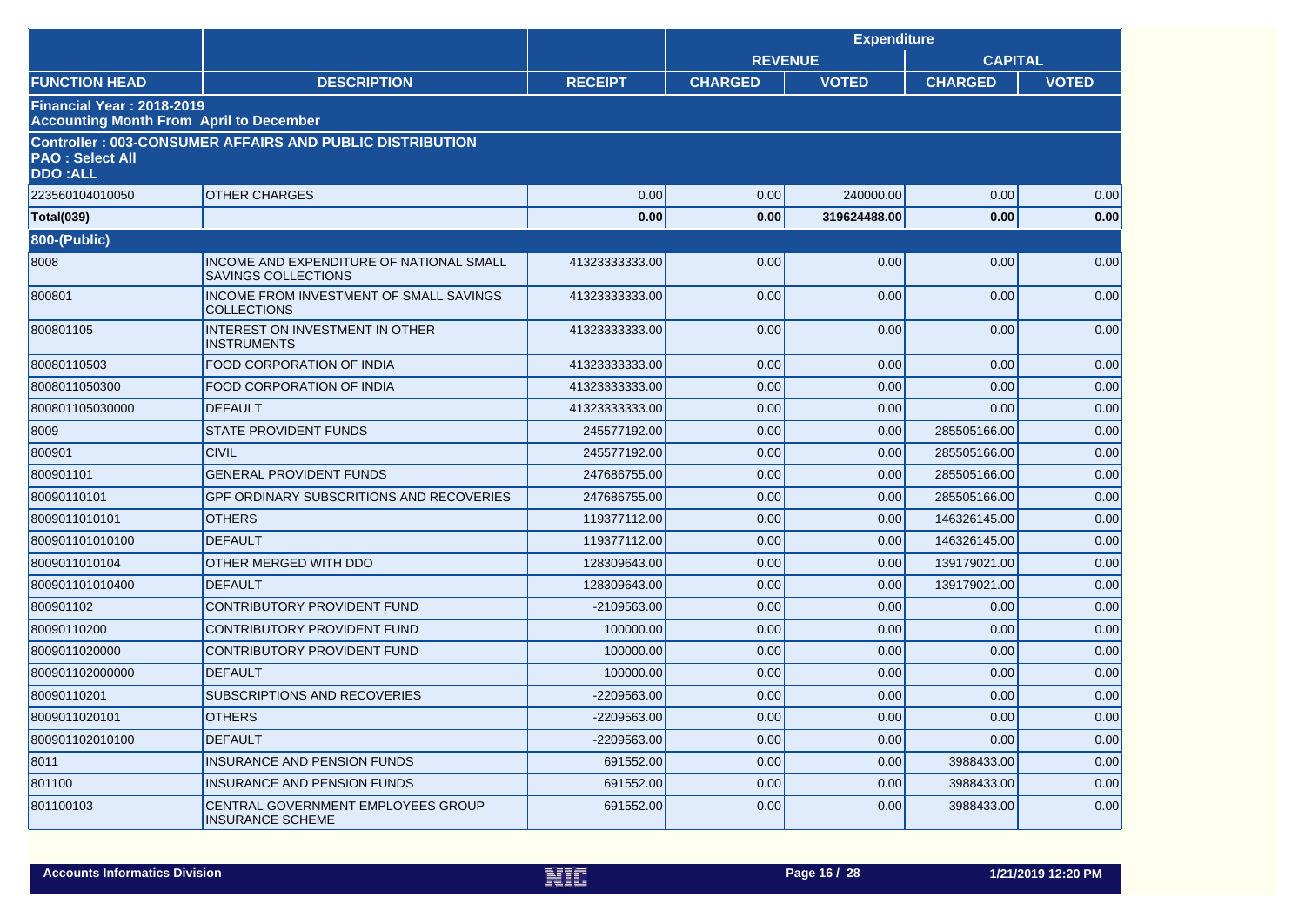|                                                                                    |                                                                                                                                                                                                 |                |                | <b>Expenditure</b> |                |              |
|------------------------------------------------------------------------------------|-------------------------------------------------------------------------------------------------------------------------------------------------------------------------------------------------|----------------|----------------|--------------------|----------------|--------------|
|                                                                                    |                                                                                                                                                                                                 |                |                | <b>REVENUE</b>     | <b>CAPITAL</b> |              |
| <b>FUNCTION HEAD</b>                                                               | <b>DESCRIPTION</b>                                                                                                                                                                              | <b>RECEIPT</b> | <b>CHARGED</b> | <b>VOTED</b>       | <b>CHARGED</b> | <b>VOTED</b> |
| <b>Financial Year: 2018-2019</b><br><b>Accounting Month From April to December</b> |                                                                                                                                                                                                 |                |                |                    |                |              |
| <b>PAO: Select All</b><br><b>DDO:ALL</b>                                           | <b>Controller: 003-CONSUMER AFFAIRS AND PUBLIC DISTRIBUTION</b>                                                                                                                                 |                |                |                    |                |              |
| 80110010300                                                                        | CENTRAL GOVERNMENT EMPLOYEES GROUP<br><b>INSURANCE SCHEME</b>                                                                                                                                   | 691552.00      | 0.00           | 0.00               | 877353.00      | 0.00         |
| 8011001030000                                                                      | CENTRAL GOVERNMENT EMPLOYEES GROUP<br><b>INSURANCE SCHEME</b>                                                                                                                                   | 691552.00      | 0.00           | 0.00               | 877353.00      | 0.00         |
| 801100103000000                                                                    | <b>DEFAULT</b>                                                                                                                                                                                  | 691552.00      | 0.00           | 0.00               | 877353.00      | 0.00         |
| 80110010301                                                                        | <b>SAVINGS FUND</b>                                                                                                                                                                             | 0.00           | 0.00           | 0.00               | 2901068.00     | 0.00         |
| 8011001030100                                                                      | <b>SAVINGS FUND</b>                                                                                                                                                                             | 0.00           | 0.00           | 0.00               | 2901068.00     | 0.00         |
| 801100103010000                                                                    | <b>DEFAULT</b>                                                                                                                                                                                  | 0.00           | 0.00           | 0.00               | 2901068.00     | 0.00         |
| 80110010302                                                                        | <b>INSURANCE FUND</b>                                                                                                                                                                           | 0.00           | 0.00           | 0.00               | 210012.00      | 0.00         |
| 8011001030200                                                                      | <b>INSURANCE FUND</b>                                                                                                                                                                           | 0.00           | 0.00           | 0.00               | 210012.00      | 0.00         |
| 801100103020000                                                                    | <b>DEFAULT</b>                                                                                                                                                                                  | 0.00           | 0.00           | 0.00               | 210012.00      | 0.00         |
| 8014                                                                               | POSTAL LIFE INSURANCE SCHEMES                                                                                                                                                                   | 8340.00        | 0.00           | 0.00               | 0.00           | 0.00         |
| 801401                                                                             | POSTAL LIFE INSURANCE SCHEME                                                                                                                                                                    | 8340.00        | 0.00           | 0.00               | 0.00           | 0.00         |
| 801401104                                                                          | PLI ENDOWMENT ASSURANCE SCHEMES                                                                                                                                                                 | 8340.00        | 0.00           | 0.00               | 0.00           | 0.00         |
| 80140110401                                                                        | PLI-EA PREMIUM RECEIPTS AND RECOVERIES                                                                                                                                                          | 8340.00        | 0.00           | 0.00               | 0.00           | 0.00         |
| 8014011040105                                                                      | ENDOWMENT ASSURANCE PREMIUM THROUGH<br>PAY RECOVERY FROM OTHER MINISTRIES                                                                                                                       | 8340.00        | 0.00           | 0.00               | 0.00           | 0.00         |
| 801401104010500                                                                    | <b>DEFAULT</b>                                                                                                                                                                                  | 8340.00        | 0.00           | 0.00               | 0.00           | 0.00         |
| 8229                                                                               | DEVELOPMENT AND WELFARE FUNDS                                                                                                                                                                   | 38583669.00    | 0.00           | 0.00               | 0.00           | 0.00         |
| 822900                                                                             | DEVELOPMENT AND WELFARE FUNDS                                                                                                                                                                   | 38583669.00    | 0.00           | 0.00               | 0.00           | 0.00         |
| 822900123                                                                          | <b>CONSUMER WELFARE FUND</b>                                                                                                                                                                    | 38583669.00    | 0.00           | 0.00               | 0.00           | 0.00         |
| 82290012300                                                                        | <b>CONSUMER WELFARE FUND</b>                                                                                                                                                                    | 38583669.00    | 0.00           | 0.00               | 0.00           | 0.00         |
| 8229001230000                                                                      | <b>CONSUMER WELFARE FUND</b>                                                                                                                                                                    | 38583669.00    | 0.00           | 0.00               | 0.00           | 0.00         |
| 822900123000000                                                                    | <b>DEFAULT</b>                                                                                                                                                                                  | 38583669.00    | 0.00           | 0.00               | 0.00           | 0.00         |
| 8443                                                                               | <b>CIVIL DEPOSITS</b>                                                                                                                                                                           | 70000.00       | 0.00           | 0.00               | 80000.00       | 0.00         |
| 844300                                                                             | <b>CIVIL DEPOSITS</b>                                                                                                                                                                           | 70000.00       | 0.00           | 0.00               | 80000.00       | 0.00         |
| 844300103                                                                          | <b>SECURITY DEPOSITS</b>                                                                                                                                                                        | 70000.00       | 0.00           | 0.00               | 80000.00       | 0.00         |
| 84430010302                                                                        | EARNEST MONEY DEPOSITS MADE BY INTENDING<br>TENDERERS OF THE CIVIL D EFENCE<br>DEPARTMENTS AND SECURITY DEPOSITS<br>REALISED BY THE POLICE UNDER MOTOR<br><b>VEHICLES TAX ACT OR OTHER ACTS</b> | 50000.00       | 0.00           | 0.00               | 80000.00       | 0.00         |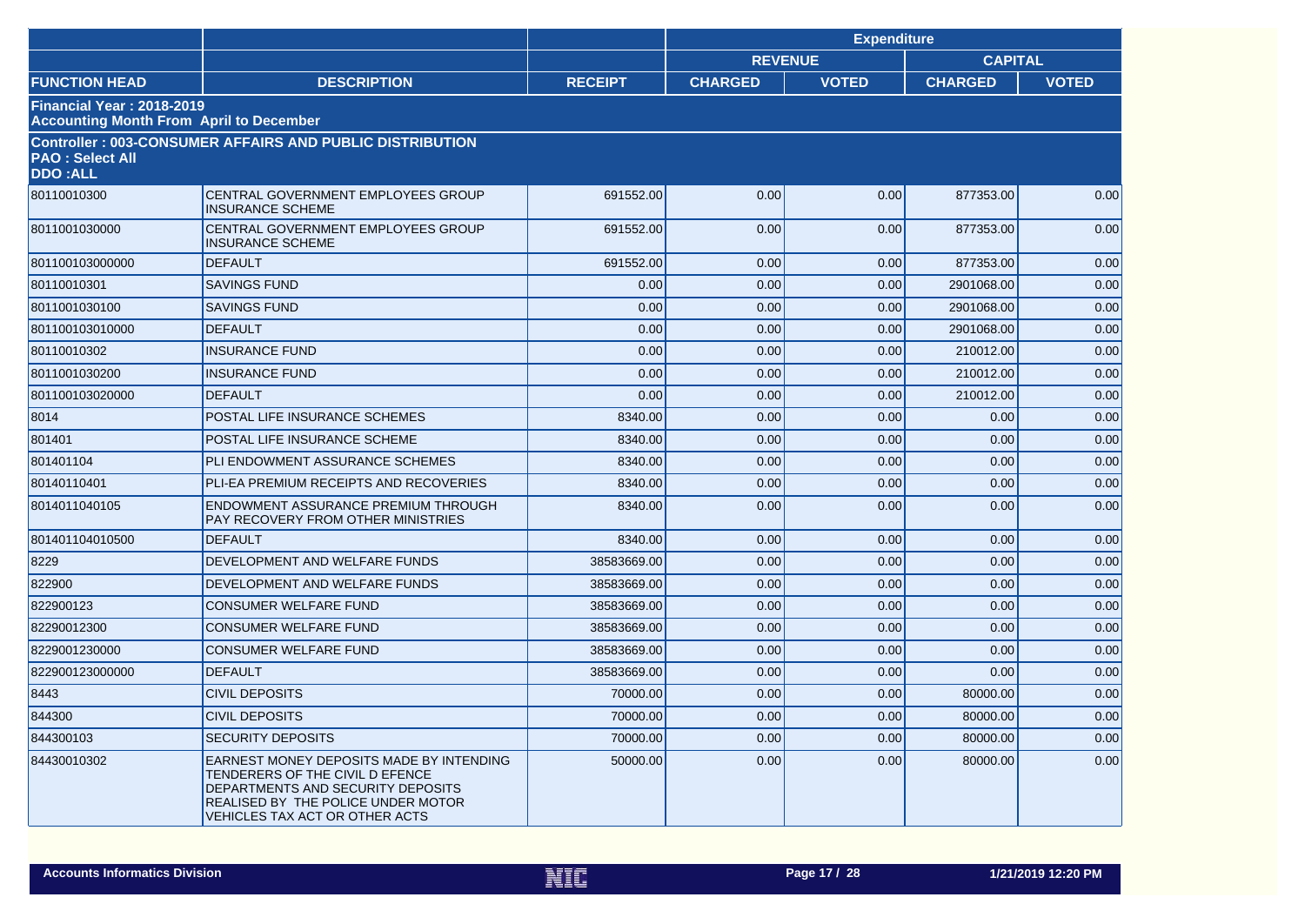|                                                                                    |                                                                                                                                                                                          |                |                | <b>Expenditure</b> |                |                    |
|------------------------------------------------------------------------------------|------------------------------------------------------------------------------------------------------------------------------------------------------------------------------------------|----------------|----------------|--------------------|----------------|--------------------|
|                                                                                    |                                                                                                                                                                                          |                | <b>REVENUE</b> |                    | <b>CAPITAL</b> |                    |
| <b>FUNCTION HEAD</b>                                                               | <b>DESCRIPTION</b>                                                                                                                                                                       | <b>RECEIPT</b> | <b>CHARGED</b> | <b>VOTED</b>       | <b>CHARGED</b> | <b>VOTED</b>       |
| <b>Financial Year: 2018-2019</b><br><b>Accounting Month From April to December</b> |                                                                                                                                                                                          |                |                |                    |                |                    |
| <b>PAO : Select All</b><br><b>DDO:ALL</b>                                          | <b>Controller: 003-CONSUMER AFFAIRS AND PUBLIC DISTRIBUTION</b>                                                                                                                          |                |                |                    |                |                    |
| 8443001030200                                                                      | EARNEST MONEY DEPOSITS MADE BY INTENDING<br>TENDERERS OF THE CIVIL D EFENCE<br>DEPARTMENTS AND SECURITY DEPOSITS<br>REALISED BY THE POLICE UNDER MOTOR<br>VEHICLES TAX ACT OR OTHER ACTS | 50000.00       | 0.00           | 0.00               | 80000.00       | 0.00               |
| 844300103020000                                                                    | <b>DEFAULT</b>                                                                                                                                                                           | 50000.00       | 0.00           | 0.00               | 80000.00       | 0.00               |
| 84430010303                                                                        | SECURITY DEPOSITS UNDER EMIGRATION RULES.<br>1983                                                                                                                                        | 20000.00       | 0.00           | 0.00               | 0.00           | 0.00               |
| 8443001030300                                                                      | SECURITY DEPOSITS UNDER EMIGRATION RULES.<br>1983                                                                                                                                        | 20000.00       | 0.00           | 0.00               | 0.00           | 0.00               |
| 844300103030000                                                                    | <b>DEFAULT</b>                                                                                                                                                                           | 20000.00       | 0.00           | 0.00               | 0.00           | 0.00               |
| 8449                                                                               | <b>OTHER DEPOSITS</b>                                                                                                                                                                    | -7012508.00    | 0.00           | 0.00               | 0.00           | 0.00               |
| 844900                                                                             | <b>OTHER DEPOSITS</b>                                                                                                                                                                    | $-7012508.00$  | 0.00           | 0.00               | 0.00           | 0.00               |
| 844900109                                                                          | LEVY SUGAR PRICE EQUALISATION FUND                                                                                                                                                       | -7012508.00    | 0.00           | 0.00               | 0.00           | 0.00               |
| 84490010900                                                                        | LEVY SUGAR PRICE EQUALISATION FUND                                                                                                                                                       | -7012508.00    | 0.00           | 0.00               | 0.00           | 0.00               |
| 8449001090000                                                                      | LEVY SUGAR PRICE EQUALISATION FUND                                                                                                                                                       | -7012508.00    | 0.00           | 0.00               | 0.00           | 0.00               |
| 844900109000000                                                                    | <b>DEFAULT</b>                                                                                                                                                                           | -7012508.00    | 0.00           | 0.00               | 0.00           | 0.00               |
| 8658                                                                               | <b>SUSPENSE ACCOUNTS</b>                                                                                                                                                                 | -283403995.00  | 0.00           | 0.00               | -17104168.00   | 0.00               |
| 865800                                                                             | <b>SUSPENSE ACCOUNTS</b>                                                                                                                                                                 | -283403995.00  | 0.00           | 0.00               | -17104168.00   | 0.00               |
| 865800101                                                                          | <b>PAY AND ACCOUNTS OFFICES SUSPENSE</b>                                                                                                                                                 | 12631589.00    | 0.00           | 0.00               | -938142.00     | 0.00               |
| 86580010100                                                                        | PAY AND ACCOUNTS OFFICES SUSPENSE                                                                                                                                                        | 11017282.00    | 0.00           | 0.00               | 0.00           | 0.00               |
| 8658001010000                                                                      | PAY AND ACCOUNTS OFFICES SUSPENSE                                                                                                                                                        | 11017282.00    | 0.00           | 0.00               | 0.00           | 0.00               |
| 865800101000000                                                                    | <b>DEFAULT</b>                                                                                                                                                                           | 11017282.00    | 0.00           | 0.00               | 0.00           | 0.00               |
| 86580010101                                                                        | TRANSACTIONS ADJUSTABLE WITH OTHER<br><b>ACCOUNTS OFFICERS</b>                                                                                                                           | 1355753.00     | 0.00           | 0.00               | -1144796.00    | 0.00               |
| 8658001010100                                                                      | TRANSACTIONS ADJUSTABLE WITH OTHER<br><b>ACCOUNTS OFFICERS</b>                                                                                                                           | 1355753.00     | 0.00           | 0.00               | -1144796.00    | 0.00               |
| 865800101010000                                                                    | <b>DEFAULT</b>                                                                                                                                                                           | 1355753.00     | 0.00           | 0.00               | $-1144796.00$  | 0.00               |
| 86580010108                                                                        | <b>GST-TDS</b>                                                                                                                                                                           | 258554.00      | 0.00           | 0.00               | 206654.00      | 0.00               |
| 8658001010800                                                                      | GST-TDS                                                                                                                                                                                  | 258554.00      | 0.00           | 0.00               | 206654.00      | 0.00               |
| 865800101080000                                                                    | <b>DEFAULT</b>                                                                                                                                                                           | 258554.00      | 0.00           | 0.00               | 206654.00      | 0.00               |
| 865800102                                                                          | SUSPENSE ACCOUNT (CIVIL)                                                                                                                                                                 | -5334669.00    | 0.00           | 0.00               | 0.00           | 0.00               |
| 86580010225                                                                        | UNCLAIMED ITEMS UNDER E-PAYMENTS                                                                                                                                                         | -5334669.00    | 0.00           | 0.00               | 0.00           | 0.00               |
| 8658001022500                                                                      | UNCLAIMED ITEMS UNDER E-PAYMENTS                                                                                                                                                         | -5334669.00    | 0.00           | 0.00               | 0.00           | 0.00               |
| <b>Accounts Informatics Division</b>                                               |                                                                                                                                                                                          | NIC            |                | Page 18 / 28       |                | 1/21/2019 12:20 PM |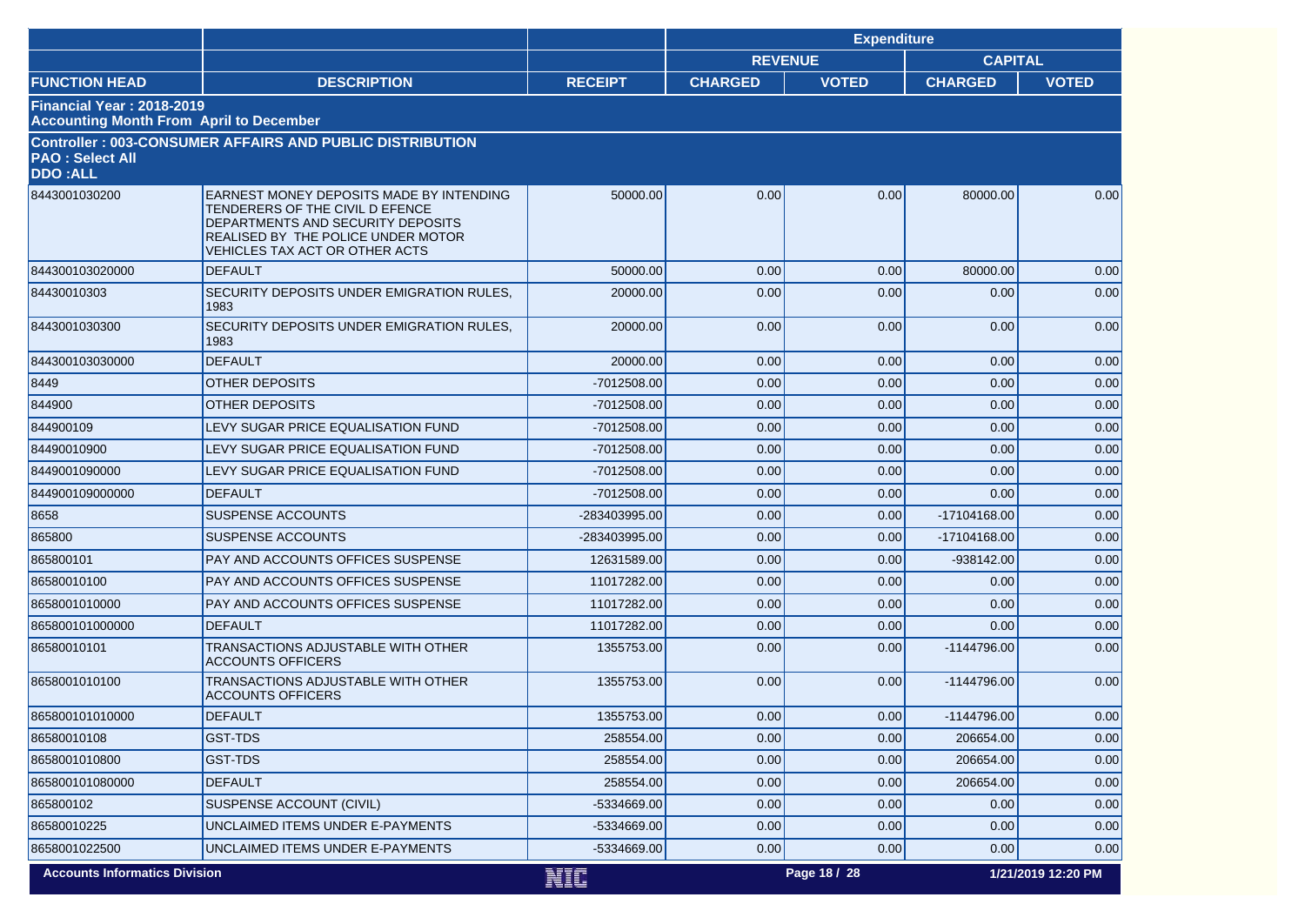|                                                                             |                                                                 |                  |                | <b>Expenditure</b> |                |                    |
|-----------------------------------------------------------------------------|-----------------------------------------------------------------|------------------|----------------|--------------------|----------------|--------------------|
|                                                                             |                                                                 |                  | <b>REVENUE</b> |                    | <b>CAPITAL</b> |                    |
| <b>FUNCTION HEAD</b>                                                        | <b>DESCRIPTION</b>                                              | <b>RECEIPT</b>   | <b>CHARGED</b> | <b>VOTED</b>       | <b>CHARGED</b> | <b>VOTED</b>       |
| Financial Year: 2018-2019<br><b>Accounting Month From April to December</b> |                                                                 |                  |                |                    |                |                    |
| <b>PAO: Select All</b><br><b>DDO:ALL</b>                                    | <b>Controller: 003-CONSUMER AFFAIRS AND PUBLIC DISTRIBUTION</b> |                  |                |                    |                |                    |
| 865800102250000                                                             | <b>DEFAULT</b>                                                  | -5334669.00      | 0.00           | 0.00               | 0.00           | 0.00               |
| 865800108                                                                   | PUBLIC SECTOR BANK SUSPENSE                                     | -290700915.00    | 0.00           | 0.00               | -16166026.00   | 0.00               |
| 86580010800                                                                 | PUBLIC SECTOR BANK SUSPENSE                                     | -290700915.00    | 0.00           | 0.00               | -16166026.00   | 0.00               |
| 8658001080000                                                               | PUBLIC SECTOR BANK SUSPENSE                                     | -290700915.00    | 0.00           | 0.00               | -16166026.00   | 0.00               |
| 865800108000000                                                             | <b>DEFAULT</b>                                                  | -290700915.00    | 0.00           | 0.00               | -16166026.00   | 0.00               |
| 8670                                                                        | <b>CHEQUES AND BILLS</b>                                        | 346032561.00     | 0.00           | 0.00               | 0.00           | 0.00               |
| 867000                                                                      | <b>CHEQUES AND BILLS</b>                                        | 346032561.00     | 0.00           | 0.00               | 0.00           | 0.00               |
| 867000102                                                                   | PAY AND ACCOUNTS OFFICES CHEQUES                                | 38595872.00      | 0.00           | 0.00               | 0.00           | 0.00               |
| 86700010200                                                                 | PAY AND ACCOUNTS OFFICES CHEQUES                                | 38595872.00      | 0.00           | 0.00               | 0.00           | 0.00               |
| 8670001020000                                                               | PAY AND ACCOUNTS OFFICES CHEQUES                                | 38595872.00      | 0.00           | 0.00               | 0.00           | 0.00               |
| 867000102000000                                                             | <b>DEFAULT</b>                                                  | 38595872.00      | 0.00           | 0.00               | 0.00           | 0.00               |
| 867000103                                                                   | <b>DEPARTMENTAL CHEQUES</b>                                     | 294591.00        | 0.00           | 0.00               | 0.00           | 0.00               |
| 86700010300                                                                 | <b>DEPARTMENTAL CHEQUES</b>                                     | 294591.00        | 0.00           | 0.00               | 0.00           | 0.00               |
| 8670001030000                                                               | DEPARTMENTAL CHEQUES                                            | 294591.00        | 0.00           | 0.00               | 0.00           | 0.00               |
| 867000103000000                                                             | <b>DEFAULT</b>                                                  | 294591.00        | 0.00           | 0.00               | 0.00           | 0.00               |
| 867000111                                                                   | PAY AND ACCOUNTS OFFICES ELECTRONIC<br><b>ADVICES</b>           | 292018344.00     | 0.00           | 0.00               | 0.00           | 0.00               |
| 86700011100                                                                 | PAY AND ACCOUNTS OFFICES ELECTRONIC<br><b>ADVICES</b>           | 292018344.00     | 0.00           | 0.00               | 0.00           | 0.00               |
| 8670001110000                                                               | PAY AND ACCOUNTS OFFICES ELECTRONIC<br><b>ADVICES</b>           | 292018344.00     | 0.00           | 0.00               | 0.00           | 0.00               |
| 867000111000000                                                             | <b>DEFAULT</b>                                                  | 292018344.00     | 0.00           | 0.00               | 0.00           | 0.00               |
| 867000114                                                                   | DEPARTMENTAL (CDDOS)ELECTRONIC ADVICES                          | 15123754.00      | 0.00           | 0.00               | 0.00           | 0.00               |
| 86700011400                                                                 | DEPARTMENTAL (CDDOS)ELECTRONIC ADVICES                          | 15123754.00      | 0.00           | 0.00               | 0.00           | 0.00               |
| 8670001140000                                                               | DEPARTMENTAL (CDDOS)ELECTRONIC ADVICES                          | 15123754.00      | 0.00           | 0.00               | 0.00           | 0.00               |
| 867000114000000                                                             | <b>DEFAULT</b>                                                  | 15123754.00      | 0.00           | 0.00               | 0.00           | 0.00               |
| 8675                                                                        | DEPOSITS WITH RESERVE BANK                                      | 1653402914702.00 | 0.00           | 0.00               | 50099297845.00 | 0.00               |
| 867500                                                                      | DEPOSITS WITH RESERVE BANK                                      | 1653402914702.00 | 0.00           | 0.00               | 50099297845.00 | 0.00               |
| 867500101                                                                   | <b>CENTRAL CIVIL</b>                                            | 1653402914702.00 | 0.00           | 0.00               | 50099297845.00 | 0.00               |
| 86750010101                                                                 | RESERVE BANK CENTRAL ACCOUNTS OFFICE                            | 505213578954.00  | 0.00           | 0.00               | 0.00           | 0.00               |
| 8675001010100                                                               | RESERVE BANK CENTRAL ACCOUNTS OFFICE                            | 505213578954.00  | 0.00           | 0.00               | 0.00           | 0.00               |
| 867500101010000                                                             | <b>DEFAULT</b>                                                  | 505213578954.00  | 0.00           | 0.00               | 0.00           | 0.00               |
| <b>Accounts Informatics Division</b>                                        |                                                                 | NIC              |                | Page 19 / 28       |                | 1/21/2019 12:20 PM |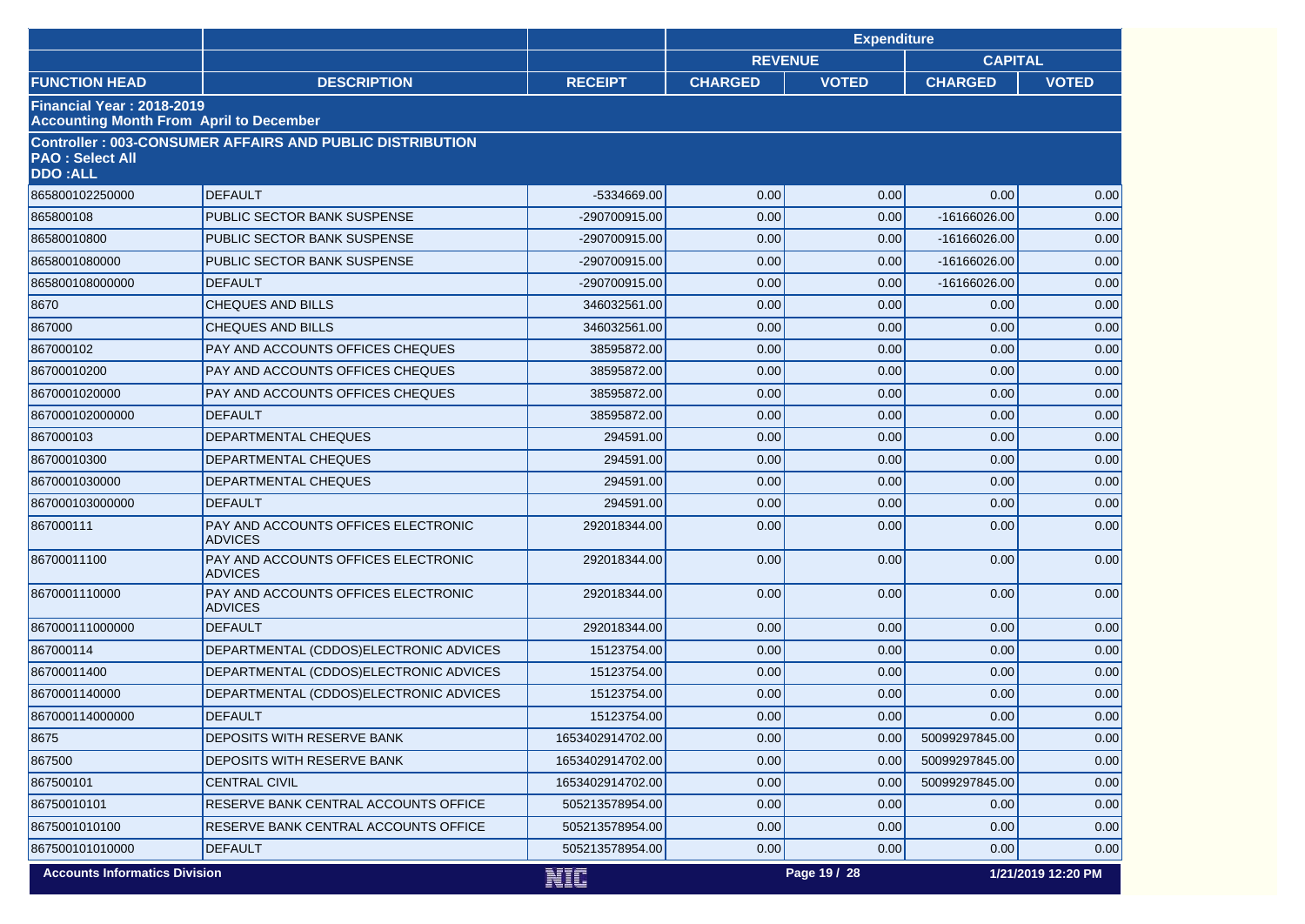|                                                                                    |                                                                 |                  |                | <b>Expenditure</b> |                |              |
|------------------------------------------------------------------------------------|-----------------------------------------------------------------|------------------|----------------|--------------------|----------------|--------------|
|                                                                                    |                                                                 |                  | <b>REVENUE</b> |                    | <b>CAPITAL</b> |              |
| <b>FUNCTION HEAD</b>                                                               | <b>DESCRIPTION</b>                                              | <b>RECEIPT</b>   | <b>CHARGED</b> | <b>VOTED</b>       | <b>CHARGED</b> | <b>VOTED</b> |
| <b>Financial Year: 2018-2019</b><br><b>Accounting Month From April to December</b> |                                                                 |                  |                |                    |                |              |
| <b>PAO: Select All</b><br><b>DDO:ALL</b>                                           | <b>Controller: 003-CONSUMER AFFAIRS AND PUBLIC DISTRIBUTION</b> |                  |                |                    |                |              |
| 86750010102                                                                        | <b>RESERVE BANK HEAD QUARTERS</b>                               | 1146232119357.00 | 0.00           | 0.00               | 49845217312.00 | 0.00         |
| 8675001010200                                                                      | RESERVE BANK HEAD QUARTERS                                      | 1146232119357.00 | 0.00           | 0.00               | 49845217312.00 | 0.00         |
| 867500101020000                                                                    | <b>DEFAULT</b>                                                  | 1146232119357.00 | 0.00           | 0.00               | 49845217312.00 | 0.00         |
| 86750010103                                                                        | <b>RESERVE BANK (P.S.B)</b>                                     | 1957216391.00    | 0.00           | 0.00               | 254080533.00   | 0.00         |
| 8675001010300                                                                      | RESERVE BANK (P.S.B)                                            | 1957216391.00    | 0.00           | 0.00               | 254080533.00   | 0.00         |
| 867500101030000                                                                    | <b>DEFAULT</b>                                                  | 1957216391.00    | 0.00           | 0.00               | 254080533.00   | 0.00         |
| <b>Total(800)</b>                                                                  |                                                                 | 1695066794846.00 | 0.00           | 0.00               | 50371767276.00 | 0.00         |
| 900-(Receipt)                                                                      |                                                                 |                  |                |                    |                |              |
| 0005                                                                               | CENTRAL GOODS AND SERVICES TAX (CGST)                           | 3967536.00       | 0.00           | 0.00               | 0.00           | 0.00         |
| 000500                                                                             | CENTRAL GOODS AND SERVICES TAX (CGST)                           | 3967536.00       | 0.00           | 0.00               | 0.00           | 0.00         |
| 000500101                                                                          | <b>TAX</b>                                                      | 3967536.00       | 0.00           | 0.00               | 0.00           | 0.00         |
| 00050010101                                                                        | <b>COLLECTIONS</b>                                              | 3967536.00       | 0.00           | 0.00               | 0.00           | 0.00         |
| 0005001010100                                                                      | <b>COLLECTIONS</b>                                              | 3967536.00       | 0.00           | 0.00               | 0.00           | 0.00         |
| 000500101010000                                                                    | <b>DEFAULT</b>                                                  | 3967536.00       | 0.00           | 0.00               | 0.00           | 0.00         |
| 0006                                                                               | STATE GOODS AND SERVICES TAX (SGST)                             | 2641572.00       | 0.00           | 0.00               | 0.00           | 0.00         |
| 000600                                                                             | STATE GOODS AND SERVICES TAX (SGST)                             | 2641572.00       | 0.00           | 0.00               | 0.00           | 0.00         |
| 000600101                                                                          | <b>TAX</b>                                                      | 2641572.00       | 0.00           | 0.00               | 0.00           | 0.00         |
| 00060010101                                                                        | <b>COLLECTIONS</b>                                              | 2641572.00       | 0.00           | 0.00               | 0.00           | 0.00         |
| 0006001010100                                                                      | <b>COLLECTIONS</b>                                              | 2641572.00       | 0.00           | 0.00               | 0.00           | 0.00         |
| 000600101010000                                                                    | <b>DEFAULT</b>                                                  | 2641572.00       | 0.00           | 0.00               | 0.00           | 0.00         |
| 0008                                                                               | INTEGRATED GOODS AND SERVICES TAX (IGST)                        | 5954356.00       | 0.00           | 0.00               | 0.00           | 0.00         |
| 000802                                                                             | IGST ON DOMESTIC SUPPLY OF GOODS AND<br><b>SERVICES</b>         | 5954356.00       | 0.00           | 0.00               | 0.00           | 0.00         |
| 000802101                                                                          | <b>TAX</b>                                                      | 5954356.00       | 0.00           | 0.00               | 0.00           | 0.00         |
| 00080210101                                                                        | <b>COLLECTIONS</b>                                              | 5954356.00       | 0.00           | 0.00               | 0.00           | 0.00         |
| 0008021010100                                                                      | <b>COLLECTIONS</b>                                              | 5954356.00       | 0.00           | 0.00               | 0.00           | 0.00         |
| 000802101010000                                                                    | <b>DEFAULT</b>                                                  | 5954356.00       | 0.00           | 0.00               | 0.00           | 0.00         |
| 0021                                                                               | <b>TAXES ON INCOME OTHER THAN CORPORATION</b><br><b>TAX</b>     | 110594201.00     | 0.00           | 0.00               | 0.00           | 0.00         |
| 002100                                                                             | <b>TAXES ON INCOME OTHER THAN CORPORATION</b><br><b>TAX</b>     | 110594201.00     | 0.00           | 0.00               | 0.00           | 0.00         |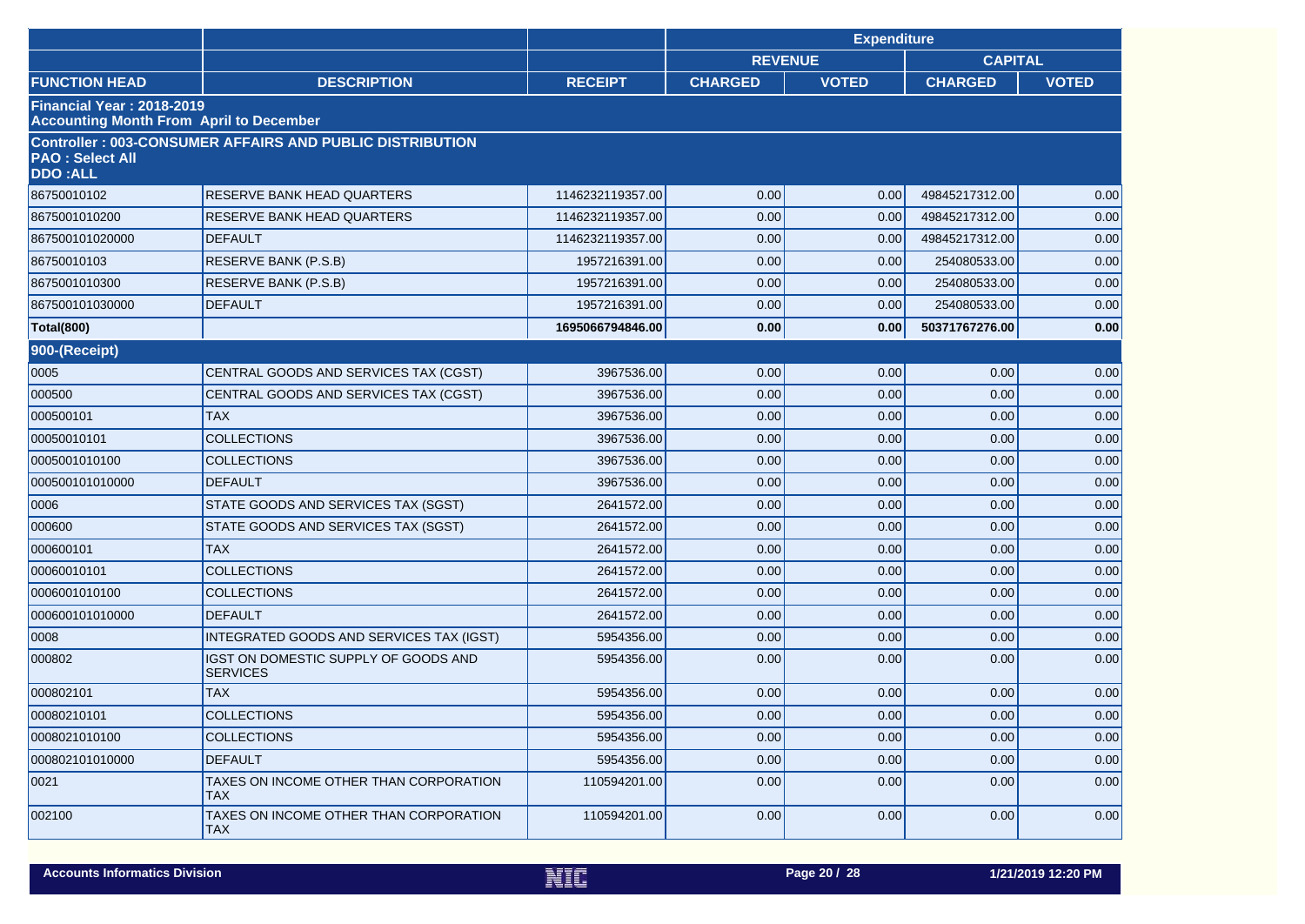|                                                                             |                                                                                                                                     |                |                | <b>Expenditure</b> |                |              |
|-----------------------------------------------------------------------------|-------------------------------------------------------------------------------------------------------------------------------------|----------------|----------------|--------------------|----------------|--------------|
|                                                                             |                                                                                                                                     |                | <b>REVENUE</b> |                    | <b>CAPITAL</b> |              |
| <b>FUNCTION HEAD</b>                                                        | <b>DESCRIPTION</b>                                                                                                                  | <b>RECEIPT</b> | <b>CHARGED</b> | <b>VOTED</b>       | <b>CHARGED</b> | <b>VOTED</b> |
| Financial Year: 2018-2019<br><b>Accounting Month From April to December</b> |                                                                                                                                     |                |                |                    |                |              |
| <b>PAO : Select All</b><br><b>DDO:ALL</b>                                   | <b>Controller: 003-CONSUMER AFFAIRS AND PUBLIC DISTRIBUTION</b>                                                                     |                |                |                    |                |              |
| 002100101                                                                   | INCOME TAX ON UNION EMOLUMENTS INCLUDING<br><b>PENSIONS</b>                                                                         | 79018431.00    | 0.00           | 0.00               | 0.00           | 0.00         |
| 00210010102                                                                 | COLLECTIONS INCLUDING DEDUCTIONS                                                                                                    | 79018431.00    | 0.00           | 0.00               | 0.00           | 0.00         |
| 0021001010200                                                               | <b>COLLECTIONS INCLUDING DEDUCTIONS</b>                                                                                             | 79018431.00    | 0.00           | 0.00               | 0.00           | 0.00         |
| 002100101020000                                                             | <b>DEFAULT</b>                                                                                                                      | 79018431.00    | 0.00           | 0.00               | 0.00           | 0.00         |
| 002100102                                                                   | INCOME TAX ON OTHER THAN UNION EMOLUMENTS<br><b>INCLUDING PENSIONS</b>                                                              | 27768702.00    | 0.00           | 0.00               | 0.00           | 0.00         |
| 00210010211                                                                 | DEDUCTIONS FROM PAYMENTS TO CONTRACTORS<br>AND SUB CONTRACTORS UNDER SECTION 194-C OF<br>THE INCOME TAX ACT 1961                    | 5550466.00     | 0.00           | 0.00               | 0.00           | 0.00         |
| 0021001021100                                                               | DEDUCTIONS FROM PAYMENTS TO CONTRACTORS<br>AND SUB CONTRACTORS UNDER SECTION 194-C OF<br>THE INCOME TAX ACT 1961                    | 5550466.00     | 0.00           | 0.00               | 0.00           | 0.00         |
| 002100102110000                                                             | <b>DEFAULT</b>                                                                                                                      | 5550466.00     | 0.00           | 0.00               | 0.00           | 0.00         |
| 00210010228                                                                 | DEDUCTION OF INCOME TAX FROM RENT UNDER<br>SECTION 194-I OF THE INCO ME TAX ACT, 1961                                               | 5347663.00     | 0.00           | 0.00               | 0.00           | 0.00         |
| 0021001022800                                                               | DEDUCTION OF INCOME TAX FROM RENT UNDER<br>SECTION 194-I OF THE INCO ME TAX ACT, 1961                                               | 5347663.00     | 0.00           | 0.00               | 0.00           | 0.00         |
| 002100102280000                                                             | <b>DEFAULT</b>                                                                                                                      | 5347663.00     | 0.00           | 0.00               | 0.00           | 0.00         |
| 00210010229                                                                 | DEDUCTION OF THE INCOME-TAX FROM FEES FOR<br>PROFESSIONAL OR TECHNIC AL SERVICES UNDER<br>SECTION 194-J OF THE INCOME-TAX ACT, 1961 | 16870573.00    | 0.00           | 0.00               | 0.00           | 0.00         |
| 0021001022900                                                               | DEDUCTION OF THE INCOME-TAX FROM FEES FOR<br>PROFESSIONAL OR TECHNIC AL SERVICES UNDER<br>SECTION 194-J OF THE INCOME-TAX ACT, 1961 | 16870573.00    | 0.00           | 0.00               | 0.00           | 0.00         |
| 002100102290000                                                             | <b>DEFAULT</b>                                                                                                                      | 16870573.00    | 0.00           | 0.00               | 0.00           | 0.00         |
| 002100504                                                                   | PRIMARY EDUCATION CESS                                                                                                              | 449999.00      | 0.00           | 0.00               | 0.00           | 0.00         |
| 00210050400                                                                 | PRIMARY EDUCATION CESS                                                                                                              | 449999.00      | 0.00           | 0.00               | 0.00           | 0.00         |
| 0021005040000                                                               | PRIMARY EDUCATION CESS                                                                                                              | 449999.00      | 0.00           | 0.00               | 0.00           | 0.00         |
| 002100504000000                                                             | DEFAULT                                                                                                                             | 449999.00      | 0.00           | 0.00               | 0.00           | 0.00         |
| 002100505                                                                   | SECONDARY AND HIGHER EDUCATION CESS                                                                                                 | 457354.00      | 0.00           | 0.00               | 0.00           | 0.00         |
| 00210050500                                                                 | SECONDARY AND HIGHER EDUCATION CESS                                                                                                 | 457354.00      | 0.00           | 0.00               | 0.00           | 0.00         |
| 0021005050000                                                               | SECONDARY AND HIGHER EDUCATION CESS                                                                                                 | 457354.00      | 0.00           | 0.00               | 0.00           | 0.00         |
| 002100505000000                                                             | <b>DEFAULT</b>                                                                                                                      | 457354.00      | 0.00           | 0.00               | 0.00           | 0.00         |
| 002100506                                                                   | HEALTH AND EDUCATION CESS                                                                                                           | 2899715.00     | 0.00           | 0.00               | 0.00           | 0.00         |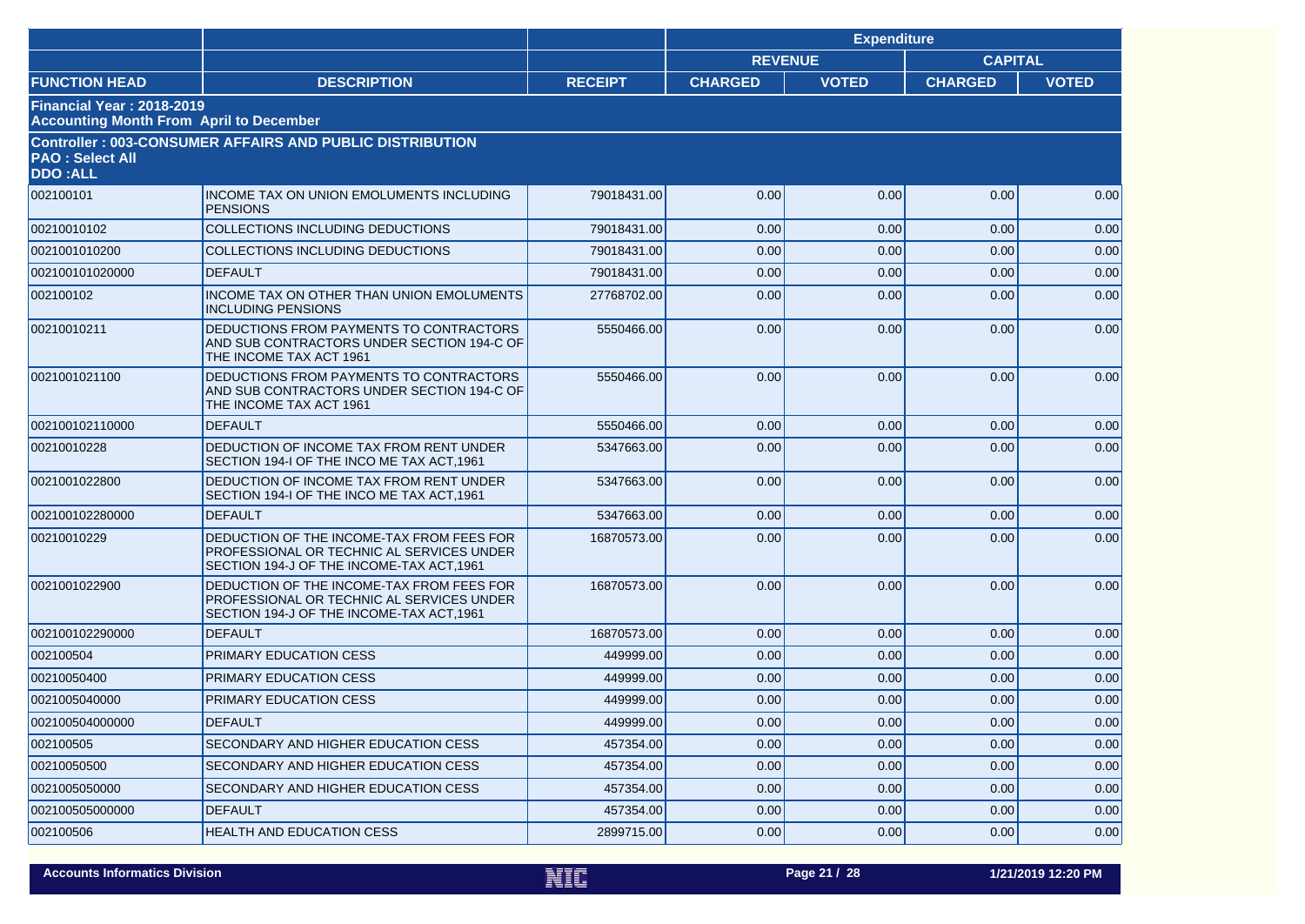|                                                                                    |                                                                 |                |                | <b>Expenditure</b> |                |              |
|------------------------------------------------------------------------------------|-----------------------------------------------------------------|----------------|----------------|--------------------|----------------|--------------|
|                                                                                    |                                                                 |                | <b>REVENUE</b> |                    | <b>CAPITAL</b> |              |
| <b>FUNCTION HEAD</b>                                                               | <b>DESCRIPTION</b>                                              | <b>RECEIPT</b> | <b>CHARGED</b> | <b>VOTED</b>       | <b>CHARGED</b> | <b>VOTED</b> |
| <b>Financial Year: 2018-2019</b><br><b>Accounting Month From April to December</b> |                                                                 |                |                |                    |                |              |
| <b>PAO: Select All</b><br><b>DDO:ALL</b>                                           | <b>Controller: 003-CONSUMER AFFAIRS AND PUBLIC DISTRIBUTION</b> |                |                |                    |                |              |
| 00210050600                                                                        | <b>HEALTH AND EDUCATION CESS</b>                                | 2899715.00     | 0.00           | 0.00               | 0.00           | 0.00         |
| 0021005060000                                                                      | HEALTH AND EDUCATION CESS                                       | 2899715.00     | 0.00           | 0.00               | 0.00           | 0.00         |
| 002100506000000                                                                    | <b>DEFAULT</b>                                                  | 2899715.00     | 0.00           | 0.00               | 0.00           | 0.00         |
| 0044                                                                               | <b>SERVICE TAX</b>                                              | 139700.00      | 0.00           | 0.00               | 0.00           | 0.00         |
| 004400                                                                             | <b>SERVICE TAX</b>                                              | 139700.00      | 0.00           | 0.00               | 0.00           | 0.00         |
| 004400131                                                                          | SCIENTIFIC AND TECHNICAL CONSULTANCY<br><b>SERVICE</b>          | 130822.00      | 0.00           | 0.00               | 0.00           | 0.00         |
| 00440013101                                                                        | <b>TAX COLLECTIONS</b>                                          | 130822.00      | 0.00           | 0.00               | 0.00           | 0.00         |
| 0044001310100                                                                      | <b>TAX COLLECTIONS</b>                                          | 130822.00      | 0.00           | 0.00               | 0.00           | 0.00         |
| 004400131010000                                                                    | <b>DEFAULT</b>                                                  | 130822.00      | 0.00           | 0.00               | 0.00           | 0.00         |
| 004400506                                                                          | <b>SWACHH BHARAT CESS</b>                                       | 4439.00        | 0.00           | 0.00               | 0.00           | 0.00         |
| 00440050600                                                                        | <b>SWACHH BHARAT CESS</b>                                       | 4439.00        | 0.00           | 0.00               | 0.00           | 0.00         |
| 0044005060000                                                                      | SWACHH BHARAT CESS                                              | 4439.00        | 0.00           | 0.00               | 0.00           | 0.00         |
| 004400506000000                                                                    | <b>DEFAULT</b>                                                  | 4439.00        | 0.00           | 0.00               | 0.00           | 0.00         |
| 004400507                                                                          | <b>KRISHI KALYAN CESS</b>                                       | 4439.00        | 0.00           | 0.00               | 0.00           | 0.00         |
| 00440050700                                                                        | <b>KRISHI KALYAN CESS</b>                                       | 4434.00        | 0.00           | 0.00               | 0.00           | 0.00         |
| 0044005070000                                                                      | <b>KRISHI KALYAN CESS</b>                                       | 4434.00        | 0.00           | 0.00               | 0.00           | 0.00         |
| 004400507000000                                                                    | <b>DEFAULT</b>                                                  | 4434.00        | 0.00           | 0.00               | 0.00           | 0.00         |
| 00440050701                                                                        | <b>CESS COLLECTION</b>                                          | 5.00           | 0.00           | 0.00               | 0.00           | 0.00         |
| 0044005070100                                                                      | <b>CESS COLLECTION</b>                                          | 5.00           | 0.00           | 0.00               | 0.00           | 0.00         |
| 004400507010000                                                                    | <b>DEFAULT</b>                                                  | 5.00           | 0.00           | 0.00               | 0.00           | 0.00         |
| 0049                                                                               | <b>INTEREST RECEIPTS</b>                                        | 8393424618.00  | 0.00           | 0.00               | 0.00           | 0.00         |
| 004903                                                                             | OTHER INTEREST RECEIPTS OF CENTRAL<br><b>GOVERNMENT</b>         | 8393424618.00  | 0.00           | 0.00               | 0.00           | 0.00         |
| 004903118                                                                          | INTEREST ON LOANS TO GOVERNMENT SERVANTS                        | 2925329.00     | 0.00           | 0.00               | 0.00           | 0.00         |
| 00490311801                                                                        | <b>HOUSE BUILDING ADVANCES</b>                                  | 2542870.00     | 0.00           | 0.00               | 0.00           | 0.00         |
| 0049031180100                                                                      | <b>HOUSE BUILDING ADVANCES</b>                                  | 2542870.00     | 0.00           | 0.00               | 0.00           | 0.00         |
| 004903118010000                                                                    | <b>DEFAULT</b>                                                  | 2542870.00     | 0.00           | 0.00               | 0.00           | 0.00         |
| 00490311802                                                                        | <b>MOTOR CARS</b>                                               | 89014.00       | 0.00           | 0.00               | 0.00           | 0.00         |
| 0049031180200                                                                      | <b>MOTOR CARS</b>                                               | 89014.00       | 0.00           | 0.00               | 0.00           | 0.00         |
| 004903118020000                                                                    | <b>DEFAULT</b>                                                  | 89014.00       | 0.00           | 0.00               | 0.00           | 0.00         |

**Accounts Informatics Division Page 22 / 28 1/21/2019 12:20 PM**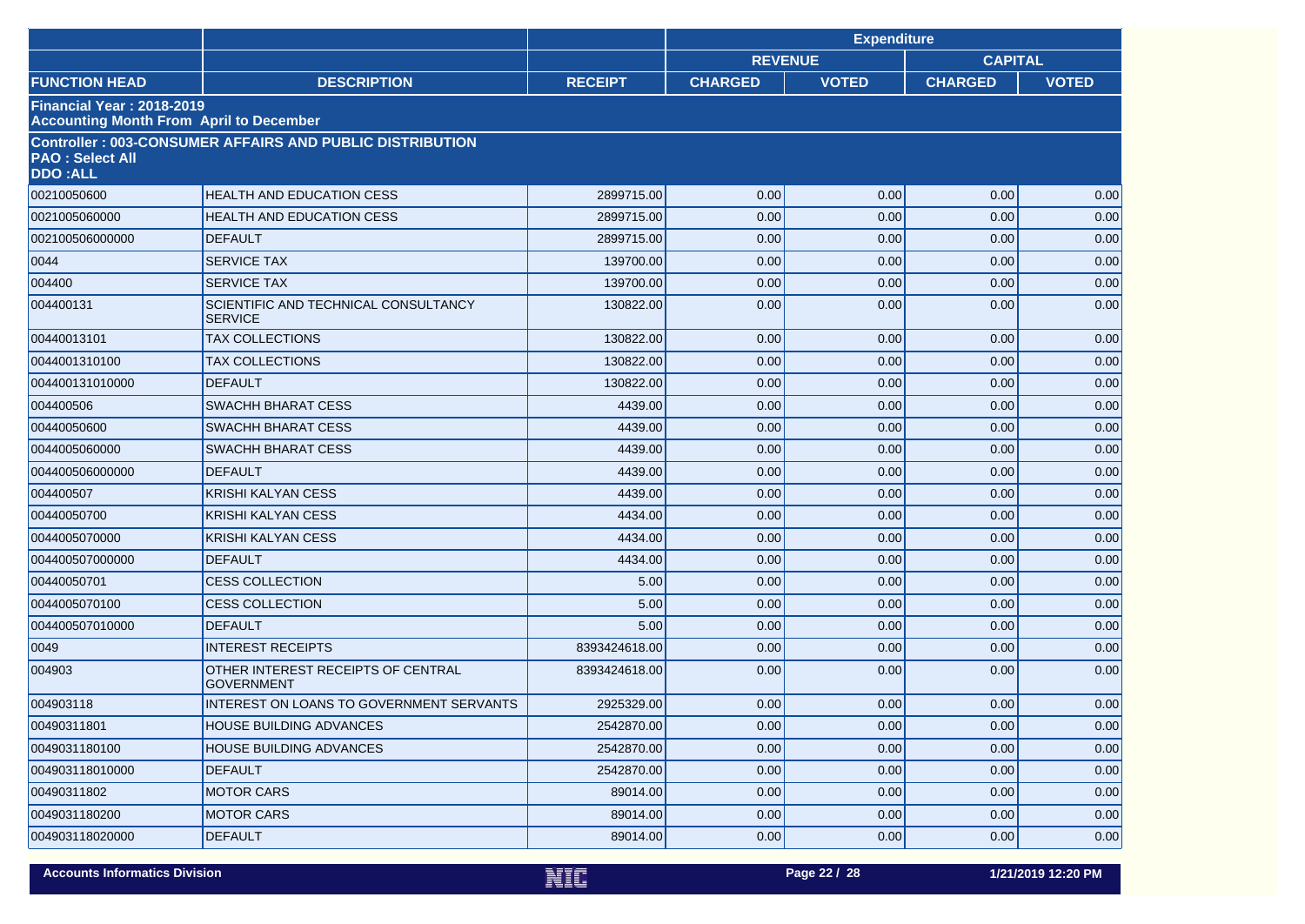|                                                                                    |                                                                 |                | <b>Expenditure</b> |              |                |              |
|------------------------------------------------------------------------------------|-----------------------------------------------------------------|----------------|--------------------|--------------|----------------|--------------|
|                                                                                    |                                                                 |                | <b>REVENUE</b>     |              | <b>CAPITAL</b> |              |
| <b>FUNCTION HEAD</b>                                                               | <b>DESCRIPTION</b>                                              | <b>RECEIPT</b> | <b>CHARGED</b>     | <b>VOTED</b> | <b>CHARGED</b> | <b>VOTED</b> |
| <b>Financial Year: 2018-2019</b><br><b>Accounting Month From April to December</b> |                                                                 |                |                    |              |                |              |
| <b>PAO: Select All</b><br><b>DDO:ALL</b>                                           | <b>Controller: 003-CONSUMER AFFAIRS AND PUBLIC DISTRIBUTION</b> |                |                    |              |                |              |
| 00490311803                                                                        | <b>OTHER MOTOR CONVEYANCES</b>                                  | 84517.00       | 0.00               | 0.00         | 0.00           | 0.00         |
| 0049031180300                                                                      | OTHER MOTOR CONVEYANCES                                         | 84517.00       | 0.00               | 0.00         | 0.00           | 0.00         |
| 004903118030000                                                                    | <b>DEFAULT</b>                                                  | 84517.00       | 0.00               | 0.00         | 0.00           | 0.00         |
| 00490311805                                                                        | PERSONAL COMPUTER ADVANCE                                       | 208261.00      | 0.00               | 0.00         | 0.00           | 0.00         |
| 0049031180500                                                                      | PERSONAL COMPUTER ADVANCE                                       | 208261.00      | 0.00               | 0.00         | 0.00           | 0.00         |
| 004903118050000                                                                    | <b>DEFAULT</b>                                                  | 208261.00      | 0.00               | 0.00         | 0.00           | 0.00         |
| 00490311810                                                                        | <b>OTHER ADVANCES</b>                                           | 667.00         | 0.00               | 0.00         | 0.00           | 0.00         |
| 0049031181000                                                                      | <b>OTHER ADVANCES</b>                                           | 667.00         | 0.00               | 0.00         | 0.00           | 0.00         |
| 004903118100000                                                                    | <b>DEFAULT</b>                                                  | 667.00         | 0.00               | 0.00         | 0.00           | 0.00         |
| 004903190                                                                          | INTEREST FROM PUBLIC SECTOR AND OTHER<br><b>UNDERTAKINGS</b>    | 8390497892.00  | 0.00               | 0.00         | 0.00           | 0.00         |
| 00490319000                                                                        | INTEREST FROM PUBLIC SECTOR AND OTHER<br><b>UNDERTAKINGS</b>    | 8390497892.00  | 0.00               | 0.00         | 0.00           | 0.00         |
| 0049031900000                                                                      | INTEREST FROM PUBLIC SECTOR AND OTHER<br>UNDERTAKINGS           | 8390497892.00  | 0.00               | 0.00         | 0.00           | 0.00         |
| 004903190000000                                                                    | <b>DEFAULT</b>                                                  | 8390497892.00  | 0.00               | 0.00         | 0.00           | 0.00         |
| 004903800                                                                          | <b>OTHER RECEIPTS</b>                                           | 1397.00        | 0.00               | 0.00         | 0.00           | 0.00         |
| 00490380001                                                                        | INTEREST ON LOANS TO GOVT SERVANTS ETC                          | 1363.00        | 0.00               | 0.00         | 0.00           | 0.00         |
| 0049038000103                                                                      | ADVANCES FOR THE PURCHASE OF OTHER MOTOR<br><b>CONVEYANCES</b>  | 1363.00        | 0.00               | 0.00         | 0.00           | 0.00         |
| 004903800010300                                                                    | <b>DEFAULT</b>                                                  | 1363.00        | 0.00               | 0.00         | 0.00           | 0.00         |
| 00490380012                                                                        | <b>PENAL INTEREST</b>                                           | 34.00          | 0.00               | 0.00         | 0.00           | 0.00         |
| 0049038001200                                                                      | <b>PENAL INTEREST</b>                                           | $-245.00$      | 0.00               | 0.00         | 0.00           | 0.00         |
| 004903800120000                                                                    | <b>DEFAULT</b>                                                  | $-245.00$      | 0.00               | 0.00         | 0.00           | 0.00         |
| 0049038001201                                                                      | PENAL INTEREST ON INTEREST FREE ADVANCES                        | 279.00         | 0.00               | 0.00         | 0.00           | 0.00         |
| 004903800120100                                                                    | <b>DEFAULT</b>                                                  | 279.00         | 0.00               | 0.00         | 0.00           | 0.00         |
| 0058                                                                               | STATIONERY AND PRINTING                                         | 600.00         | 0.00               | 0.00         | 0.00           | 0.00         |
| 005800                                                                             | <b>STATIONERY AND PRINTING</b>                                  | 600.00         | 0.00               | 0.00         | 0.00           | 0.00         |
| 005800800                                                                          | <b>OTHER RECEIPTS</b>                                           | 600.00         | 0.00               | 0.00         | 0.00           | 0.00         |
| 00580080000                                                                        | <b>OTHER RECEIPTS</b>                                           | 600.00         | 0.00               | 0.00         | 0.00           | 0.00         |
| 0058008000000                                                                      | <b>OTHER RECEIPTS</b>                                           | 600.00         | 0.00               | 0.00         | 0.00           | 0.00         |
| 005800800000000                                                                    | <b>DEFAULT</b>                                                  | 600.00         | 0.00               | 0.00         | 0.00           | 0.00         |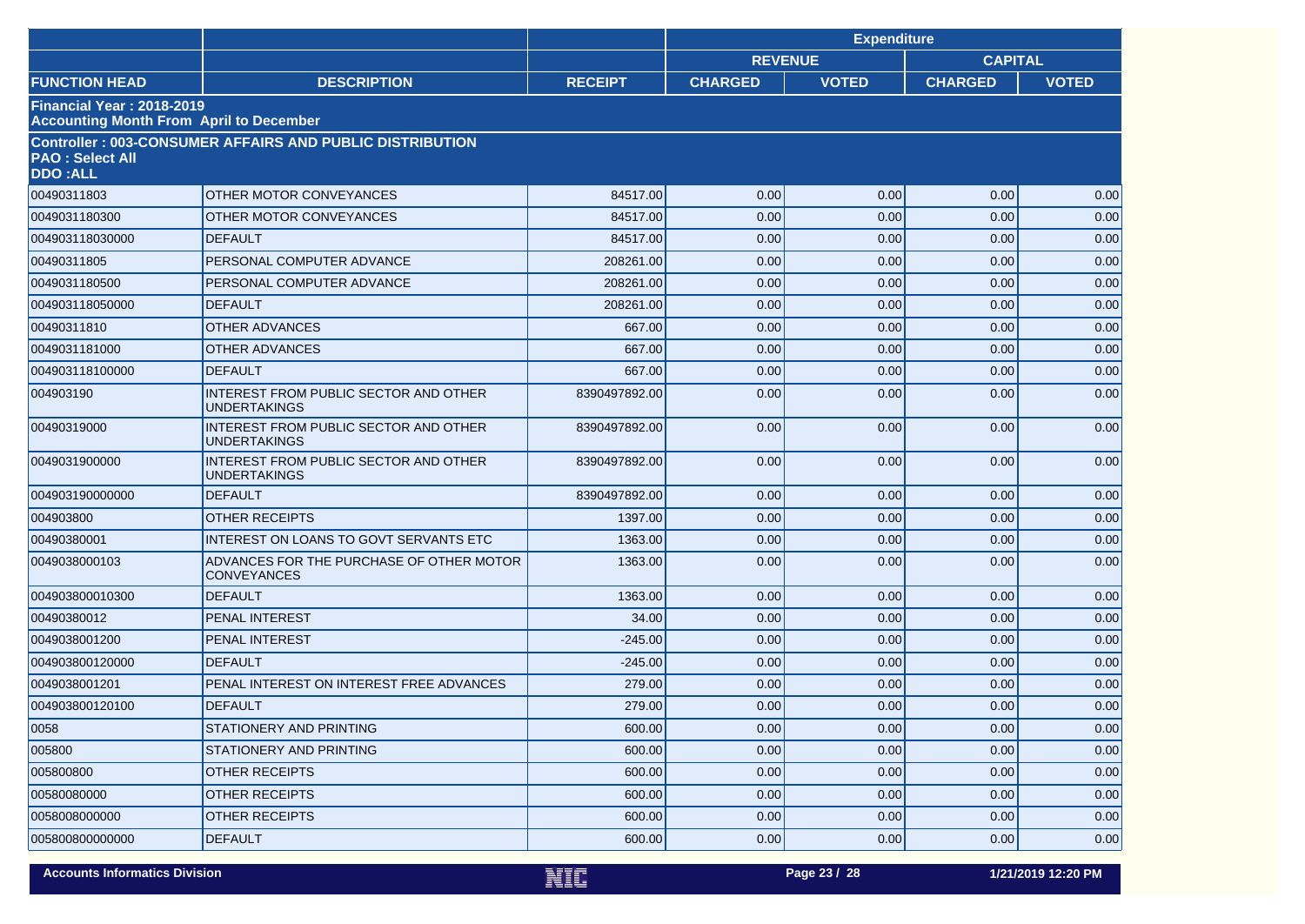|                                          |                                                                                |                | <b>Expenditure</b> |              |                |                    |
|------------------------------------------|--------------------------------------------------------------------------------|----------------|--------------------|--------------|----------------|--------------------|
|                                          |                                                                                |                | <b>REVENUE</b>     |              | <b>CAPITAL</b> |                    |
| <b>FUNCTION HEAD</b>                     | <b>DESCRIPTION</b>                                                             | <b>RECEIPT</b> | <b>CHARGED</b>     | <b>VOTED</b> | <b>CHARGED</b> | <b>VOTED</b>       |
| Financial Year: 2018-2019                | <b>Accounting Month From April to December</b>                                 |                |                    |              |                |                    |
| <b>PAO: Select All</b><br><b>DDO:ALL</b> | <b>Controller: 003-CONSUMER AFFAIRS AND PUBLIC DISTRIBUTION</b>                |                |                    |              |                |                    |
| 0070                                     | OTHER ADMINISTRATIVE SERVICES                                                  | 14000.00       | 0.00               | 0.00         | 0.00           | 0.00               |
| 007060                                   | <b>OTHER SERVICES</b>                                                          | 14000.00       | 0.00               | 0.00         | 0.00           | 0.00               |
| 007060800                                | <b>OTHER RECEIPTS</b>                                                          | 14000.00       | 0.00               | 0.00         | 0.00           | 0.00               |
| 00706080000                              | <b>OTHER RECEIPTS</b>                                                          | 14000.00       | 0.00               | 0.00         | 0.00           | 0.00               |
| 0070608000000                            | <b>OTHER RECEIPTS</b>                                                          | 14000.00       | 0.00               | 0.00         | 0.00           | 0.00               |
| 007060800000000                          | <b>DEFAULT</b>                                                                 | 14000.00       | 0.00               | 0.00         | 0.00           | 0.00               |
| 0071                                     | CONTRIBUTIONS AND RECOVERIES TOWARDS<br>PENSION AND OTHER RETIREME NT BENEFITS | 3478803.00     | 0.00               | 0.00         | 0.00           | 0.00               |
| 007101                                   | <b>CIVIL</b>                                                                   | 3478803.00     | 0.00               | 0.00         | 0.00           | 0.00               |
| 007101500                                | <b>RECEIPTS AWAITING TRANSFER TO OTHER MINOR</b><br><b>HEADS</b>               | 3114654.00     | 0.00               | 0.00         | 0.00           | 0.00               |
| 00710150000                              | RECEIPTS AWAITING TRANSFER TO OTHER MINOR<br><b>HEADS</b>                      | -2266933.00    | 0.00               | 0.00         | 0.00           | 0.00               |
| 0071015000000                            | RECEIPTS AWAITING TRANFER TO OTHER MINOR<br><b>HEADS</b>                       | -2266933.00    | 0.00               | 0.00         | 0.00           | 0.00               |
| 007101500000000                          | <b>DEFAULT</b>                                                                 | -2266933.00    | 0.00               | 0.00         | 0.00           | 0.00               |
| 00710150001                              | CONTRIBUTION TOWARDS NPS 2004 FOR<br><b>GOVERNMENT SERVANTS</b>                | 5381587.00     | 0.00               | 0.00         | 0.00           | 0.00               |
| 0071015000100                            | SUBSCRIPTION TOWARDS NPS 2004 FOR<br><b>GOVERNMENT SERVANTS</b>                | 5381587.00     | 0.00               | 0.00         | 0.00           | 0.00               |
| 007101500010000                          | <b>DEFAULT</b>                                                                 | 5381587.00     | 0.00               | 0.00         | 0.00           | 0.00               |
| 007101800                                | <b>OTHER RECEIPTS</b>                                                          | 364149.00      | 0.00               | 0.00         | 0.00           | 0.00               |
| 00710180000                              | <b>OTHER RECEIPTS</b>                                                          | 364149.00      | 0.00               | 0.00         | 0.00           | 0.00               |
| 0071018000000                            | <b>OTHER RECEIPTS</b>                                                          | 364149.00      | 0.00               | 0.00         | 0.00           | 0.00               |
| 007101800000000                          | <b>DEFAULT</b>                                                                 | 364149.00      | 0.00               | 0.00         | 0.00           | 0.00               |
| 0075                                     | <b>MISCELLANEOUS GENERAL SERVICES</b>                                          | 41349.00       | 0.00               | 0.00         | 0.00           | 0.00               |
| 007500                                   | MISCELLANEOUS GENERAL SERVICES                                                 | 41349.00       | 0.00               | 0.00         | 0.00           | 0.00               |
| 007500101                                | <b>UNCLAIMED DEPOSITS</b>                                                      | 27849.00       | 0.00               | 0.00         | 0.00           | 0.00               |
| 00750010102                              | UNCLAIMED DEPOSITS PERTAINING TO GENERAL<br>PROVIDENT FUND                     | 27849.00       | 0.00               | 0.00         | 0.00           | 0.00               |
| 0075001010200                            | UNCLAIMED DEPOSITS PERTAINING TO GENERAL<br>PROVIDENT FUND                     | 27849.00       | 0.00               | 0.00         | 0.00           | 0.00               |
| 007500101020000                          | <b>DEFAULT</b>                                                                 | 27849.00       | 0.00               | 0.00         | 0.00           | 0.00               |
| 007500800                                | OTHER RECEIPTS                                                                 | 13500.00       | 0.00               | 0.00         | 0.00           | 0.00               |
| <b>Accounts Informatics Division</b>     |                                                                                | NIF            |                    | Page 24 / 28 |                | 1/21/2019 12:20 PM |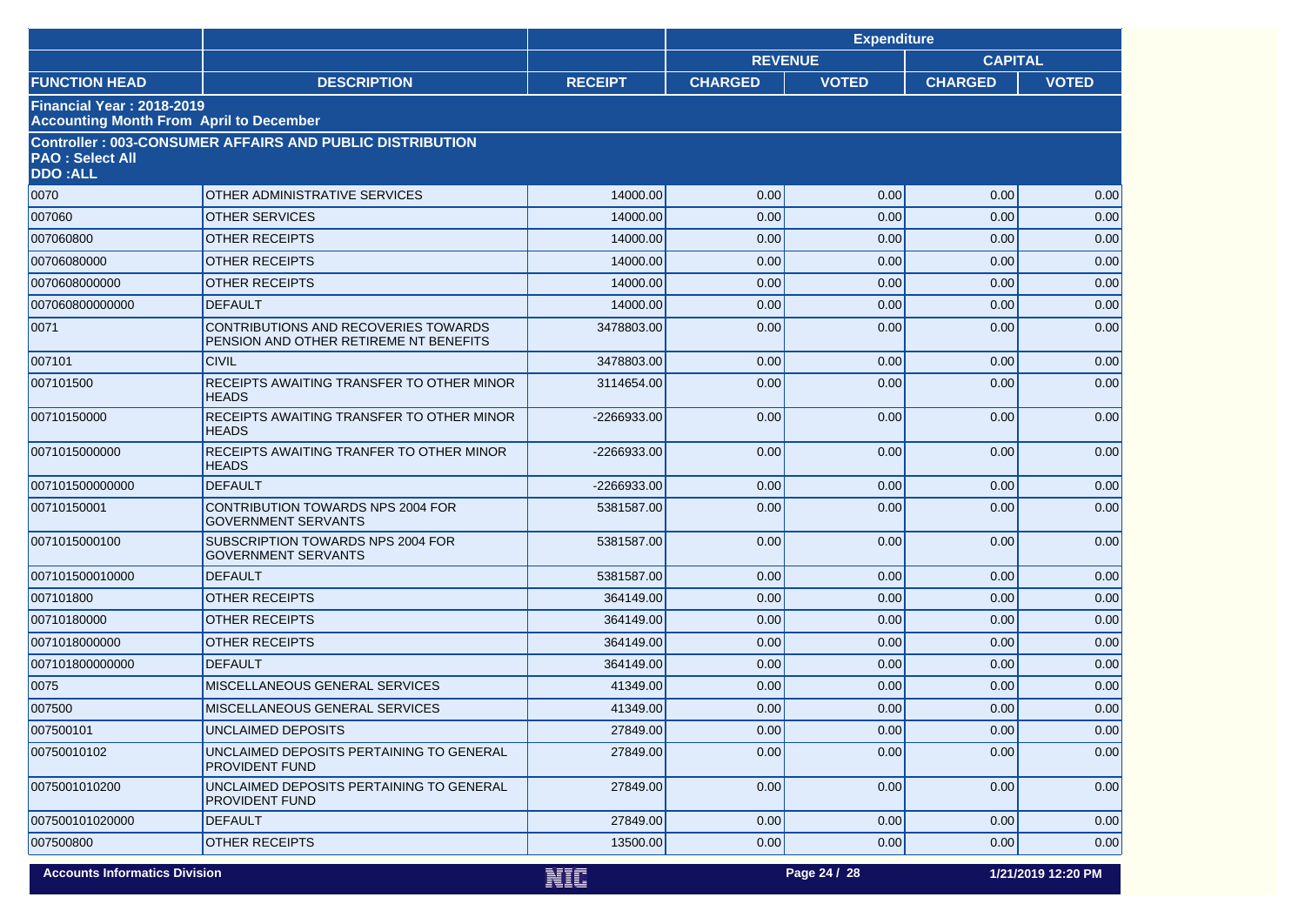|                                                                             |                                                                 |                | <b>Expenditure</b> |              |                    |              |
|-----------------------------------------------------------------------------|-----------------------------------------------------------------|----------------|--------------------|--------------|--------------------|--------------|
|                                                                             |                                                                 |                | <b>REVENUE</b>     |              | <b>CAPITAL</b>     |              |
| <b>FUNCTION HEAD</b>                                                        | <b>DESCRIPTION</b>                                              | <b>RECEIPT</b> | <b>CHARGED</b>     | <b>VOTED</b> | <b>CHARGED</b>     | <b>VOTED</b> |
| Financial Year: 2018-2019<br><b>Accounting Month From April to December</b> |                                                                 |                |                    |              |                    |              |
| <b>PAO: Select All</b><br><b>DDO:ALL</b>                                    | <b>Controller: 003-CONSUMER AFFAIRS AND PUBLIC DISTRIBUTION</b> |                |                    |              |                    |              |
| 00750080000                                                                 | <b>OTHER RECEIPTS</b>                                           | 13500.00       | 0.00               | 0.00         | 0.00               | 0.00         |
| 0075008000000                                                               | <b>OTHER RECEIPTS</b>                                           | 13500.00       | 0.00               | 0.00         | 0.00               | 0.00         |
| 007500800000000                                                             | <b>DEFAULT</b>                                                  | 13500.00       | 0.00               | 0.00         | 0.00               | 0.00         |
| 0210                                                                        | MEDICAL AND PUBLIC HEALTH                                       | 6059990.00     | 0.00               | 0.00         | 0.00               | 0.00         |
| 021001                                                                      | URBAN HEALTH SERVICES                                           | 6059990.00     | 0.00               | 0.00         | 0.00               | 0.00         |
| 021001103                                                                   | CONTRIBUTIONS FOR CENTRAL GOVERNMENT<br><b>HEALTH SCHEME</b>    | 6059990.00     | 0.00               | 0.00         | 0.00               | 0.00         |
| 02100110300                                                                 | CONTRIBUTIONS FOR CENTRAL GOVERNMENT<br><b>HEALTH SCHEME</b>    | 6059990.00     | 0.00               | 0.00         | 0.00               | 0.00         |
| 0210011030000                                                               | CONTRIBUTIONS FOR CENTRAL GOVERNMENT<br><b>HEALTH SCHEME</b>    | 6059990.00     | 0.00               | 0.00         | 0.00               | 0.00         |
| 021001103000000                                                             | <b>DEFAULT</b>                                                  | 6059990.00     | 0.00               | 0.00         | 0.00               | 0.00         |
| 0216                                                                        | <b>HOUSING</b>                                                  | 2935292.00     | 0.00               | 0.00         | 0.00               | 0.00         |
| 021601                                                                      | GOVERNMENT RESIDENTIAL BUILDINGS                                | 2935292.00     | 0.00               | 0.00         | 0.00               | 0.00         |
| 021601106                                                                   | <b>GENERAL POOL ACCOMMODATION</b>                               | 2935292.00     | 0.00               | 0.00         | 0.00               | 0.00         |
| 02160110602                                                                 | <b>RENT/LICENSE FEE</b>                                         | 2935292.00     | 0.00               | 0.00         | 0.00               | 0.00         |
| 0216011060200                                                               | <b>RENT/LICENSE FEE</b>                                         | 2935292.00     | 0.00               | 0.00         | 0.00               | 0.00         |
| 021601106020000                                                             | <b>DEFAULT</b>                                                  | 2935292.00     | 0.00               | 0.00         | 0.00               | 0.00         |
| 0408                                                                        | FOOD, STORAGE AND WAREHOUSING                                   | 3682963823.00  | 0.00               | 0.00         | 0.00               | 0.00         |
| 040800                                                                      | FOOD, STORAGE AND WAREHOUSING                                   | 3682963823.00  | 0.00               | 0.00         | 0.00               | 0.00         |
| 040800102                                                                   | STORAGE AND WAREHOUSING                                         | 18400.00       | 0.00               | 0.00         | 0.00               | 0.00         |
| 04080010200                                                                 | STORAGE AND WAREHOUSING                                         | 18400.00       | 0.00               | 0.00         | 0.00               | 0.00         |
| 0408001020000                                                               | STORAGE AND WAREHOUSING                                         | 18400.00       | 0.00               | 0.00         | 0.00               | 0.00         |
| 040800102000000                                                             | <b>DEFAULT</b>                                                  | 18400.00       | 0.00               | 0.00         | 0.00               | 0.00         |
| 040800800                                                                   | <b>OTHER RECEIPTS</b>                                           | 3682945423.00  | 0.00               | 0.00         | 0.00               | 0.00         |
| 04080080002                                                                 | <b>MISCLLANEOUS RECEIPTS</b>                                    | 50119189.00    | 0.00               | 0.00         | 0.00               | 0.00         |
| 0408008000200                                                               | <b>MISCLLANEOUS RECEIPTS</b>                                    | 50119189.00    | 0.00               | 0.00         | 0.00               | 0.00         |
| 040800800020000                                                             | <b>DEFAULT</b>                                                  | 50119189.00    | 0.00               | 0.00         | 0.00               | 0.00         |
| 04080080004                                                                 | TRANSFER FROM SUGAR DEVELOPMENT FUND                            | 3632826234.00  | 0.00               | 0.00         | 0.00               | 0.00         |
| 0408008000400                                                               | TRANSFER TO SUGAR DEVELOPMENT FUND                              | 3632826234.00  | 0.00               | 0.00         | 0.00               | 0.00         |
| 040800800040000                                                             | <b>DEFAULT</b>                                                  | 3632826234.00  | 0.00               | 0.00         | 0.00               | 0.00         |
| 1425                                                                        | OTHER SCIENTIFIC RESEARCH                                       | 139876352.00   | 0.00               | 0.00         | 0.00               | 0.00         |
| <b>Accounts Informatics Division</b>                                        | NIC                                                             |                | Page 25 / 28       |              | 1/21/2019 12:20 PM |              |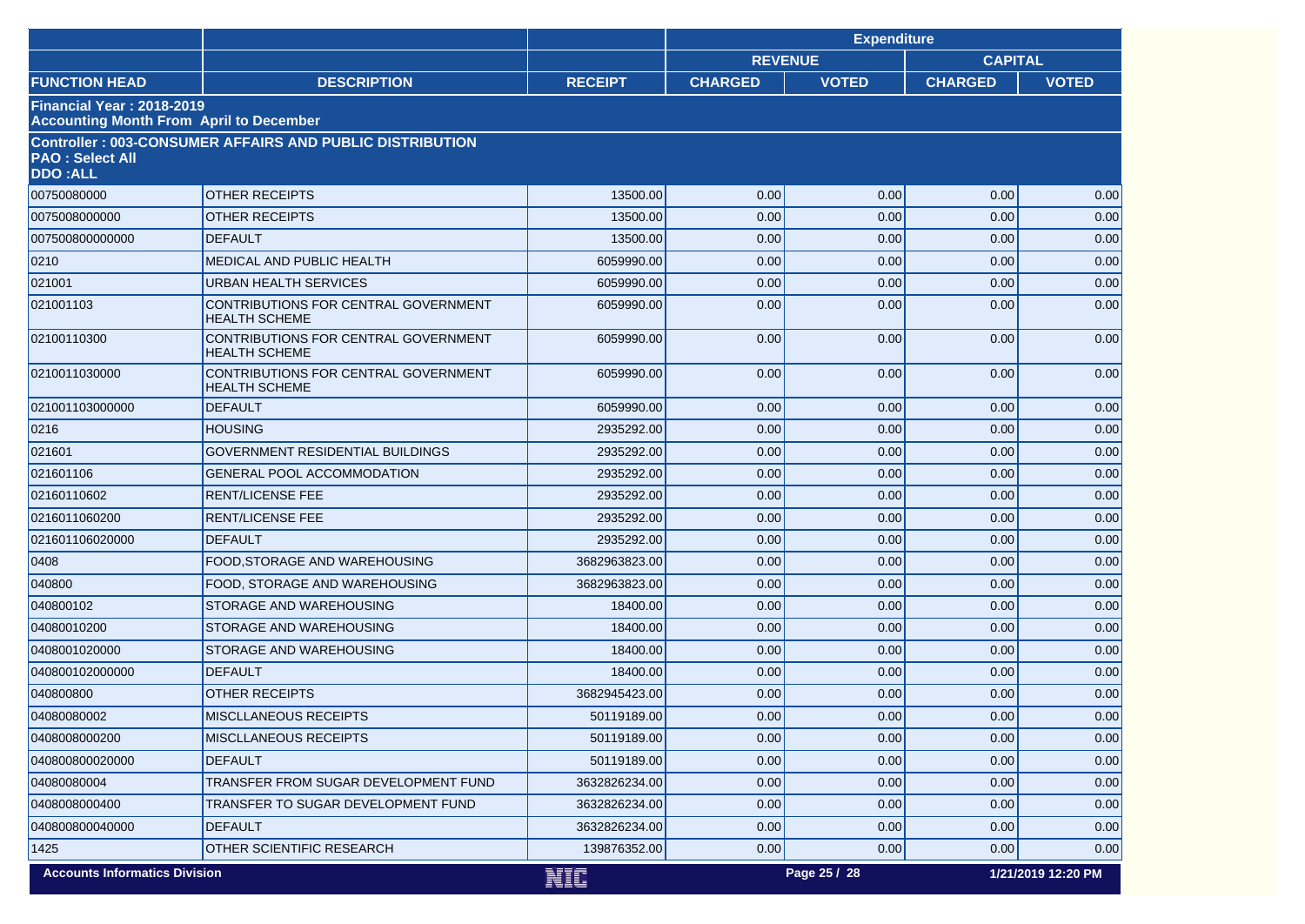|                                                                                    |                                                                 | <b>Expenditure</b> |                |              |                |              |
|------------------------------------------------------------------------------------|-----------------------------------------------------------------|--------------------|----------------|--------------|----------------|--------------|
|                                                                                    |                                                                 |                    | <b>REVENUE</b> |              | <b>CAPITAL</b> |              |
| <b>FUNCTION HEAD</b>                                                               | <b>DESCRIPTION</b>                                              | <b>RECEIPT</b>     | <b>CHARGED</b> | <b>VOTED</b> | <b>CHARGED</b> | <b>VOTED</b> |
| <b>Financial Year: 2018-2019</b><br><b>Accounting Month From April to December</b> |                                                                 |                    |                |              |                |              |
| <b>PAO: Select All</b><br><b>DDO:ALL</b>                                           | <b>Controller: 003-CONSUMER AFFAIRS AND PUBLIC DISTRIBUTION</b> |                    |                |              |                |              |
| 142500                                                                             | OTHER SCIENTIFIC RESEARCH                                       | 139876352.00       | 0.00           | 0.00         | 0.00           | 0.00         |
| 142500103                                                                          | <b>NATIONAL TEST HOUSE</b>                                      | 139254501.00       | 0.00           | 0.00         | 0.00           | 0.00         |
| 14250010300                                                                        | NATIONAL TEST HOUSE                                             | 139254501.00       | 0.00           | 0.00         | 0.00           | 0.00         |
| 1425001030000                                                                      | <b>NATIONAL TEST HOUSE</b>                                      | 139254501.00       | 0.00           | 0.00         | 0.00           | 0.00         |
| 142500103000000                                                                    | <b>DEFAULT</b>                                                  | 139254501.00       | 0.00           | 0.00         | 0.00           | 0.00         |
| 142500800                                                                          | <b>OTHER RECEIPTS</b>                                           | 621851.00          | 0.00           | 0.00         | 0.00           | 0.00         |
| 14250080000                                                                        | <b>OTHER RECEIPTS</b>                                           | 621851.00          | 0.00           | 0.00         | 0.00           | 0.00         |
| 1425008000000                                                                      | <b>OTHER RECEIPTS</b>                                           | 621851.00          | 0.00           | 0.00         | 0.00           | 0.00         |
| 142500800000000                                                                    | <b>DEFAULT</b>                                                  | 621851.00          | 0.00           | 0.00         | 0.00           | 0.00         |
| 1456                                                                               | <b>CIVIL SUPPLIES</b>                                           | 981642.00          | 0.00           | 0.00         | 0.00           | 0.00         |
| 145600                                                                             | <b>CIVIL SUPPLIES</b>                                           | 981642.00          | 0.00           | 0.00         | 0.00           | 0.00         |
| 145600800                                                                          | <b>OTHER RECEIPTS</b>                                           | 981642.00          | 0.00           | 0.00         | 0.00           | 0.00         |
| 14560080000                                                                        | <b>OTHER RECEIPTS</b>                                           | 981642.00          | 0.00           | 0.00         | 0.00           | 0.00         |
| 1456008000000                                                                      | <b>OTHER RECEIPTS</b>                                           | 981642.00          | 0.00           | 0.00         | 0.00           | 0.00         |
| 145600800000000                                                                    | <b>DEFAULT</b>                                                  | 981642.00          | 0.00           | 0.00         | 0.00           | 0.00         |
| 1475                                                                               | OTHER GENERAL ECONOMIC SERVICES                                 | 16228150.00        | 0.00           | 0.00         | 0.00           | 0.00         |
| 147500                                                                             | OTHER GENERAL ECONOMIC SERVICES                                 | 16228150.00        | 0.00           | 0.00         | 0.00           | 0.00         |
| 147500106                                                                          | FEES FOR STAMPING AND WEIGHTS MEASURES                          | 14385896.00        | 0.00           | 0.00         | 0.00           | 0.00         |
| 14750010600                                                                        | FEES FOR STAMPING AND WEIGHTS MEASURES                          | 14385896.00        | 0.00           | 0.00         | 0.00           | 0.00         |
| 1475001060000                                                                      | FEES FOR STAMPING AND WEIGHTS MEASURES                          | 14385896.00        | 0.00           | 0.00         | 0.00           | 0.00         |
| 147500106000000                                                                    | <b>DEFAULT</b>                                                  | 14385896.00        | 0.00           | 0.00         | 0.00           | 0.00         |
| 147500800                                                                          | OTHER RECEIPTS                                                  | 1842254.00         | 0.00           | 0.00         | 0.00           | 0.00         |
| 14750080000                                                                        | <b>OTHER RECEIPTS</b>                                           | 1743737.00         | 0.00           | 0.00         | 0.00           | 0.00         |
| 1475008000000                                                                      | <b>OTHER RECEIPTS</b>                                           | 1743737.00         | 0.00           | 0.00         | 0.00           | 0.00         |
| 147500800000000                                                                    | <b>DEFAULT</b>                                                  | 1743737.00         | 0.00           | 0.00         | $0.00\,$       | 0.00         |
| 14750080008                                                                        | OTHER ITEMS                                                     | 98517.00           | 0.00           | 0.00         | 0.00           | 0.00         |
| 1475008000800                                                                      | <b>OTHER ITEMS</b>                                              | 98517.00           | 0.00           | 0.00         | 0.00           | 0.00         |
| 147500800080000                                                                    | <b>DEFAULT</b>                                                  | 98517.00           | 0.00           | 0.00         | 0.00           | 0.00         |
| 6860                                                                               | <b>LOANS FOR CONSUMER INDUSTRIES</b>                            | 956200000.00       | 0.00           | 0.00         | 0.00           | 0.00         |
| 686004                                                                             | <b>SUGAR</b>                                                    | 956200000.00       | 0.00           | 0.00         | 0.00           | 0.00         |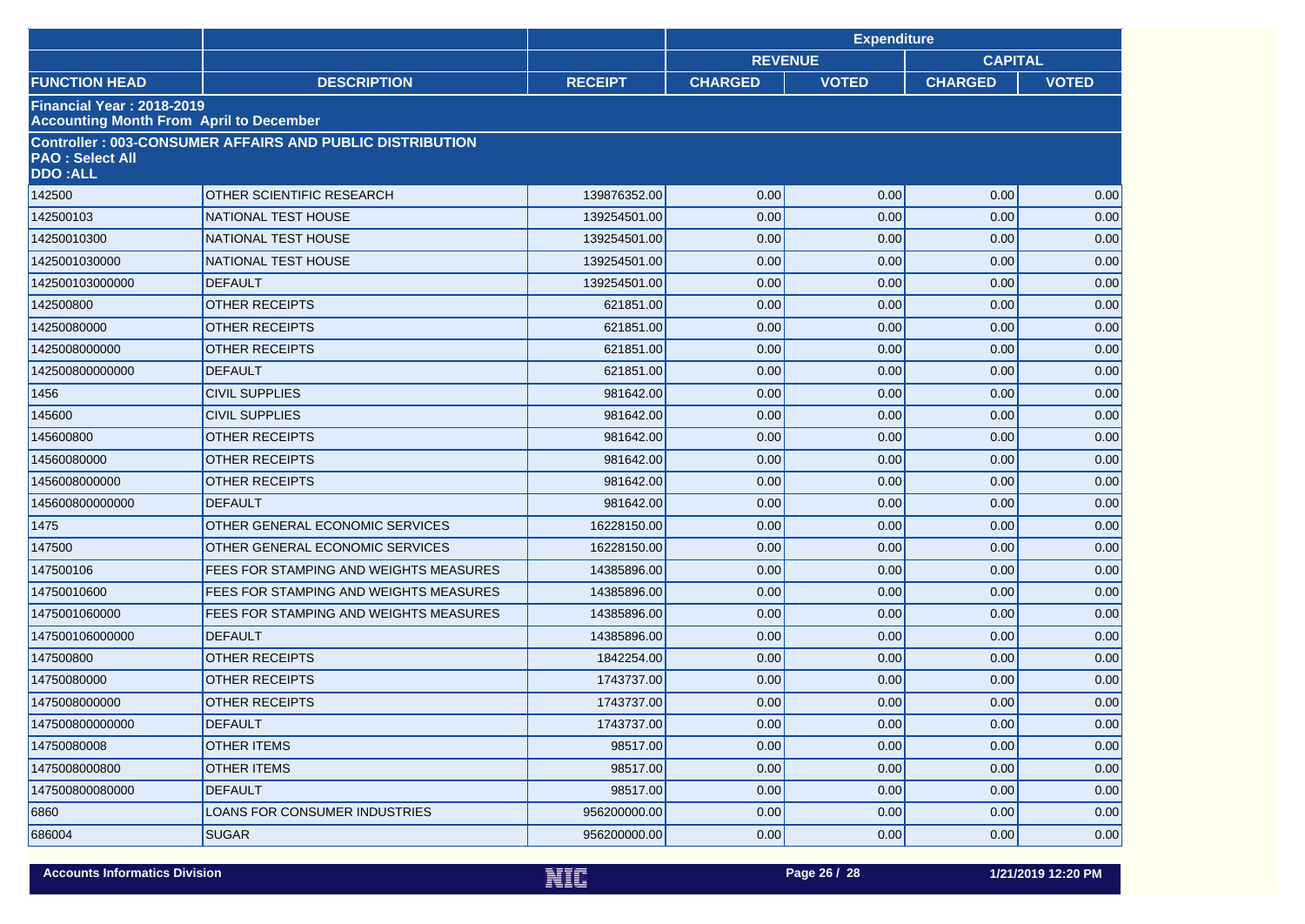|                                                                                    |                                                                  |                | <b>Expenditure</b> |              |                |                    |
|------------------------------------------------------------------------------------|------------------------------------------------------------------|----------------|--------------------|--------------|----------------|--------------------|
|                                                                                    |                                                                  |                | <b>REVENUE</b>     |              | <b>CAPITAL</b> |                    |
| <b>FUNCTION HEAD</b>                                                               | <b>DESCRIPTION</b>                                               | <b>RECEIPT</b> | <b>CHARGED</b>     | <b>VOTED</b> | <b>CHARGED</b> | <b>VOTED</b>       |
| <b>Financial Year: 2018-2019</b><br><b>Accounting Month From April to December</b> |                                                                  |                |                    |              |                |                    |
| <b>PAO: Select All</b>                                                             | <b>Controller: 003-CONSUMER AFFAIRS AND PUBLIC DISTRIBUTION</b>  |                |                    |              |                |                    |
| <b>DDO:ALL</b>                                                                     |                                                                  |                |                    |              |                |                    |
| 686004190                                                                          | LOANS TO PUBLIC SECTOR AND OTHER<br><b>UNDERTAKINGS</b>          | 956200000.00   | 0.00               | 0.00         | 0.00           | 0.00               |
| 68600419005                                                                        | HINDUSTAN VEGETABLE OILS CORPORATION<br>LIMITED(HVOC)            | 956200000.00   | 0.00               | 0.00         | 0.00           | 0.00               |
| 6860041900500                                                                      | HINDUSTAN VEGETABLE OILS CORPORATION<br>LIMITED(HVOC)            | 956200000.00   | 0.00               | 0.00         | 0.00           | 0.00               |
| 686004190050055                                                                    | <b>LOANS AND ADVANCES</b>                                        | 956200000.00   | 0.00               | 0.00         | 0.00           | 0.00               |
| 7610                                                                               | LOANS TO GOVERNMENT SERVANTS, ETC.                               | 1829019.00     | 0.00               | 0.00         | 0.00           | 0.00               |
| 761000                                                                             | LOANS TO GOVERNMENT SERVANTS, ETC.                               | 1829019.00     | 0.00               | 0.00         | 0.00           | 0.00               |
| 761000201                                                                          | <b>HOUSE BUILDING ADVANCES</b>                                   | 973454.00      | 0.00               | 0.00         | 0.00           | 0.00               |
| 76100020101                                                                        | MINISTRIES & UNION TERRITORY ADMINISTRATIONS                     | 995454.00      | 0.00               | 0.00         | 0.00           | 0.00               |
| 7610002010100                                                                      | MINISTRIES & UNION TERRITORY ADMINISTRATIONS                     | 995454.00      | 0.00               | 0.00         | 0.00           | 0.00               |
| 761000201010055                                                                    | <b>LOANS AND ADVANCES</b>                                        | 995454.00      | 0.00               | 0.00         | 0.00           | 0.00               |
| 76100020102                                                                        | MINISTRIES, ETC.                                                 | $-22000.00$    | 0.00               | 0.00         | 0.00           | 0.00               |
| 7610002010200                                                                      | MINISTRIES, ETC.                                                 | $-22000.00$    | 0.00               | 0.00         | 0.00           | 0.00               |
| 761000201020055                                                                    | <b>LOANS AND ADVANCES</b>                                        | $-22000.00$    | 0.00               | 0.00         | 0.00           | 0.00               |
| 761000202                                                                          | ADVANCES FOR PURCHASE OF MOTOR<br><b>CONVEYANCES</b>             | 199820.00      | 0.00               | 0.00         | 0.00           | 0.00               |
| 76100020201                                                                        | ADVANCES FOR PURCHASE OF MOTOR CARS                              | 81400.00       | 0.00               | 0.00         | 0.00           | 0.00               |
| 7610002020100                                                                      | ADVANCES FOR PURCHASE OF MOTOR CARS                              | 81400.00       | 0.00               | 0.00         | 0.00           | 0.00               |
| 761000202010055                                                                    | <b>LOANS AND ADVANCES</b>                                        | 81400.00       | 0.00               | 0.00         | 0.00           | 0.00               |
| 76100020202                                                                        | ADVANCES FOR PURCHASE OF OTHER MOTOR<br><b>CONVEYANCES</b>       | 118420.00      | 0.00               | 0.00         | 0.00           | 0.00               |
| 7610002020200                                                                      | ADVANCES FOR PURCHASE OF OTHER MOTOR<br><b>CONVEYANCES</b>       | 118420.00      | 0.00               | 0.00         | 0.00           | 0.00               |
| 761000202020055                                                                    | <b>LOANS AND ADVANCES</b>                                        | 118420.00      | 0.00               | 0.00         | 0.00           | 0.00               |
| 761000204                                                                          | ADVANCES FOR PURCHASE OF COMPUTERS                               | 655745.00      | 0.00               | 0.00         | 0.00           | 0.00               |
| 76100020400                                                                        | ADVANCES FOR PURCHASE OF COMPUTERS                               | 148616.00      | 0.00               | 0.00         | 0.00           | 0.00               |
| 7610002040000                                                                      | ADVANCES FOR PURCHASE OF COMPUTERS                               | 148616.00      | 0.00               | 0.00         | 0.00           | 0.00               |
| 761000204000055                                                                    | LOANS AND ADVANCES                                               | 148616.00      | 0.00               | 0.00         | 0.00           | 0.00               |
| 76100020401                                                                        | ADVANCES FOR PURCHASE OF COMPUTERS AND<br>OTHER PERIPHERALS ETC. | 507129.00      | 0.00               | 0.00         | 0.00           | 0.00               |
| 7610002040100                                                                      | ADVANCES FOR PURCHASE OF COMPUTERS AND<br>OTHER PERIPHERALS ETC. | 507129.00      | 0.00               | 0.00         | 0.00           | 0.00               |
| <b>Accounts Informatics Division</b>                                               |                                                                  | NIC            |                    | Page 27 / 28 |                | 1/21/2019 12:20 PM |